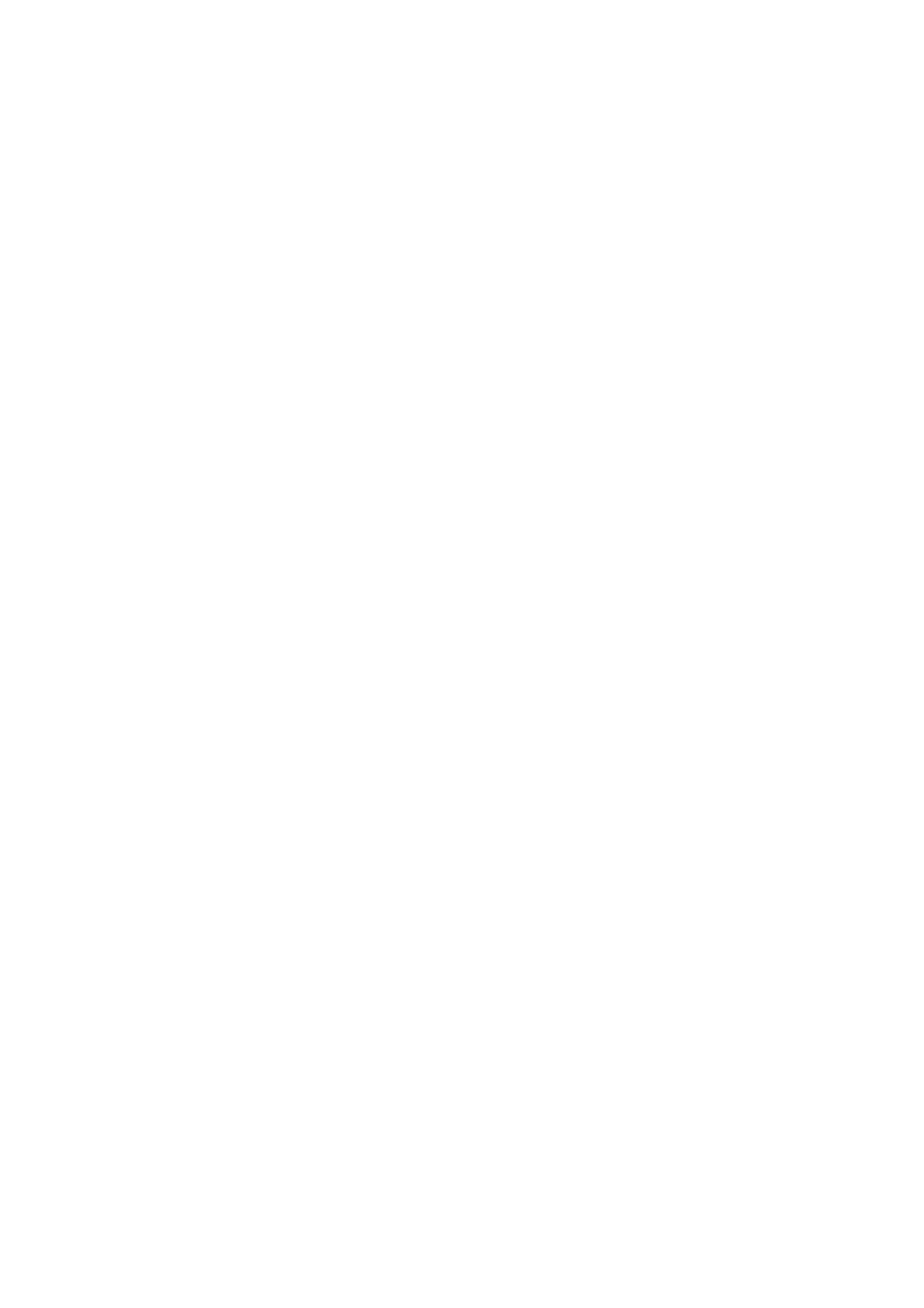<span id="page-2-0"></span>

N



**Department of Education**, Employment and Workplace Relati

# THE STANDARD FOR VET FINANCIAL DATA

Prepared on behalf of the National Training Statistics Committee

Release 1.7—updated January 2009 Updated text has been highlighted in yellow.

Australian Vocational Education & Training Management Information Statistical Standard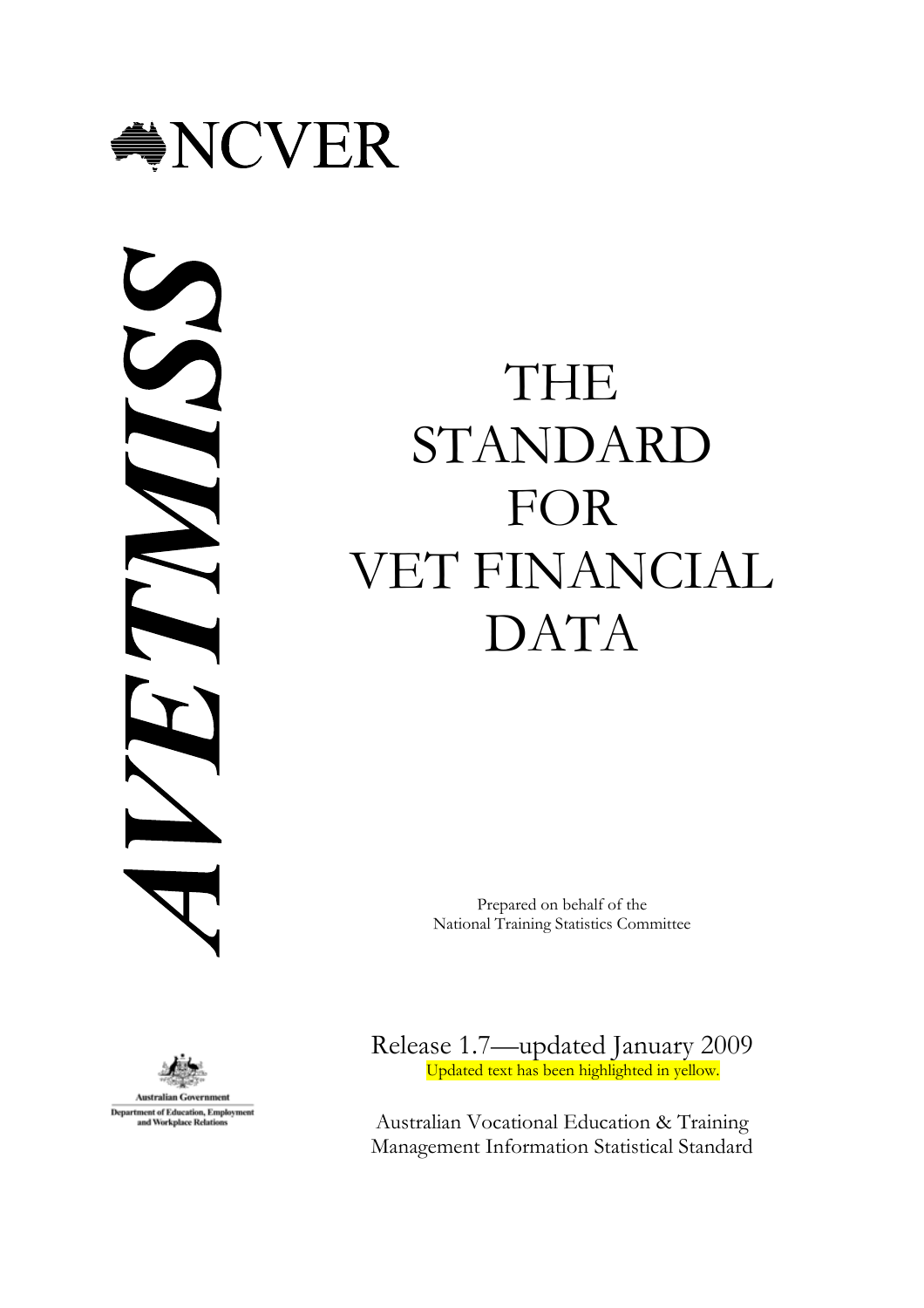#### **© Australian Government, 2008**

*AVETMISS: The Standard for VET Financial Data—Release 1.7, updated January 2009*  ISBN 978 1 921170 35 5 (web only)

#### **Related Publications**

*AVETMISS: The Standard for VET Financial Data—Release 1.7*  ISBN 1 921169 567 (web only)

*AVETMISS Data Element Definitions: Edition 2*  ISBN 978 1 921170 83 6 (web edition)

*AVETMISS VET Provider Collection Specifications: Release 6.0*  ISBN 1 921169 11 7 (print edition) ISBN 1 921169 17 6 (web edition)

*AVETMISS Apprentice and Trainee Collection Specifications: Release 6.0*  ISBN 978 1 921170 71 3 (web edition)

This work has been produced by the National Centre for Vocational Education Research (NCVER) as a joint initiative of the Australian Government and state and territory governments, with funding provided through the Australian Department of Education, Employment and Workplace Relations. Apart from any use permitted under the *Copyright Act 1968*, no part of this publication may be reproduced by any process without written permission. Requests should be made to NCVER.

The views and opinions expressed in this document are those of NCVER and do not necessarily reflect the views of the Australian Government or state and territory governments.

#### **Enquiries**

For further information concerning this publication contact: National Centre for Vocational Education Research Ltd, 33 King William Street, ADELAIDE SA 5000, Australia or

PO Box 8288, Station Arcade, SA 5000, Australia

Phone 61 8 8230 8400 Facsimile 61 8 8212 3436 **Internet** NCVER Website www.ncver.edu.au E-mail ncver@ncver.edu.au<br>DEEWR Website www.DEEWR.gov.a [www.DEEWR.gov.au](http://www.anta.gov.au/)

| Release 1.7 | updated January, 2009 |
|-------------|-----------------------|
| Release 1.7 | updated January, 2008 |
| Release 1.7 | updated March, 2007   |
| Release 1.7 | December, 2005        |
| Release 1.6 | December, 2004        |
| Release 1.5 | September, 2003       |
| Release 1.4 | September, 2002       |
| Release 1.3 | <b>July</b> , 2001    |
| Release 1.2 | <b>July</b> , 2000    |
| Release 1.1 | July, 1999            |
| Release 1.0 | September, 1998       |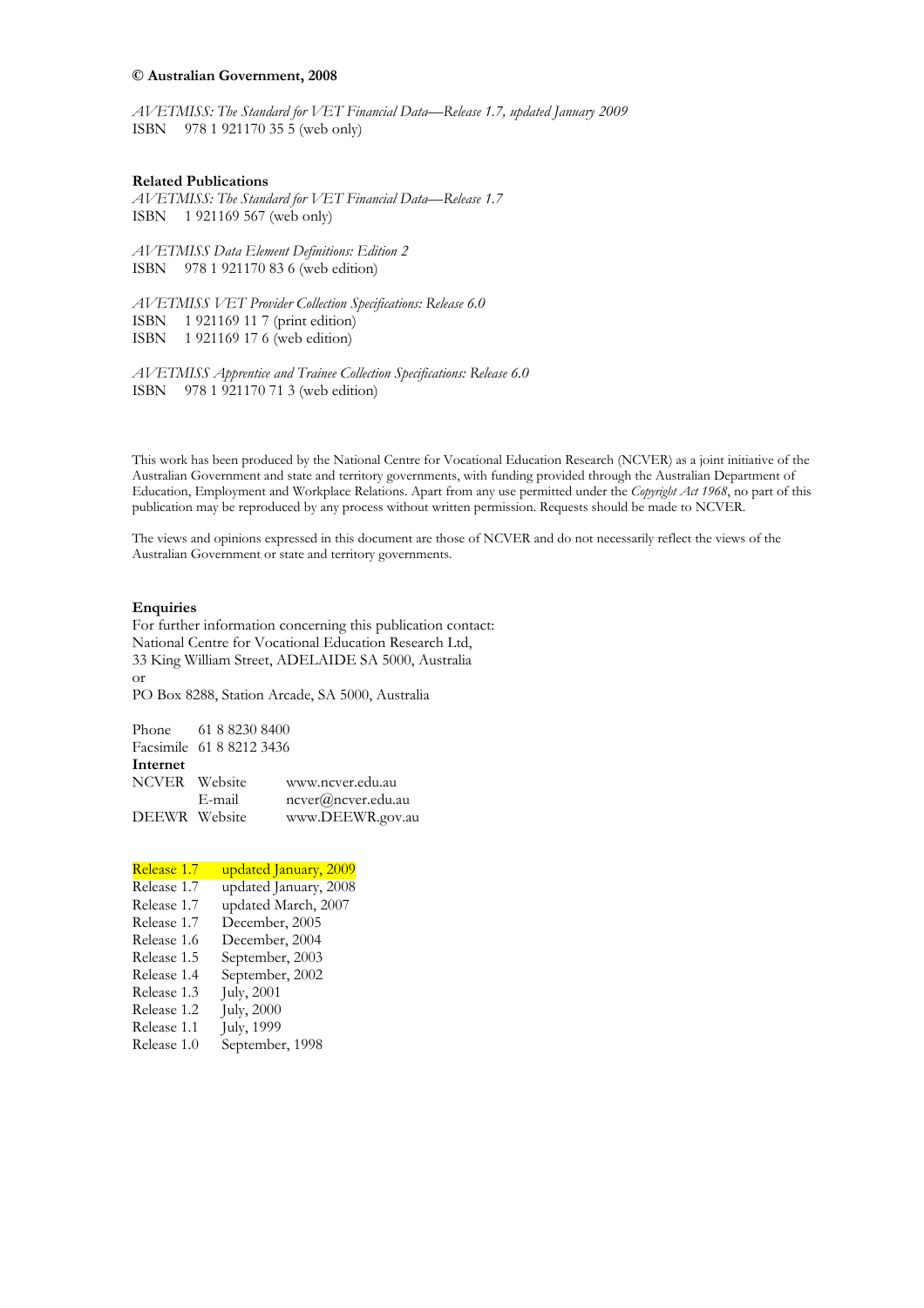# **Contents**

<span id="page-4-0"></span>

| <u>VET FINANCIAL DATA</u>                                                                                                   |          |
|-----------------------------------------------------------------------------------------------------------------------------|----------|
| <b>CONTENTS</b>                                                                                                             | 3        |
| <b>PREFACE</b>                                                                                                              | <u>5</u> |
| Overview                                                                                                                    | 7        |
| Contents of this document                                                                                                   | 7        |
| Updates to the Standard                                                                                                     | 7        |
| Further information                                                                                                         | 7        |
| <b>SECTION 1: INTRODUCTION</b>                                                                                              | 8        |
| THE STANDARD FOR VET FINANCIAL DATA                                                                                         | 9        |
| Background                                                                                                                  | 9        |
| Scope                                                                                                                       | 9        |
| Implementation                                                                                                              | 9        |
| Standard terminology                                                                                                        | 9        |
| Financial statements                                                                                                        | 10       |
| Audit of key data elements                                                                                                  | 10       |
| Data collection arrangements                                                                                                | 10       |
| <b>SECTION 2: FINANCIAL STATEMENTS: DEFINITIONS AND PRO FORMA</b>                                                           | 11       |
| <b>DEFINITIONS</b>                                                                                                          | 12       |
| General                                                                                                                     | 12       |
| Income                                                                                                                      | 12       |
| <b>Expenses</b>                                                                                                             | 12       |
| Activities                                                                                                                  | 14       |
| Revenue from government                                                                                                     | 14       |
| Revaluation decrement/increment                                                                                             | 14       |
| Assets                                                                                                                      | 14       |
| Liabilities                                                                                                                 | 14       |
| Equity                                                                                                                      | 15       |
| PRO FORMA                                                                                                                   | 16       |
| Income Statement for [State, Territory, DEEWR] for the year ending<br>31 December XXXX                                      | 16       |
| Balance Sheet for [State, Territory, DEEWR] as at 31 December XXXX                                                          | 17       |
| Statement of Cash Flows for [State, Territory, DEEWR] for the year ending<br>31 December XXXX                               | 18       |
| Statement of Changes in Equity for [State, Territory, DEEWR] for the year ending<br>31 December XXXX                        | 20       |
| Notes to and forming part of the Financial Statements for [State, Territory, DEEWR] for<br>the year ending 31 December XXXX | 20       |
| Summary Analytical Data                                                                                                     | 25       |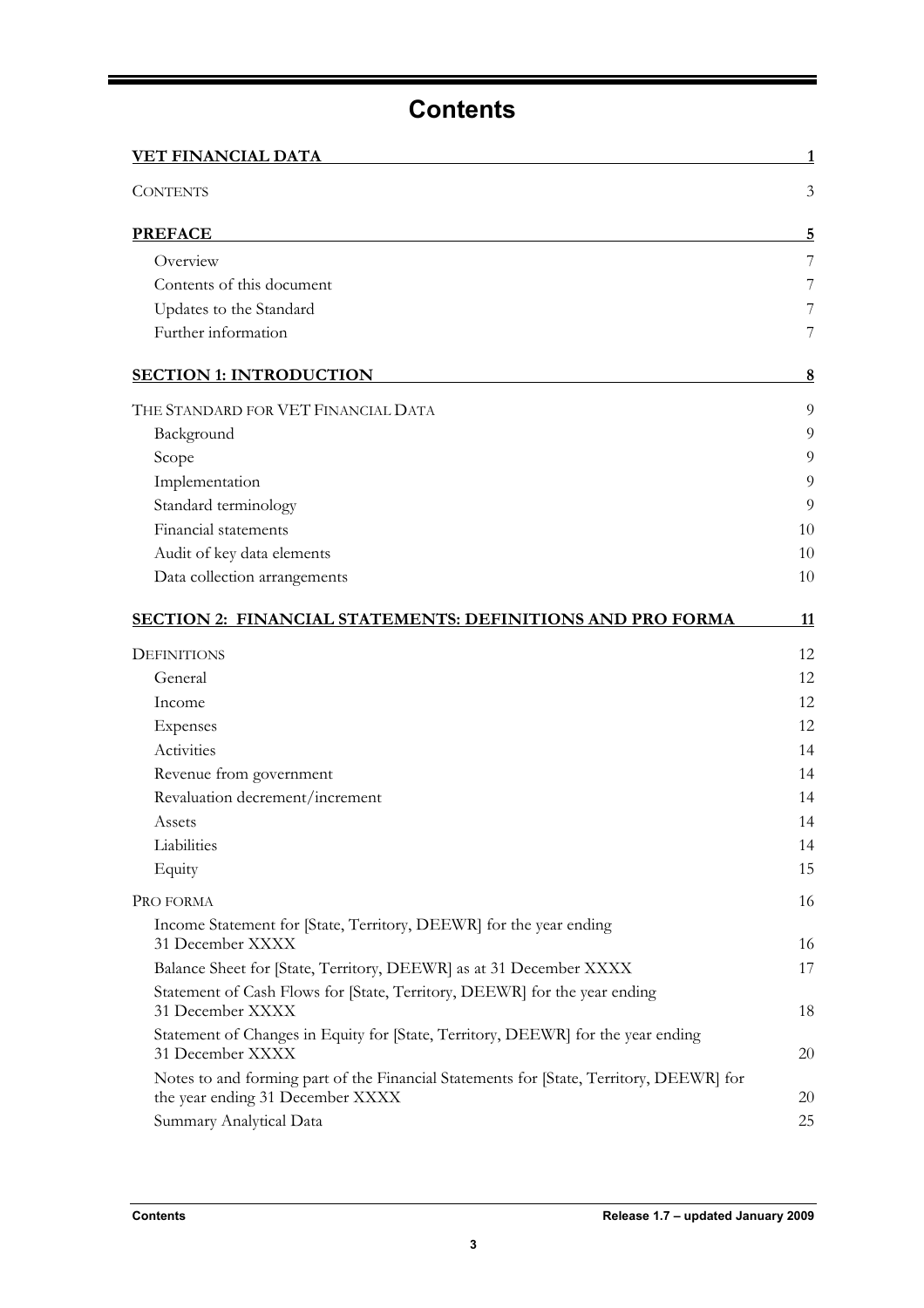| <b>SECTION 3: COLLECTION GUIDELINES</b>      | <u>26</u> |
|----------------------------------------------|-----------|
| <b>COLLECTION GUIDELINES</b>                 | 27        |
| General                                      | 28        |
| Income                                       | 29        |
| Expenses                                     | 31        |
| Activities                                   | 33        |
| Surplus/ (deficit) from ordinary activities  | 36        |
| Revenue from government                      | 36        |
| Revaluation decrement/increment              | 38        |
| Current assets                               | 38        |
| Non-current assets                           | 39        |
| Current liabilities                          | 40        |
| Non-current liabilities                      | 40        |
| Equity                                       | 41        |
| Other cash flows from government             | 41        |
| Contingency                                  | 41        |
| Commitments for expenditure                  | 42        |
| Accounting policies-states and territories   | 42        |
| <b>SECTION 4: AUDIT OF KEY DATA ELEMENTS</b> | 51        |
| <b>AUDIT OF KEY DATA ELEMENTS</b>            | 52        |
| Background                                   | 52        |
| <b>Key Data Elements</b>                     | 52        |
| <b>SECTION 5: COLLECTION ARRANGEMENTS</b>    | 53        |
| <b>COLLECTION ARRANGEMENTS</b>               | 54        |
| Management                                   | 54        |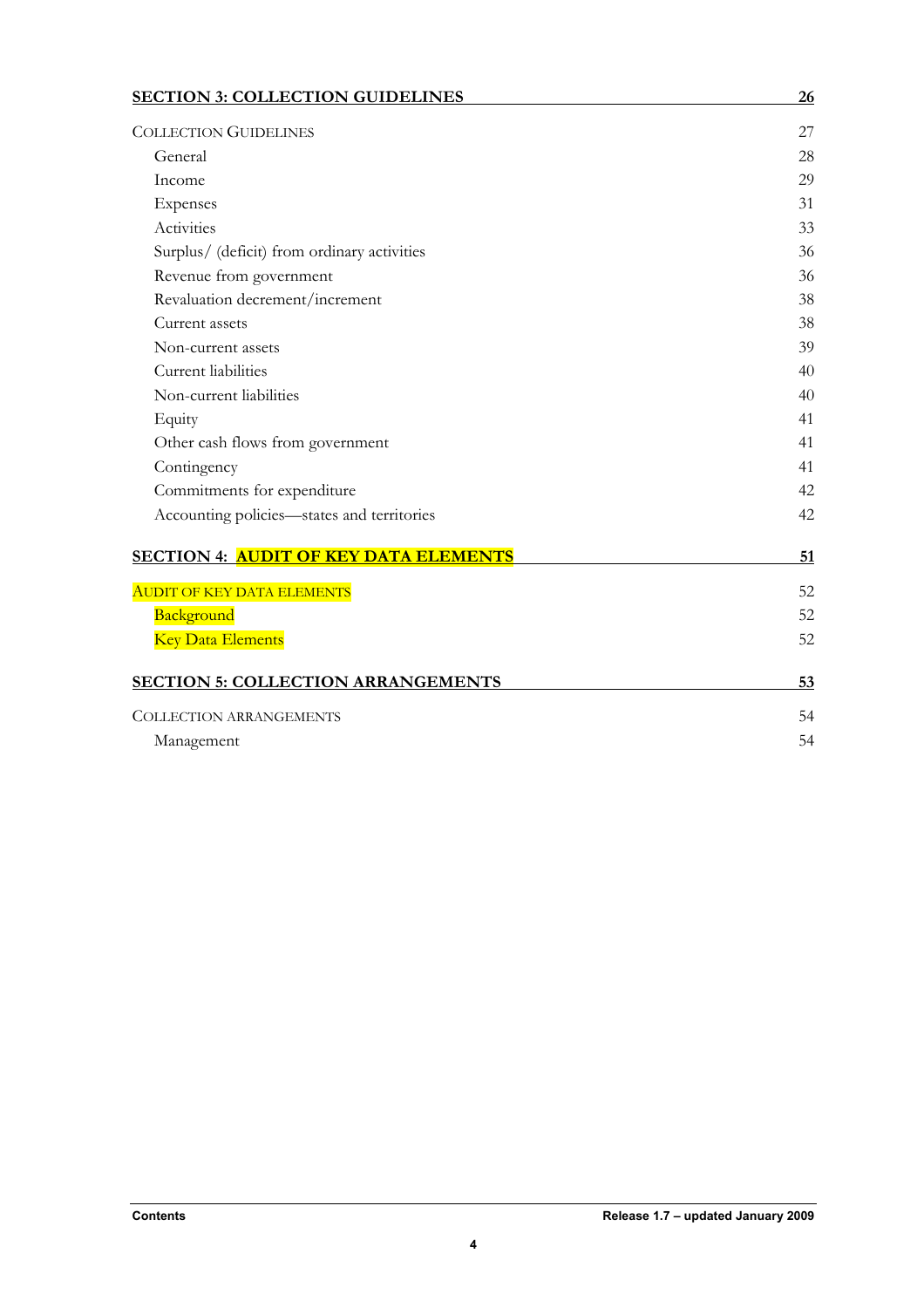# <span id="page-6-0"></span>**Preface**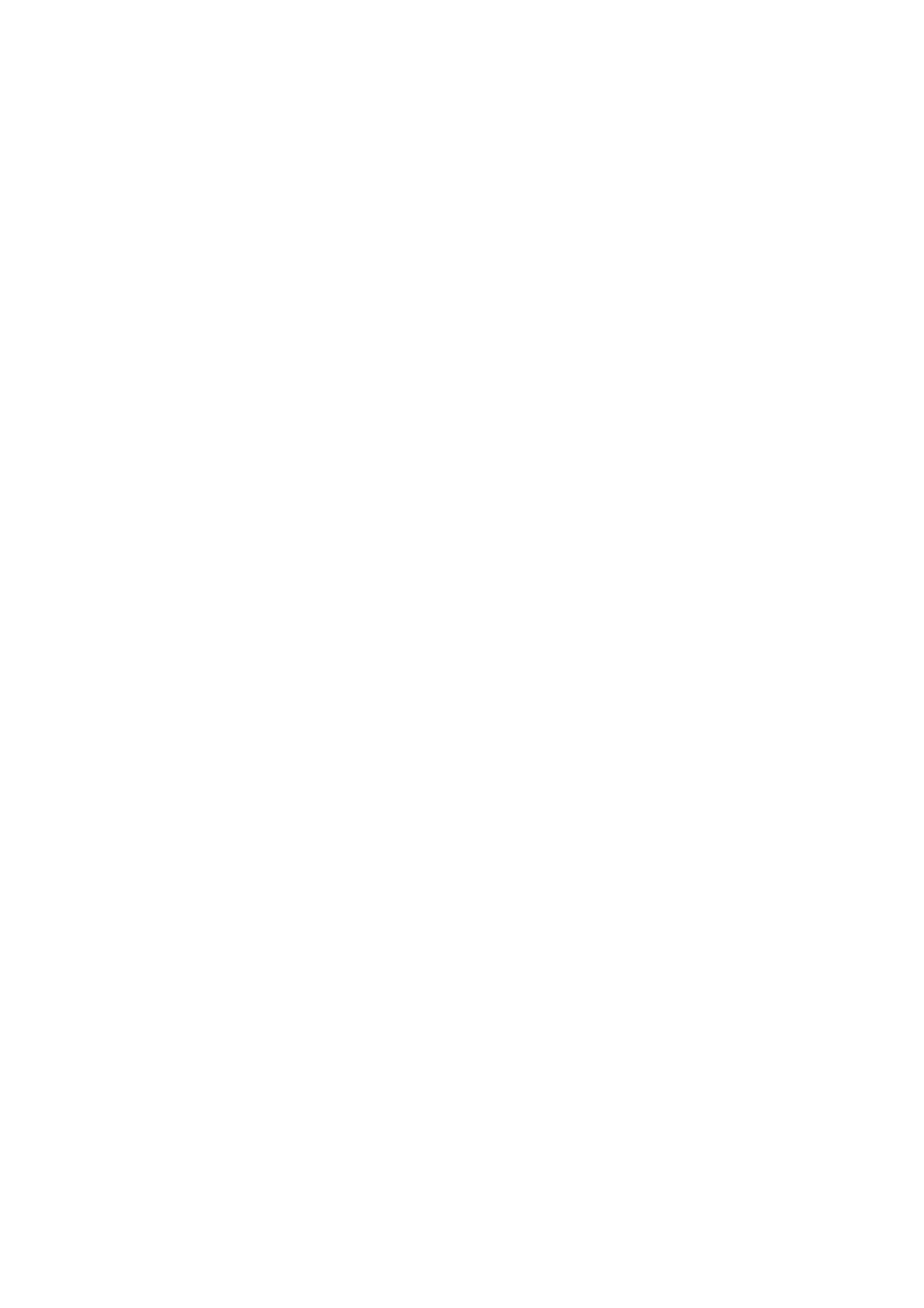# <span id="page-8-0"></span>**Overview**

The Standard for VET Financial Data offers a nationally consistent standard for the collection, reporting and analysis of publicly funded vocational education and training information throughout Australia. It forms part of the Australian Vocational Education and Training Management Information and Statistical Standard (AVETMISS). The standards have been developed and refined over a number of years through consultations with major stakeholders.

Data collections made under the standards will be used as the basis for reporting the key performance measures for the VET sector approved by Commonwealth, state and territory vocational training and education ministers.

# **Contents of this document**

*AVETMISS The Standard for VET Financial Data* incorporates five main sections:

| Section 1 provides an introduction to the standard for VET financial data and the |
|-----------------------------------------------------------------------------------|
| national financial data collection.                                               |

- Section 2 details the financial statements and definitions.
- Section 3 details the collection guidelines.
- Section 4 details the audit of key data elements
- Section  $\overline{5}$  details the collection arrangements.

# **Updates to the Standard**

This standard reflects current national policy. However, the standard will be subject to ongoing review in the light of future changes to policy and practice.

The current version of the standard or the relevant sections of the standard that have been updated are available directly from the NCVER website at <http://www.ncver.edu.au/statistics>

In accordance with current procedures, future revisions to the standard will be presented to the National Training Statistics Committee (NTSC) following consultation with major stakeholders.

# **Further information**

For further information concerning this publication contact:

National Centre for Vocational Education Research Ltd, Level 11, 33 King William Street, Adelaide, SA 5000 PO Box 8288 Station Arcade, SA 5000, Australia

> Telephone 08 8230 8400 Facsimile 08 8212 3436 Email ncver@ncver.edu.au NCVER Website [<http://www.ncver.edu.au>](http://www.ncver.edu.au/)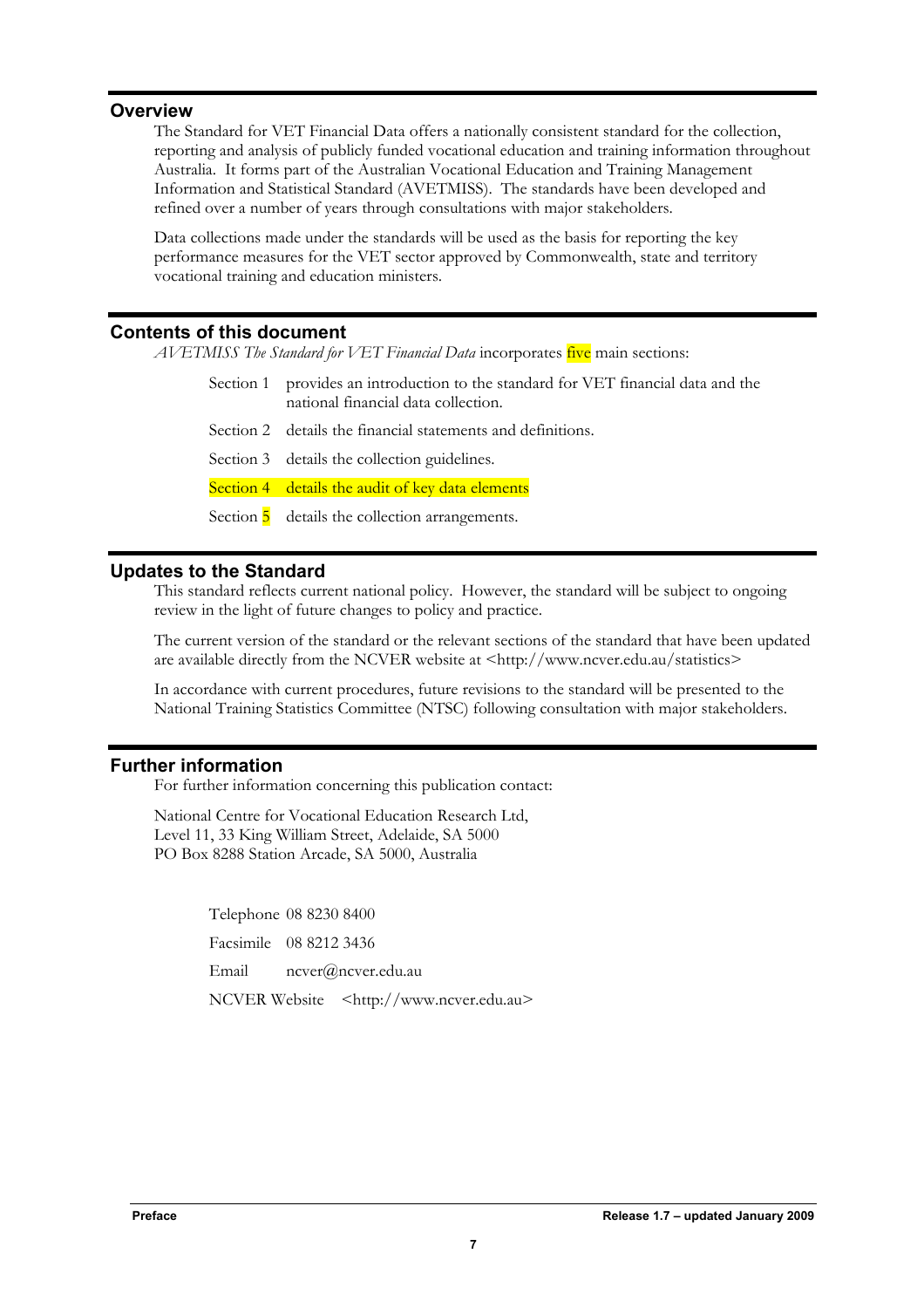<span id="page-9-0"></span>**Section 1: Introduction**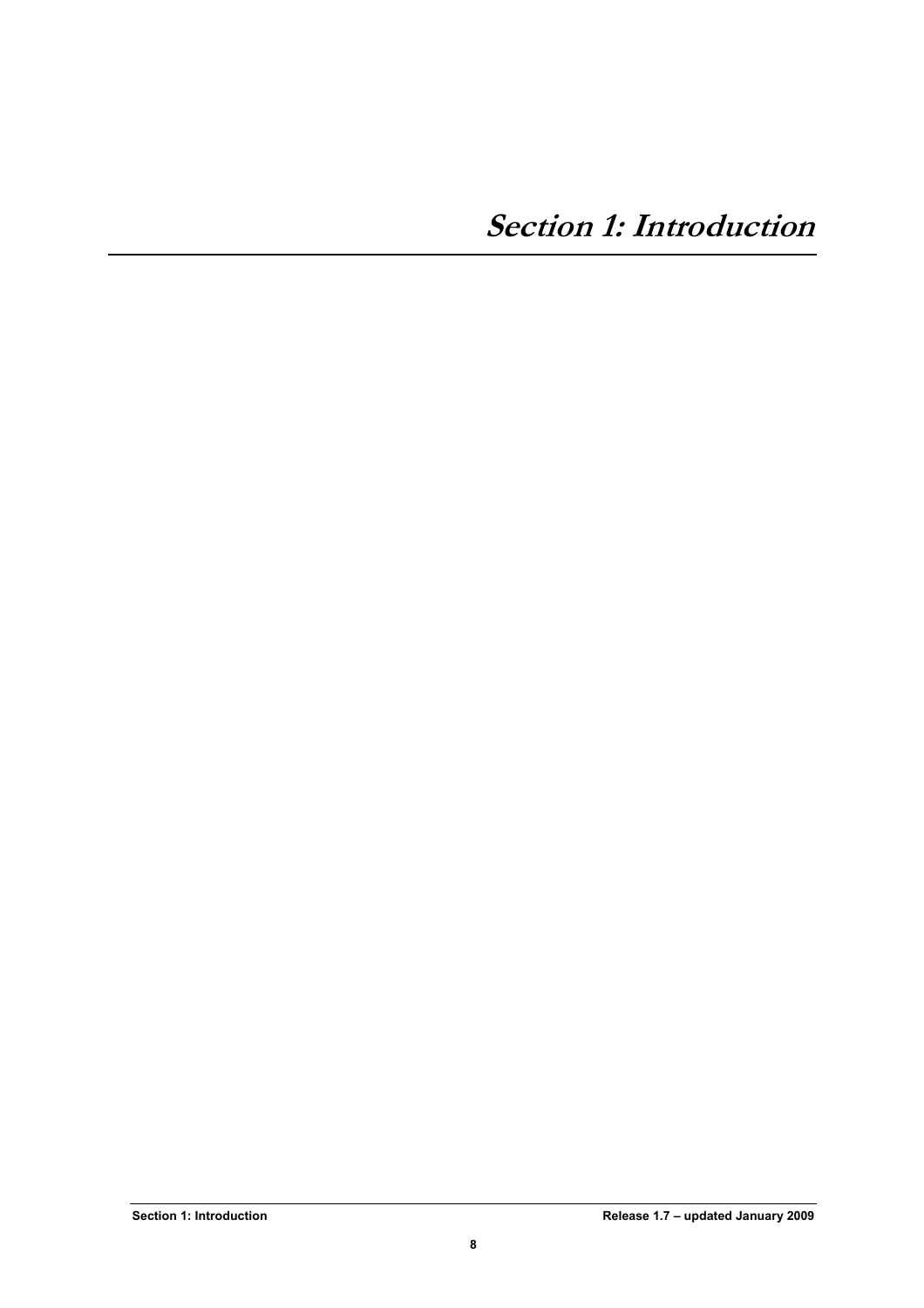# **The Standard for VET Financial Data**

# <span id="page-10-0"></span>**Background**

Commonwealth, state and territory vocational training and education ministers have approved Australian Vocational Education and Training Management Information and Statistical Standard (AVETMISS) and it has been implemented throughout the public vocational education and training sector.

Since 1992 state and territory vocational education and training authorities have provided financial information related to publicly funded vocational education and training. The Australian National Training Authority (ANTA) provided information from 1994 until its abolition and the transfer of its functions to the Australian Government Department of Education, Employment and Workplace Relations (DEEWR) from 1 July 2005. This standard has been progressively updated in consultation with states, territories, ANTA (up to 30 June 2005) and DEEWR (from 1 July 2005).

# **Scope**

The standard offers a nationally consistent framework for the collection, reporting and analysis of financial information for Australia's public vocational education and training (VET) system. It forms part of the data collections made under the AVETMISS.

Public funds are those transacted through the public accounts of states/territories and DEEWR.

In practice, this means collecting data for:

- state and territory training departments and training authorities, including any public funding for VET 'on-forwarded' by these to universities, schools, private providers, industry and community providers, rural colleges etc.
- TAFE institutes and colleges
- DEEWR training activity
- VET entities which are 100% controlled by state and territory training authorities or TAFE institutes and colleges
- VET activities appropriated as VET and funded by a government department separate from DEEWR and the state/territory training authority, and
- public funded adult and community education activities.

# **Implementation**

Release 1.7-updated *January* 2009 should be used for the 2008 calendar year information.

# **Standard terminology**

The standard generally complies with the requirements of **Australian Accounting Standards** (AASB's, AAS's ) and International Financial Reporting Standards (IFRS).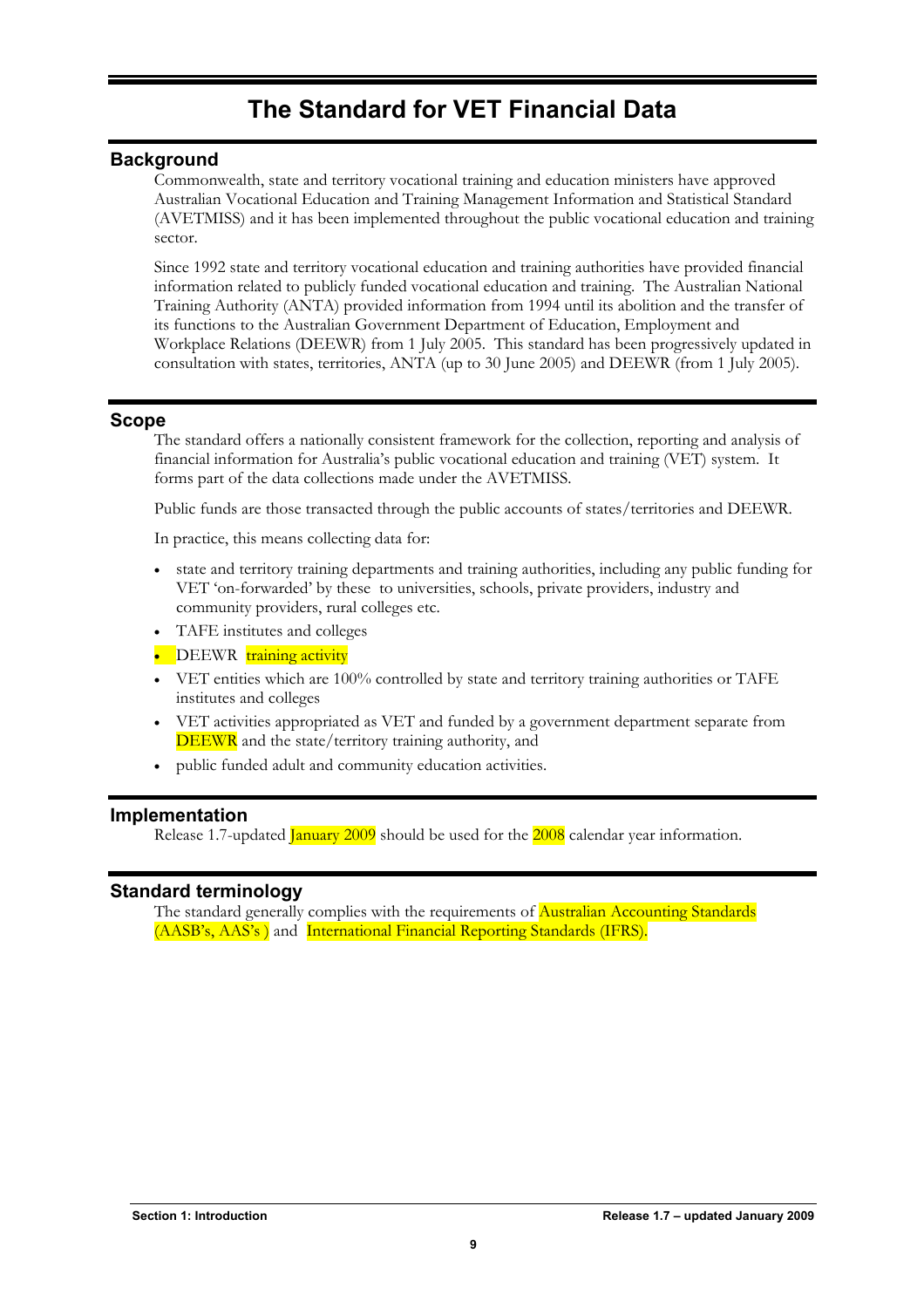# <span id="page-11-0"></span>**Financial statements**

In accordance with accepted financial reporting practice, the standard includes the following financial statements:

- income statement
- balance sheet
- statement of changes in equity
- statement of cash flows, and
- notes to and forming part of the above.

# **Audit of key data elements**

Some key data elements within the financial statements are subject to external audit. These elements are:

- total expenses from ordinary activities
- fee-for-service revenue
- ancillary trading revenue
- student fees and charges revenue
- other revenue from ordinary activities
- gain on sale of property, plant and equipment
- state recurrent revenue
- government revenue from Commonwealth specific purpose programs, and
- assumption of liabilities revenue.

# **Data collection arrangements**

The national data collection is an annual data collection that reports on financial activity in a specific calendar year with the collection period commencing on 1 January and ending on 31 December.

The National Centre for Vocational Education Research (NCVER) advises states/territories and DEEWR of detailed collection timeframes prior to the commencement of each calendar year.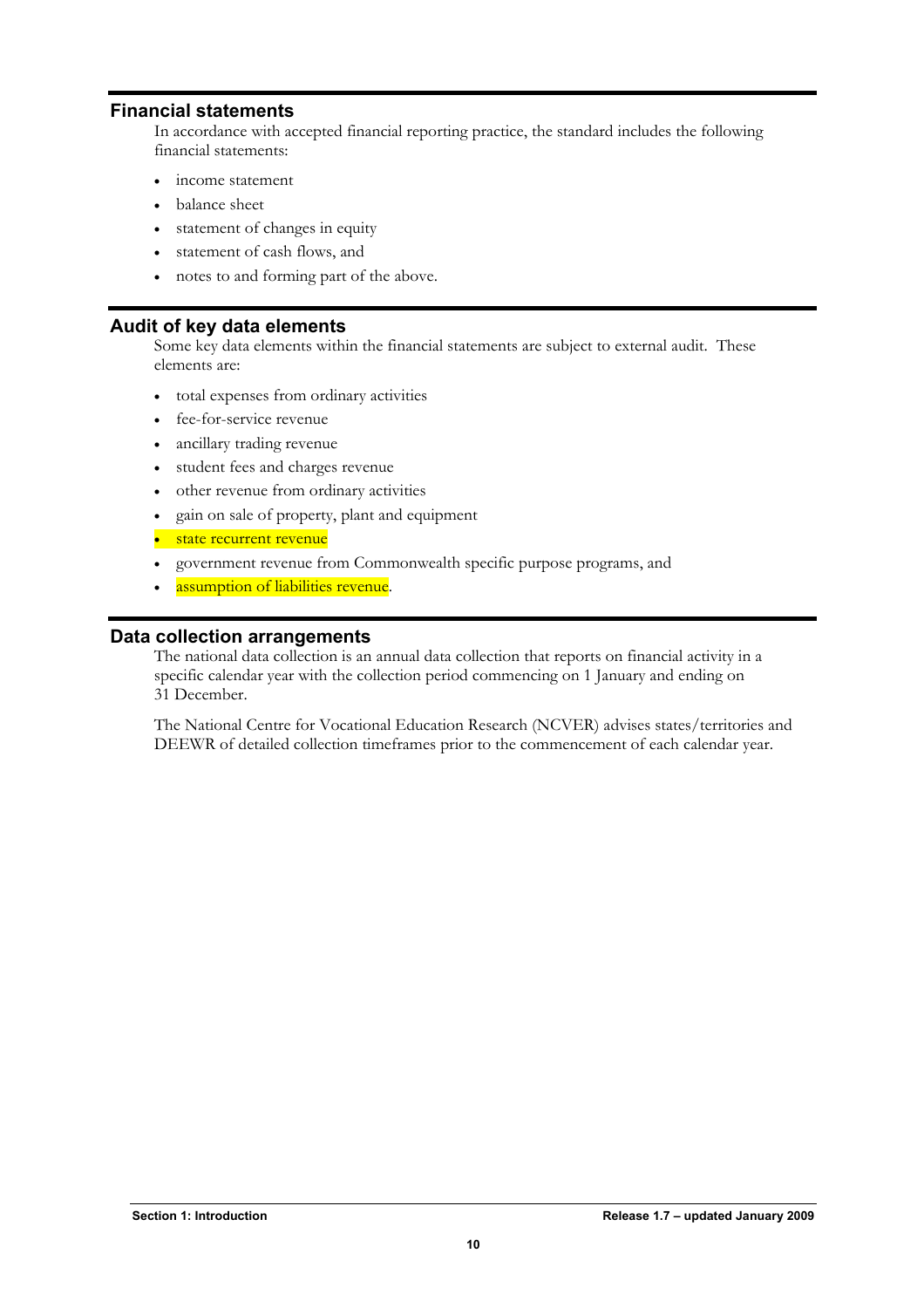# <span id="page-12-0"></span>**Section 2: Financial statements: definitions and pro forma**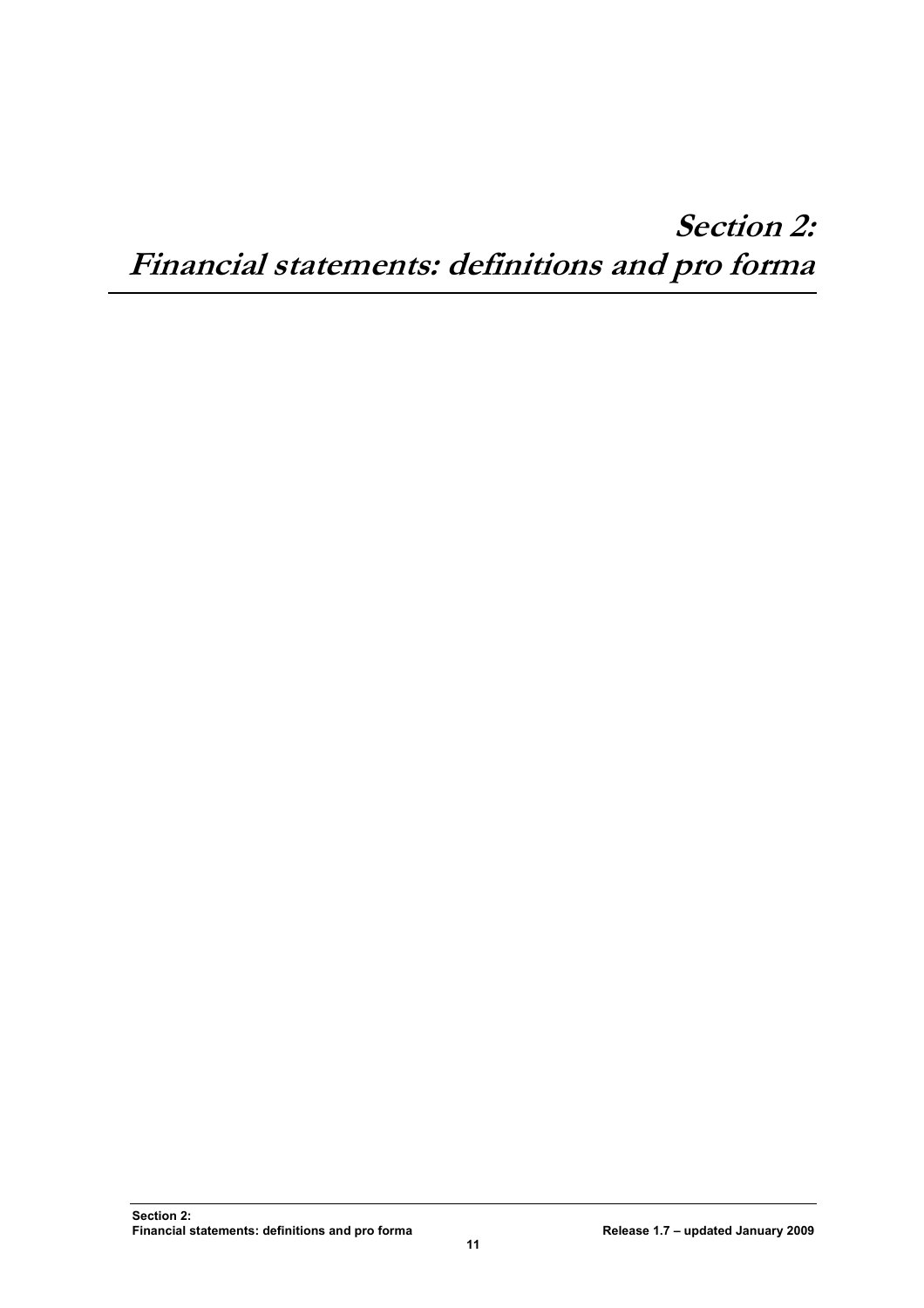# <span id="page-13-0"></span>**General**

Definitions of the financial statement line items are included in this section. The guidelines section (Section 3) of this standard contains additional descriptions and examples to support the line items and items reported in the notes to the financial statements

The following definitions match the line item headings in the financial statements. Where considered useful, included are references to the Australian Accounting Standards (AASBs) issued by the Australian Accounting Standards Board, Statements of Accounting Concepts (SAC's) and continuing earlier Australian Accounting Standards (AASs) the most relevant of which is AAS29— Financial Reporting by Government Departments.

# **Income**

Income is recognised in the Income Statement when an increase in future economic benefit related to an increase in an asset or a decrease of a liability has arisen that can be measured reliably. (AAS29 [10.1]). The definition of income encompasses both revenue and gains. Revenue arises in the ordinary activities of an entity. Most revenues arise from receiving funds from fees, sales, and government appropriations. Gains represent other items that meet the definition of income and may, or may not, arise in the course of the ordinary activities of an entity. Gains include those arising from the disposal of non-current assets or from increases in the carrying amount assets held for sale. Where items of income are material their nature and amount shall be disclosed separately. (AASB101[97]).

# **FEE-FOR-SERVICE**

Fees received from domestic and overseas individuals (other than student fees as defined below) and organisations, including government organisations, for award or non-award courses, on and off-the-job vocational education and training. Fee-for-service also includes revenues for other training related purposes that are retained by the provider and have arisen through services provided under contracts or commercial arrangements. The fees are generally determined having regard to partial or full recovery of costs.

# **ANCILLARY TRADING**

Amounts received for miscellaneous services, special projects, sales of materials, hospitality trading activities and contracting fees for commercial rather than training related purposes.

# **STUDENT FEES AND CHARGES**

Fees arising out of specific legislation, parliamentary, cabinet or ministerial approvals etc. received for vocational education and training services provided to students.

# **OTHER REVENUE**

Revenue from other sources not categorised above.

# **GAIN ON SALE OF PROPERTY, PLANT AND EQUIPMENT**

Excess of proceeds from the sale of assets over their written down value at the time of disposal.

# **Expenses**

Expenses are recognised in the Income Statement when a decrease in a future economic benefit related to a decrease in an asset or an increase in a liability has arisen that can be measured reliably. (AAS29 [10.2]). Most expenses arise from paying staff and suppliers, meeting training related expenses for individuals and entities and from depreciating assets. Where items of expense are material their nature and amount shall be disclosed separately. (AASB101[97]).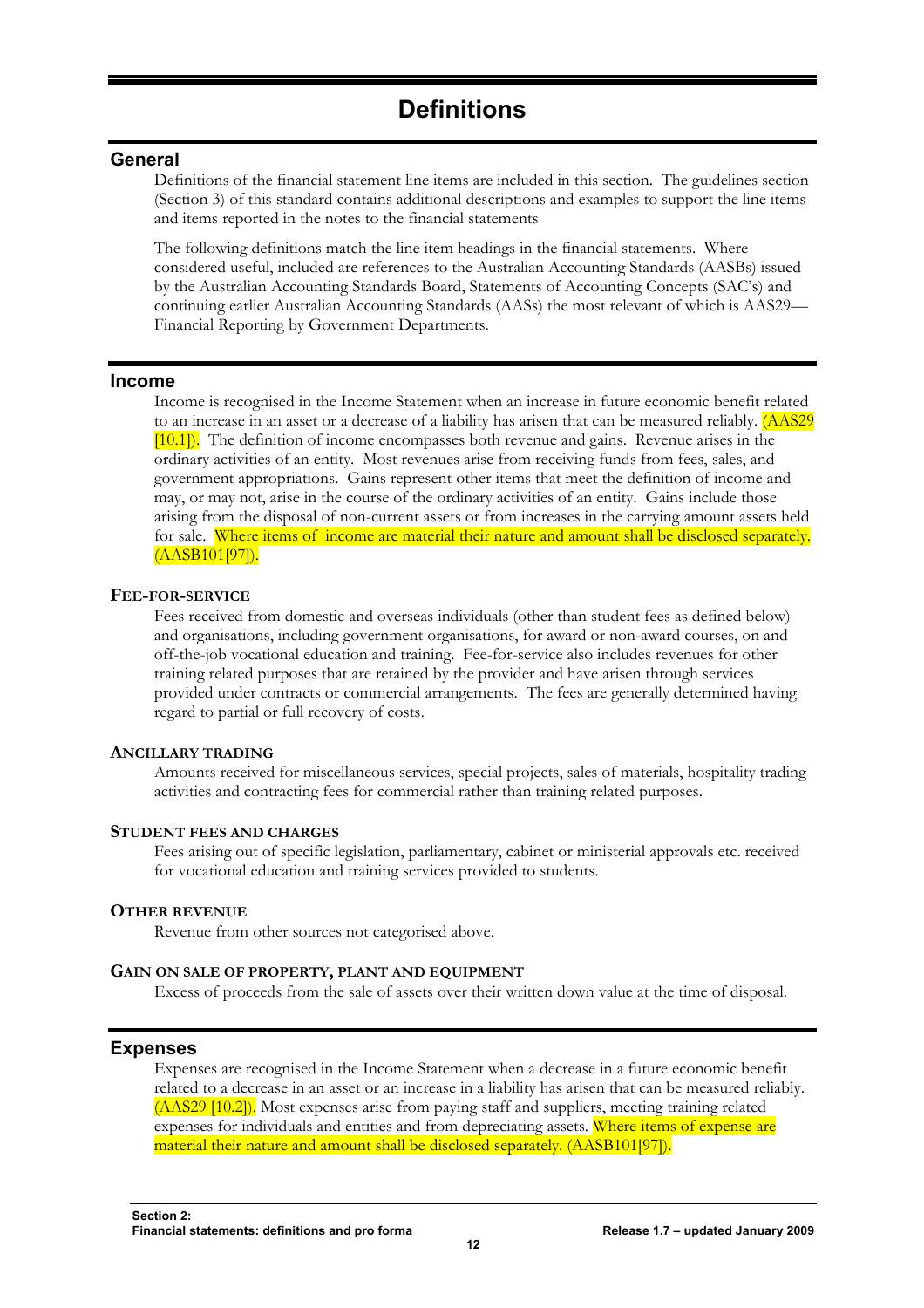# **EMPLOYEE EXPENSES**

Employee expenses represent the amount consumed in the current reporting period whether directly by the VET entity or on behalf of the entity by another agency for all salaries, wages and related expenses and oncosts.

*Note:* Where another agency initially incurs a liability for expenses on behalf of the VET entity (e.g. superannuation), the VET entity will recognise the expense but it does not hold the resultant liability. The accounting treatment by the VET entity is to recognise both an operating expense and an offsetting revenue amount, which is disclosed as "Revenue from government - assumption of liabilities" (AAS29 [8.2]).

# **SUPPLIES AND SERVICES**

Supplies and services represent the expenses consumed in the current reporting period whether directly by the VET entity or on behalf of the entity by another agency for all goods and services.

*Note:* Where another agency initially incurs a liability for expenses on behalf of the VET entity (e.g. building occupancy expenses), the VET entity will recognise the expense but it does not hold the resultant liability. The accounting treatment by the VET entity is to recognise both an operating expense and an offsetting revenue amount, which is disclosed within the note "Revenue from government - assumption of liabilities" (AAS29 [8.2]).

# **GRANTS AND SUBSIDIES**

Expenses which are generally in the form of non-repayable contributions and subsidies paid to individuals and organisations.

# **PAYMENTS TO NON-TAFE PROVIDERS FOR VET DELIVERY**

This discloses the funds for course delivery (i.e. generally supervised nominal hours) being provided to other (i.e. non-TAFE) VET entities such as private providers, including group training and industry providers, secondary schools, independent rural colleges, etc. The payments are usually based on contracted training agreements between the state/territory training authority and the training provider.

# **DEPRECIATION AND AMORTISATION**

Depreciation is the expense associated with the consumption or loss, during the reporting period, of service potential or future economic benefits embodied in non-current assets with limited useful lives. Amortisation is the term that would similarly apply to non-current assets under finance leases or set up costs of a loan, research and development costs, copyrights and patents which have been capitalised and amortised over the period of their useful lives.

# **IMPAIRMENT LOSSES**

Impairment losses are recognised when an asset's carrying value in the accounts is reduced to ensure that its adjusted value is its recoverable value. That is, the value that would be recovered through use or sale of the asset (AASB136 [58-64]).

# **LOSS ON SALE OF PROPERTY, PLANT AND EQUIPMENT**

Is the deficit between proceeds from the sale of assets and the depreciated value of assets at the time of disposal.

# **BORROWING COSTS**

Expenses incurred in connection with the borrowing of funds.

# **OTHER EXPENSES**

Any other expense not included in categories above.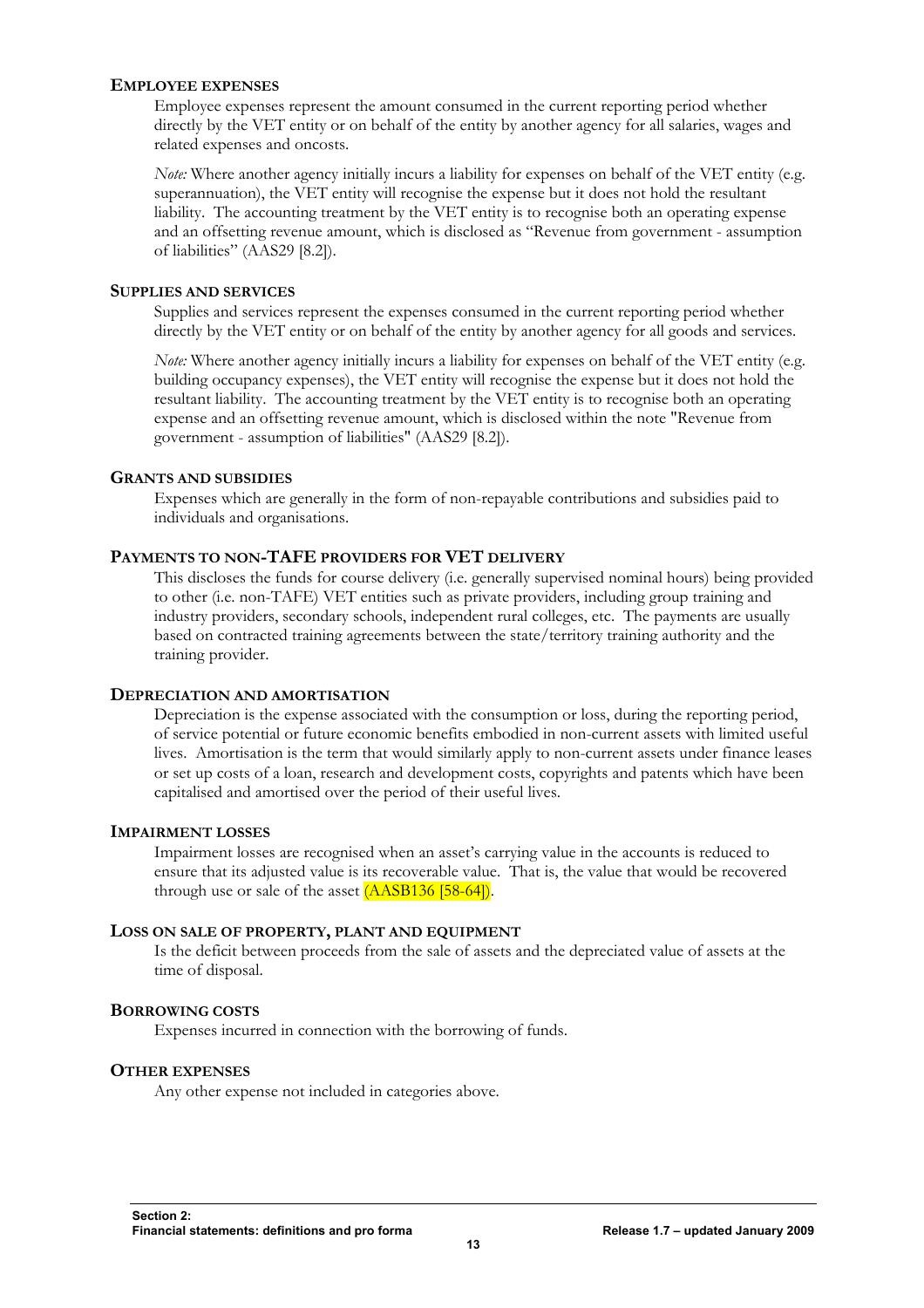# <span id="page-15-0"></span>**Activities**

Total expenses from ordinary activities are dissected according to a number of VET specific activity categories.

#### **DELIVERY PROVISION AND SUPPORT ACTIVITY**

Expenses for directly delivering training and also for supporting the delivery or development of training.

## **ADMINISTRATION AND GENERAL SERVICES ACTIVITY**

Expenses for general management and administration at college, institute and regional and state office locations.

# **PROPERTY, PLANT AND EQUIPMENT SERVICES ACTIVITY**

Expenses for operating, repairing and maintaining buildings, grounds and equipment.

## **STUDENT AND OTHER SERVICES ACTIVITY**

Expenses for providing services to students outside of formal teaching including those associated with and for supporting the welfare of students and other activities such as commercial activities.

# **Revenue from government**

Revenues from government include recurrent, capital and other parliamentary appropriations over which the VET entity gains control during the reporting period, amounts equivalent to any of the entity's liabilities assumed by another entity, and any resources received free of charge but reported at valuation.

# **Revaluation decrement/increment**

A revaluation decrement arising from a devaluation or write down of assets during the reporting period is recognised as an expense in the Income Statement, except to the extent that the decrement reverses a revaluation increment previously credited to and still included in the balance of an Asset Revaluation Reserve for the same class of asset. In this instance, the decrement is charged to the Asset Revaluation Reserve. Any revaluation increment as a result of a revaluation that reverses a revaluation decrement of the same asset class previously recognised as an expense in the Income Statement should be recognised as revenue in the Income Statement (AASB116 [39- 40]). Note: write down of assets excludes written down value on disposal of assets, which is recorded under notes 4 and 11.

# **Assets**

Assets are defined as resources controlled by the entity as a result of past transactions or other past events and from which future economic benefits are expected to flow to the entity.

# **CURRENT ASSETS**

Current assets are short-term in nature and are in the form of cash, or expected to be either converted into cash or consumed within 12 months of the reporting balance date. (AASB101 [66])

#### **NON-CURRENT ASSETS**

Non-current assets are long-term in nature and are expected to be neither converted into cash nor consumed within 12 months of the reporting balance date. (AASB101 [66])

# **Liabilities**

Liabilities are present obligations of the entity arising from past events, the settlement of which is expected to result in an outflow from the entity of resources embodying economic benefits.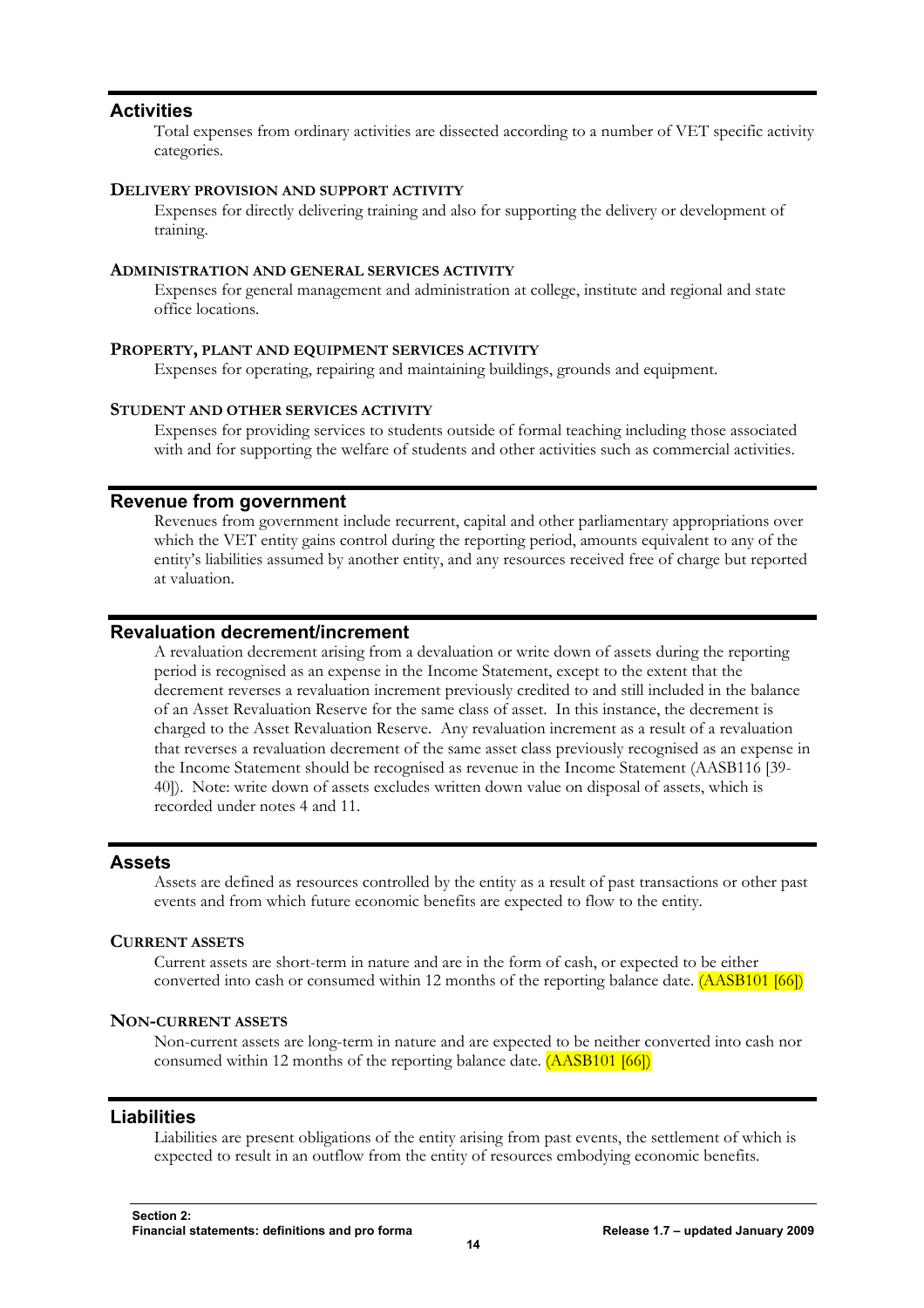# <span id="page-16-0"></span>**CURRENT LIABILITIES**

Current liabilities are those obligations to other parties that must be met either on demand or within a period not exceeding 12 months from the end of the reporting period. (AASB101 [69])

# **NON-CURRENT LIABILITIES**

Non-Current liabilities are those obligations to other parties that would be expected to be met in a period exceeding 12 months from the end of the reporting period. (AASB101 [69])

# **Equity**

Equity is the residual interest in the assets of an entity after deduction of its liabilities. Changes in equity between the beginning and the end of the calendar year reflect the increase or decrease in net assets during the year. (AASB101 [109]).

# **CONTINGENCY**

Contingencies are any assets/liabilities which are uncertain because of unfinalised events such as current claims/legal action and which may have material impact on future financial statements (AASB137).

# **COMMITMENTS FOR EXPENDITURE**

There is a note to the balance sheet that provides for the disclosure of material commitments for expenditure. Commitments arise where there is a future obligation to make a payment whereas liabilities represent current obligations to make a payment. These commitments principally arise from lease contracts (AASB117 [31, 35]) and contracts for future capital expenditures (AASB116 [74]).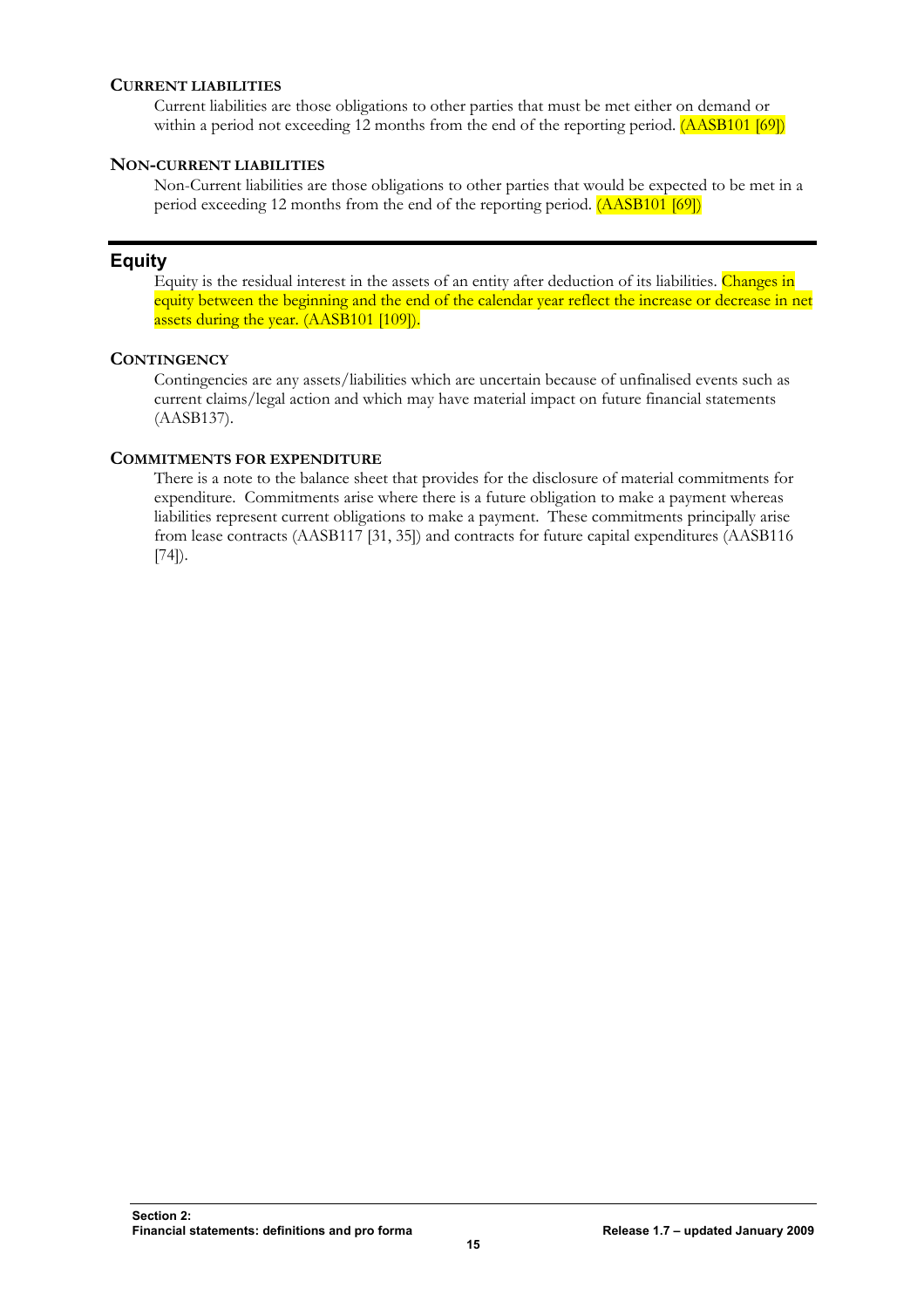# **Pro forma**

# <span id="page-17-0"></span>**Income Statement for [State, Territory, DEEWR] for the year ending 31 December XXXX**

|                                                 | Note Ref       | <b>XXXX</b><br>\$'000 | XXXX -1<br>\$'000 |
|-------------------------------------------------|----------------|-----------------------|-------------------|
| <b>Income</b>                                   |                |                       |                   |
| Fee-for-service                                 | $\overline{2}$ | 0                     | $\theta$          |
| Ancillary trading                               |                |                       | $\theta$          |
| Student fees and charges                        |                |                       |                   |
| Other revenue                                   | 3              |                       |                   |
| Gain on sale of property, plant & equipment     | 4              | 0                     | 0                 |
| Total income                                    |                | $\boldsymbol{0}$      | $\boldsymbol{0}$  |
| <b>Expenses</b>                                 |                |                       |                   |
| Employee expenses                               | 5              | $^{(1)}$              | $\theta$          |
| Supplies and services                           | 6              |                       | $\theta$          |
| Grants and subsidies                            |                |                       |                   |
| Payments to non-TAFE providers for VET delivery | 8              |                       | $\theta$          |
| Depreciation and amortisation                   |                |                       | $\theta$          |
| Impairment losses                               | 9              |                       |                   |
| Loss on sale of property, plant & equipment     | 10             |                       |                   |
| Borrowing costs                                 |                |                       | $\theta$          |
| Other expenses                                  | 11             | 0                     | $\theta$          |
| <b>Total expenses</b>                           | 12             | $\bf{0}$              | $\bf{0}$          |
| Surplus/(deficit)                               | 23             | $\bf{0}$              | $\bf{0}$          |
| Revenue from government                         | 13             | $\Omega$              | $\Omega$          |
| Revaluation decrement/(increment)               | 14             | 0                     | 0                 |
| Total operating surplus/(deficit)               | 15             | $\bf{0}$              | 0                 |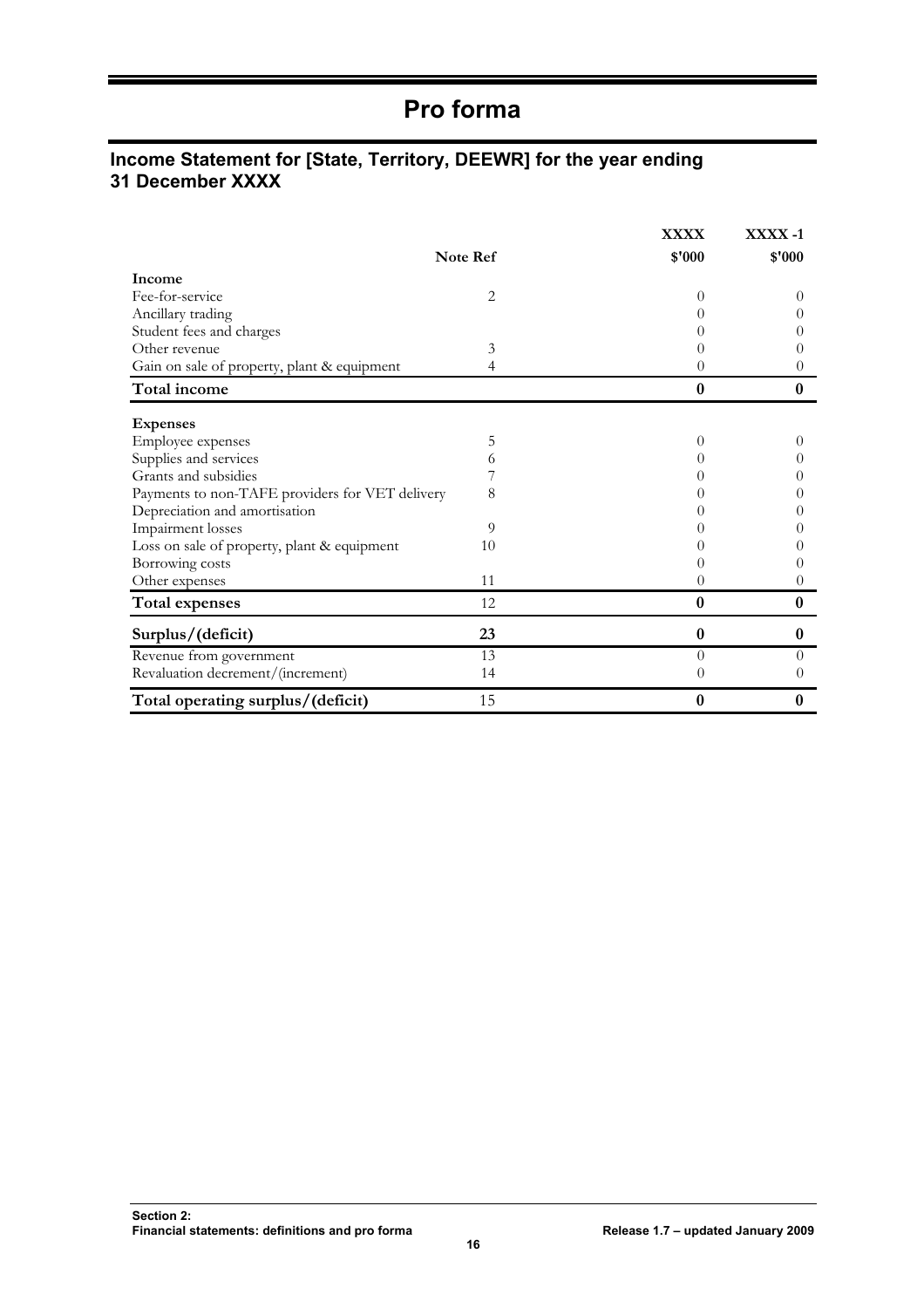|                                      |          | <b>XXXX</b>      | XXXX-1   |
|--------------------------------------|----------|------------------|----------|
|                                      | Note Ref | \$'000           | \$'000   |
| <b>ASSETS</b>                        |          |                  |          |
| <b>Current assets</b>                |          |                  |          |
| Cash                                 |          | $\theta$         | $\theta$ |
| Receivables                          |          | 0                |          |
| Investments                          |          | $\theta$         |          |
| Assets held for sale<br>Other        | 18       | $\theta$         |          |
| Total current assets                 |          | $\boldsymbol{0}$ |          |
|                                      |          |                  |          |
| Non-current assets<br>Receivables    |          |                  |          |
| Investments                          |          | 0<br>0           |          |
| Property, plant and equipment        | 19       | 0                |          |
| Other, including intangibles         |          | 0                |          |
| Total non-current assets             |          | 0                |          |
|                                      |          |                  |          |
| <b>TOTAL ASSETS</b>                  |          | $\boldsymbol{0}$ |          |
| <b>LIABILITIES</b>                   |          |                  |          |
| <b>Current liabilities</b>           |          |                  |          |
| Payables                             |          | $\theta$         |          |
| Interest-bearing liabilities         |          | 0                |          |
| Provisions and employee entitlements |          | 0                |          |
| Other                                |          | 0                |          |
| Total current liabilities            |          | $\boldsymbol{0}$ |          |
| Non-current liabilities              |          |                  |          |
| Payables                             |          | 0                |          |
| Interest-bearing liabilities         |          | 0                |          |
| Provisions and employee entitlements |          | $\theta$         |          |
| Other                                |          | 0                |          |
| Total non-current liabilities        |          | 0                |          |
| <b>TOTAL LIABILITIES</b>             |          | $\boldsymbol{0}$ |          |
| <b>NET ASSETS</b>                    |          | $\bf{0}$         |          |
| Equity                               |          |                  |          |
| Accumulated surpluses/(losses)       | 15       | $\boldsymbol{0}$ |          |
| Reserves                             | 16       | $\theta$         |          |
| Contributed capital                  | 17       | $\theta$         |          |
| <b>TOTAL EQUITY</b>                  |          | $\bf{0}$         |          |
|                                      |          |                  |          |
| Contingency                          | $20\,$   | $\theta$         |          |
| Commitments for Expenditure          | 21       | $\overline{0}$   |          |

# <span id="page-18-0"></span>**Balance Sheet for [State, Territory, DEEWR] as at 31 December XXXX**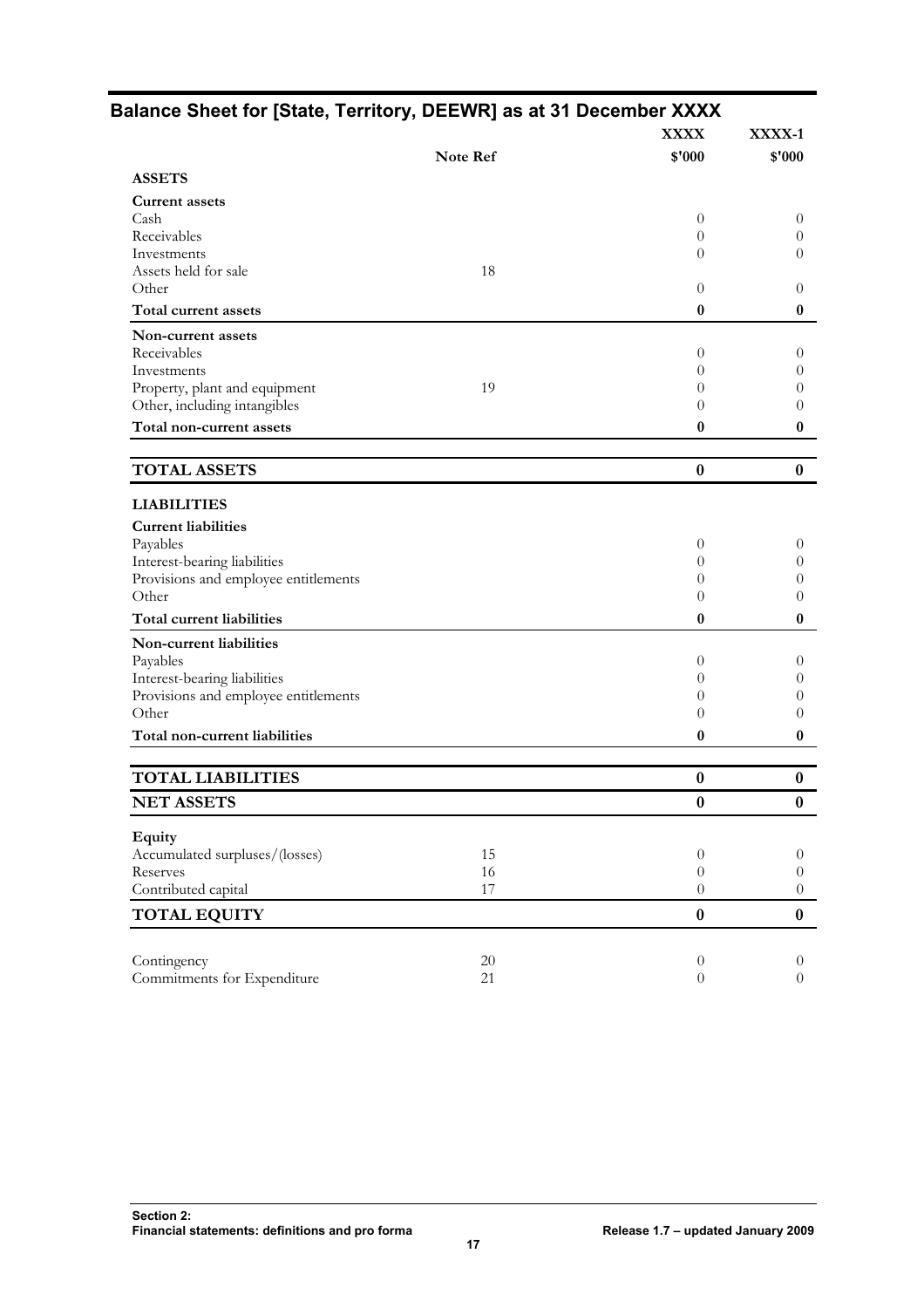# <span id="page-19-0"></span>**Statement of Cash Flows for [State, Territory, DEEWR] for the year ending 31 December XXXX**

|                                                 | <b>XXXX</b>      | XXXX-1               |
|-------------------------------------------------|------------------|----------------------|
| <b>Note Ref</b>                                 | \$'000           | \$'000               |
| <b>CASH FLOWS FROM OPERATING ACTIVITIES</b>     |                  |                      |
| Receipts                                        |                  |                      |
| Fee-for-service                                 | $\theta$         | $\theta$             |
| Ancillary trading                               | $\theta$         | $\theta$             |
| Student fees and charges                        | 0                | $\theta$             |
| Other revenues                                  | $\theta$         | 0                    |
| <b>Total receipts</b>                           | $\boldsymbol{0}$ | 0                    |
| Payments                                        |                  |                      |
| Employee expenses                               | $\theta$         | $\theta$             |
| Supplies and services                           | 0                | 0                    |
| Grants and subsidies                            | 0                | $\theta$             |
| Payments to non-TAFE providers for VET delivery | 0                | 0                    |
| Borrowing costs<br>Other expenses               | 0<br>0           | 0<br>0               |
|                                                 |                  |                      |
| Total payments                                  | $\bf{0}$         | 0                    |
| NET CASH FLOWS FROM OPERATING ACTIVITIES 23     | $\bf{0}$         | $\boldsymbol{0}$     |
|                                                 |                  |                      |
| <b>CASH FLOWS FROM INVESTING ACTIVITIES</b>     |                  |                      |
| Receipts                                        |                  |                      |
| Sales of property, plant and equipment          | $\theta$         | $\overline{0}$       |
| Sales/maturities of investments                 | 0                | $\theta$             |
| Loans and advances returned<br>Other revenues   | 0<br>0           | $\theta$<br>0        |
|                                                 | 0                | 0                    |
| <b>Total receipts</b>                           |                  |                      |
| Payments                                        |                  |                      |
| Infrastructure capital<br>Investments           | $\theta$<br>0    | $\theta$<br>$\theta$ |
| Loans and advances advanced                     | 0                | $\theta$             |
| Other expenses                                  | 0                | $\theta$             |
| Total payments                                  | 0                | 0                    |
|                                                 |                  |                      |
| NET CASH FLOWS FROM INVESTING ACTIVITIES        | $\boldsymbol{0}$ | $\boldsymbol{0}$     |
| CASH FLOWS FROM FINANCING ACTIVITIES            |                  |                      |
|                                                 |                  |                      |
| Receipts<br>Borrowings raised                   | $\theta$         | 0                    |
| Capital injections                              | $\overline{0}$   | 0                    |
| Other revenues                                  | $\overline{0}$   | $\overline{0}$       |
| <b>Total receipts</b>                           | 0                | 0                    |
| Payments                                        |                  |                      |
| Borrowing redemptions                           | $\overline{0}$   | $\theta$             |
| Finance lease payments (excluding interest)     | $\theta$         | $\theta$             |
| Capital returns                                 | 0                | $\theta$             |
| Other expenses                                  | 0                | $\left($             |
| Total payments                                  | $\bf{0}$         | 0                    |
|                                                 |                  |                      |
| NET CASH FLOWS FROM FINANCING ACTIVITIES        | $\theta$         | $\overline{0}$       |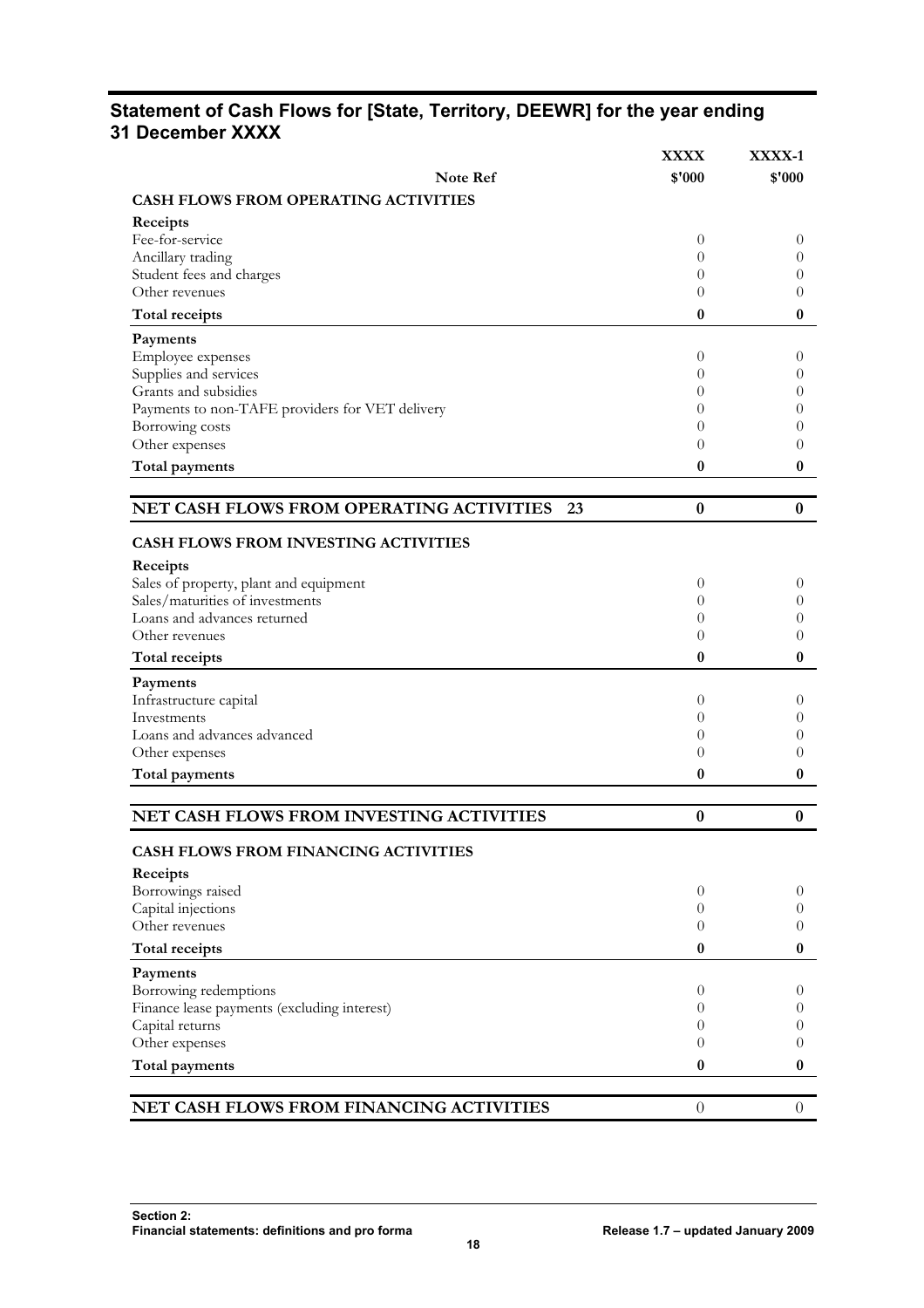| <b>CASH FLOWS FROM GOVERNMENT</b> |    |  |
|-----------------------------------|----|--|
| Recurrent appropriations          |    |  |
| Capital appropriations            |    |  |
| Other                             | 22 |  |
| NET CASH FLOWS FROM GOVERNMENT    |    |  |
|                                   |    |  |
|                                   |    |  |
| NET INCREASE/(DECREASE) IN CASH   |    |  |
| NET MOVEMENT IN CASH HELD         |    |  |
| Opening cash held                 |    |  |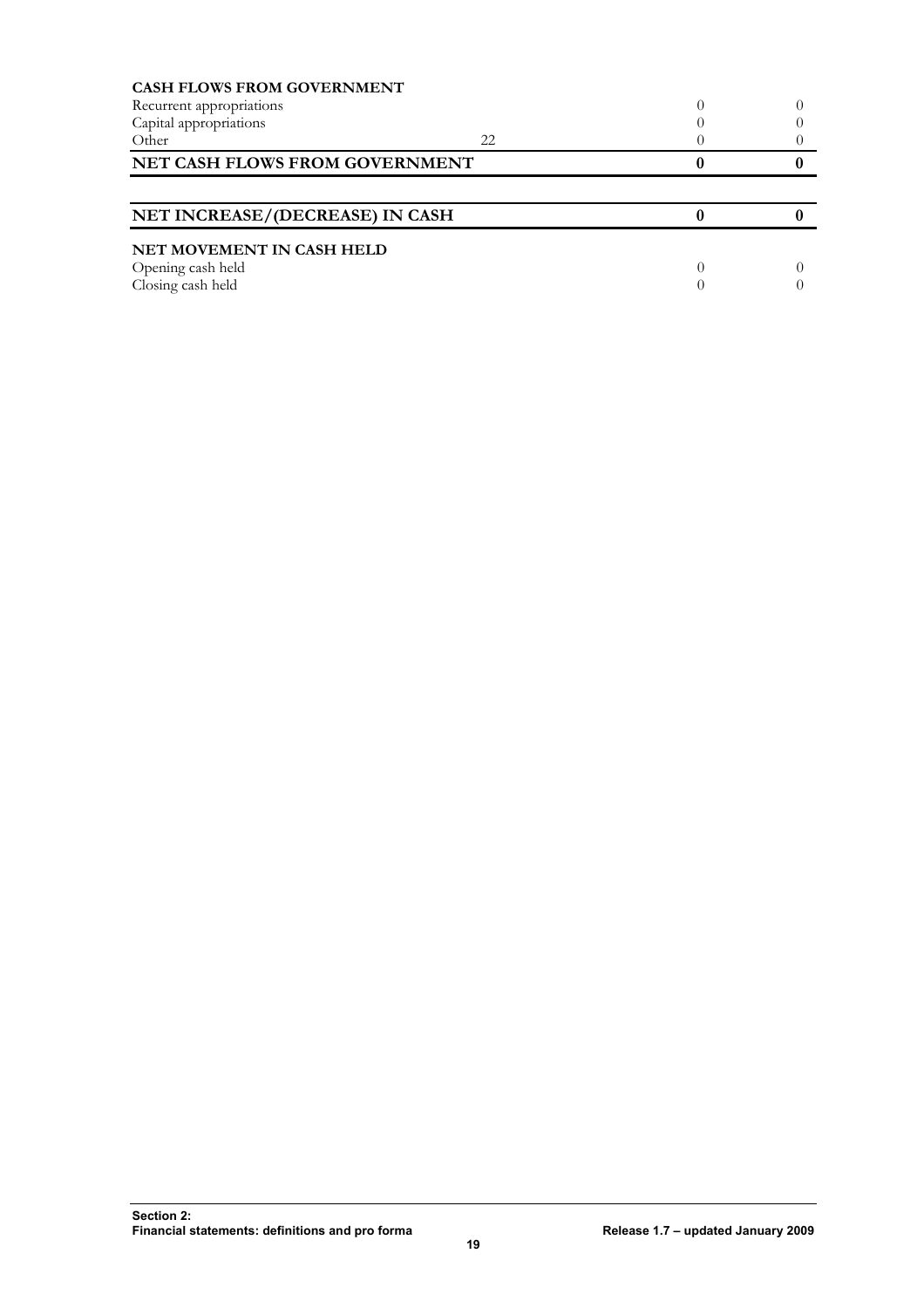# <span id="page-21-0"></span>**Statement of Changes in Equity for [State, Territory, DEEWR] for the year ending 31 December XXXX**

|                                                            | <b>XXXX</b>      | XXXX-1 |
|------------------------------------------------------------|------------------|--------|
| Note Ref                                                   | \$'000           | \$'000 |
| Income and expenses recognised directly in equity          |                  |        |
| Increase/(decrease) in asset revaluation reserve<br>16     |                  |        |
| Contributed capital and other equity                       |                  |        |
| increase/ (decrease) due to                                |                  |        |
| Administrative restructuring/ machinery of government      | $\left( \right)$ |        |
| Capital charge                                             |                  |        |
| Gains/losses on revaluation of assets available for sale   |                  |        |
| Net income recognised directly in equity                   |                  |        |
| Operating surplus/(deficit) for the year                   | O                |        |
| Net effect of the adoption of a new accounting standard 15 |                  |        |
| Total recognised income and expense for the year           |                  |        |

# **Notes to and forming part of the Financial Statements for [State, Territory, DEEWR] for the year ending 31 December XXXX**

| XXXX-1 | <b>XXXX</b> |
|--------|-------------|
| \$'000 | \$'000      |

**Note 1: Summary of objectives and significant accounting policies**  These general-purpose financial statements have been prepared in compliance with the Australian Vocational Education and Training Management Information Statistical Standard (AVETMISS). The AVETMISS encompasses financial reporting in accordance with Australian Accounting Standards. The objective of the report is to provide a national account of financial activity in the public VET system. This includes financial activity related to departmental policy and support functions.

The financial information has been compiled from national, state and territory systems generally in accordance with applicable accounting standards, including the accrual basis of accounting. There are some differences in accounting policies within these systems which result in varying bases for valuation of fixed assets, depreciation and provisions for employee entitlements and different capitalisation thresholds for property, plant and equipment items. Details of accounting policies for jurisdictions in relation to these items are in Section 3 of the AVETMIS Standard for VET Financial Data.

| Note 2: Fee-for-service       |                  |  |
|-------------------------------|------------------|--|
| Government Agencies           |                  |  |
| $Other*$                      |                  |  |
| Overseas Students fees        |                  |  |
| Contracted Overseas Training  |                  |  |
| Adult and Community Education | $\left( \right)$ |  |
| Total                         |                  |  |

*\* 'Other' comprises revenues received from non-government clients. However some of these clients may have received government funds for VET training purposes.*

| Note 3: Other revenues                               |  |
|------------------------------------------------------|--|
| Investment income                                    |  |
| Residential charges                                  |  |
| Recoveries (administration and other)                |  |
| Other revenues                                       |  |
| Total                                                |  |
| Note 4: Gain on sale of property, plant & equipment* |  |
| Proceeds of disposal                                 |  |
| Less: Written down value                             |  |
| Gain on sale of property, plant and equipment        |  |
|                                                      |  |

*\* Refer to comments in Note 10 below.*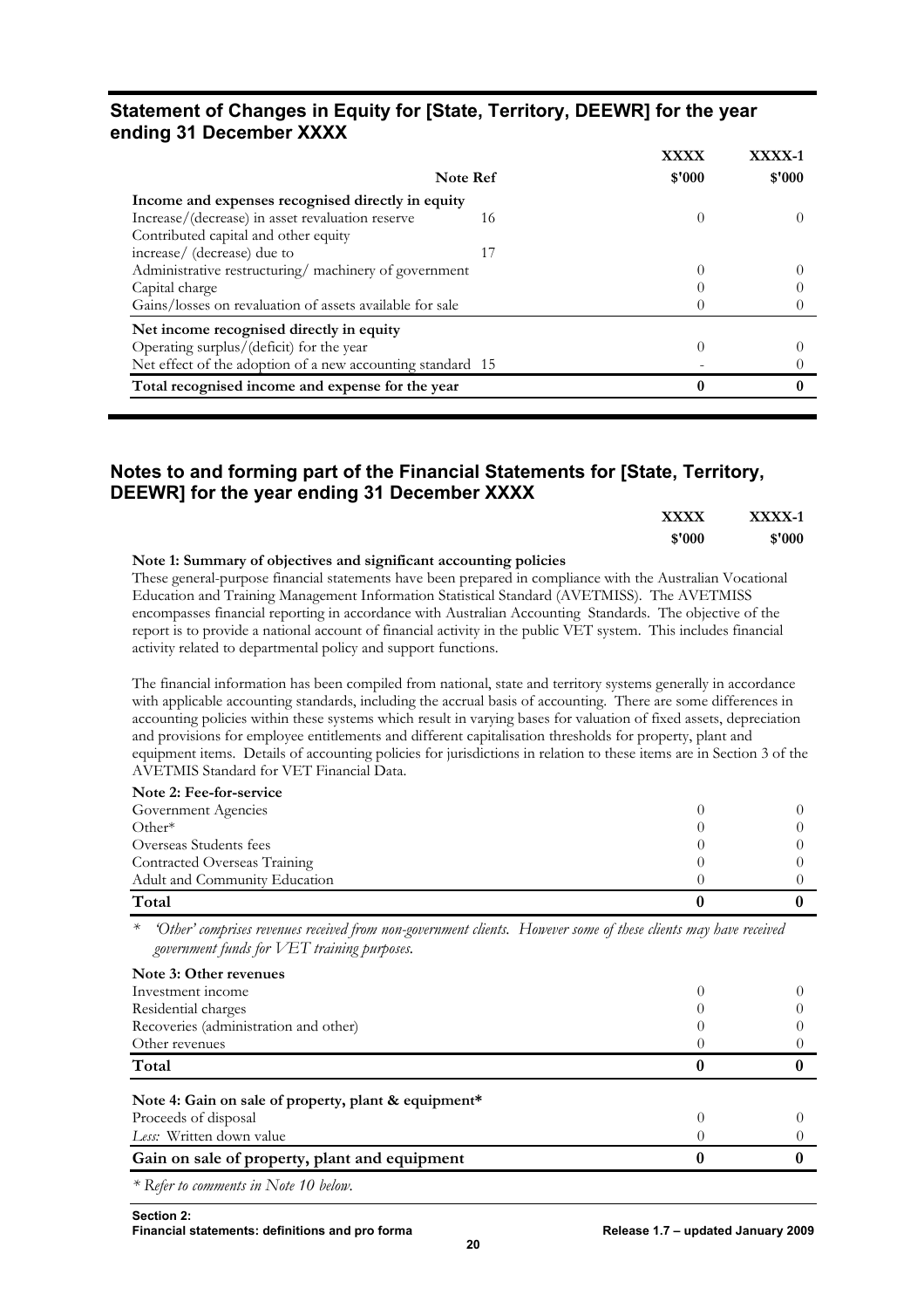| Note 5: Employee expenses                                                         |                  |                      |
|-----------------------------------------------------------------------------------|------------------|----------------------|
| Salaries, wages, overtime and allowances                                          | 0                | $\theta$             |
| Superannuation                                                                    | 0                | $\theta$             |
| Payroll tax                                                                       | 0                | $\theta$             |
| Other salary and wage related costs                                               | 0                | $\left($             |
| Total                                                                             | 0                | $\bf{0}$             |
| Note 6: Supplies and services                                                     |                  |                      |
| Consumables                                                                       | 0                | $\theta$             |
| Communications and utilities                                                      | 0                | $\theta$             |
| Rent and leasing                                                                  | $\theta$         | $\theta$             |
| Contracted services                                                               | $\theta$         | $\theta$             |
| Repairs and maintenance                                                           | $\theta$         | $\theta$             |
| Travel and transfer                                                               | 0                | 0                    |
| Marketing and promotions                                                          | 0                | 0                    |
| Fees and charges<br>Other                                                         | 0<br>0           | $\theta$<br>$\theta$ |
|                                                                                   |                  |                      |
| Total                                                                             | $\bf{0}$         | $\bf{0}$             |
| Note 7: Grants and subsidies                                                      |                  |                      |
| Apprentices and trainees*                                                         | 0                | $\theta$             |
| Adult and community education organisations                                       | $\theta$         | $\theta$             |
| VET in Schools                                                                    | $\theta$         | $\theta$             |
| Skill centres                                                                     | $\theta$         | $\theta$             |
| Other VET programs*                                                               | $\theta$         | 0                    |
| Total                                                                             | $\bf{0}$         | $\bf{0}$             |
| * Please provide a supporting schedule of individual categories within the above. |                  |                      |
| Note 8: Payments to non-TAFE providers for VET delivery                           |                  |                      |
| Private, enterprise, community, industry and local government                     | $\boldsymbol{0}$ | $\theta$             |
| Secondary schools - public and private                                            | $\theta$         | 0                    |
| Other government providers, e.g. agricultural colleges                            | $\theta$         | 0                    |
| Total                                                                             | $\boldsymbol{0}$ | $\boldsymbol{0}$     |
| Note 9: Impairment Losses                                                         |                  |                      |
| Financial assets*                                                                 | $\boldsymbol{0}$ | $\theta$             |
| Non-current non-financial assets*                                                 | $\boldsymbol{0}$ | $\theta$             |
| Assets held for sale*                                                             | $\overline{0}$   | 0                    |
| Total                                                                             | $\boldsymbol{0}$ | $\boldsymbol{0}$     |
| * Please report net result of losses and loss reversals, if applicable.           |                  |                      |
| Note 10: Loss on sale of property, plant & equipment*                             |                  |                      |
| Proceeds of disposal                                                              | $\theta$         | $\theta$             |
| Less: Written down value                                                          | $\theta$         | 0                    |
| Loss on sale of property, plant & equipment                                       | $\bf{0}$         | $\bf{0}$             |
| * Please report net result in either Note 4 or Note 10.                           |                  |                      |
| Note 11: Other                                                                    |                  |                      |
| Special payments                                                                  | $\theta$         | $\theta$             |
| Other                                                                             | $\theta$         | $\left($             |
| Total                                                                             | $\bf{0}$         | $\bf{0}$             |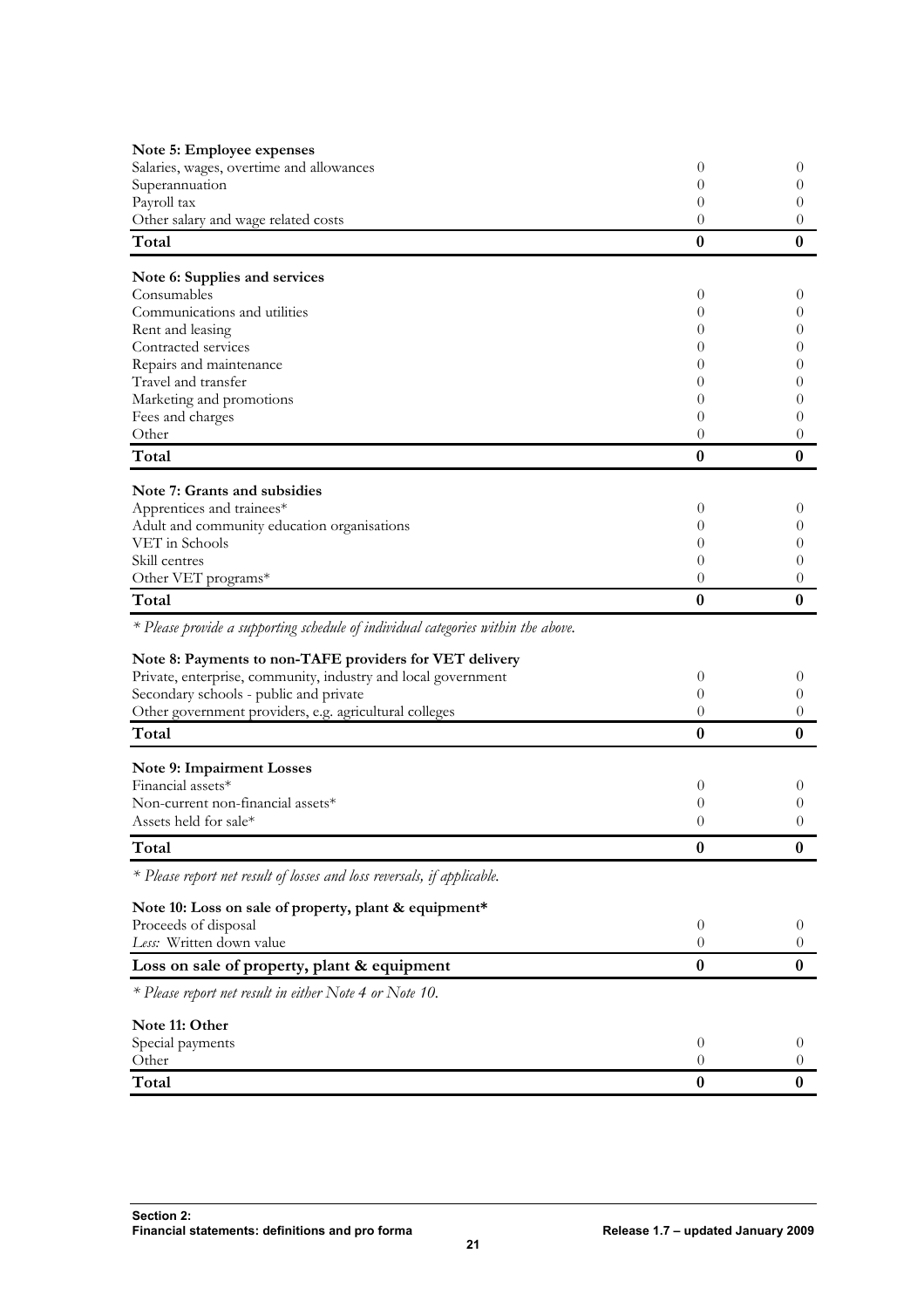| Note 12: Total expenses by activity                                                                                                                                                         |                  |                  |
|---------------------------------------------------------------------------------------------------------------------------------------------------------------------------------------------|------------------|------------------|
| Delivery provision and support                                                                                                                                                              | 0                | 0                |
| Administration and general services                                                                                                                                                         | $^{(1)}$<br>0    | 0<br>0           |
| Property, plant and equipment services<br>Student and other services*                                                                                                                       | 0                | $\theta$         |
| Depreciation and amortisation**                                                                                                                                                             | $\theta$         | 0                |
| Total                                                                                                                                                                                       | $\bf{0}$         | $\bf{0}$         |
| Other services comprise:                                                                                                                                                                    |                  |                  |
| Staff redundancies                                                                                                                                                                          | $\boldsymbol{0}$ | $\theta$         |
| Commercial trading                                                                                                                                                                          | $\theta$         | 0                |
| Other (specify material items)                                                                                                                                                              | 0                | 0                |
| Total                                                                                                                                                                                       | $\bf{0}$         | $\bf{0}$         |
| ** Depreciation and amortisation costed to activities:                                                                                                                                      |                  |                  |
| Delivery provision and support                                                                                                                                                              | 0                | $\theta$         |
| Administration and general services                                                                                                                                                         | 0                | 0                |
| Property, plant and equipment services<br>Student and other services                                                                                                                        | 0<br>0           | 0<br>0           |
| Total                                                                                                                                                                                       | $\bf{0}$         | $\bf{0}$         |
| Note 13: Revenue from government                                                                                                                                                            |                  |                  |
| Commonwealth general purpose recurrent (13a)                                                                                                                                                | $\theta$         | $\theta$         |
| Commonwealth capital                                                                                                                                                                        | 0                | 0                |
| State recurrent                                                                                                                                                                             | 0                | 0                |
| State capital                                                                                                                                                                               | 0                | 0                |
| Commonwealth specific purpose programs (13b), (13c)<br>Assumption of liabilities                                                                                                            | 0<br>0           | 0<br>0           |
| Resources received free of charge                                                                                                                                                           | $\boldsymbol{0}$ | 0                |
| Total                                                                                                                                                                                       | 0                | $\boldsymbol{0}$ |
| Note 13a: Commonwealth general purpose recurrent<br>The national total of \$Y is for Strategic National Initiatives of \$P (XXXX-1,\$Q) and<br>DEEWR Operating funding of \$R (XXXX-1, \$S) |                  |                  |
| NB: DEEWR only. States and territories are not required to complete note 13a                                                                                                                |                  |                  |
| Note 13b: Commonwealth specific purpose programs<br>The national total of \$ comprises:<br>Balance of National Programs \$ (XXXX-1,\$) not in state or territory figures                    |                  |                  |
| NB: DEEWR only. States and territories are not required to complete Note 13b                                                                                                                |                  |                  |
| Note 13c: Commonwealth specific purpose programs                                                                                                                                            |                  |                  |
| DEEWR funded                                                                                                                                                                                | 0                | $\theta$         |
| Other                                                                                                                                                                                       | 0                | $^{(1)}$         |
| Total                                                                                                                                                                                       | $\bf{0}$         | $\bf{0}$         |
| Note 14: Revaluation decrement/(increment)                                                                                                                                                  |                  |                  |
| (Briefly describe class/type of asset)                                                                                                                                                      | $\boldsymbol{0}$ | $\overline{0}$   |
| Total                                                                                                                                                                                       | $\bf{0}$         | $\bf{0}$         |
| Note 15: Accumulated surplus/(loss)                                                                                                                                                         |                  |                  |
| Balance 1 January                                                                                                                                                                           | 0                | $\theta$         |
| Total operating surplus/ (deficit) recognised in the income statement                                                                                                                       | 0                | 0                |
| Less/ (plus) transfers to/ (from) other reserves                                                                                                                                            | 0                | $\theta$         |
| Plus/(less) increases/ (decreases) from the net effect of the adoption of a new                                                                                                             |                  |                  |
| accounting policy as per the statement of changes in equity*                                                                                                                                |                  | $\theta$         |
| <b>Balance 31 December</b>                                                                                                                                                                  | $\boldsymbol{0}$ | $\bf{0}$         |

*\* Refer Section 3 -Collection Guidelines for details.*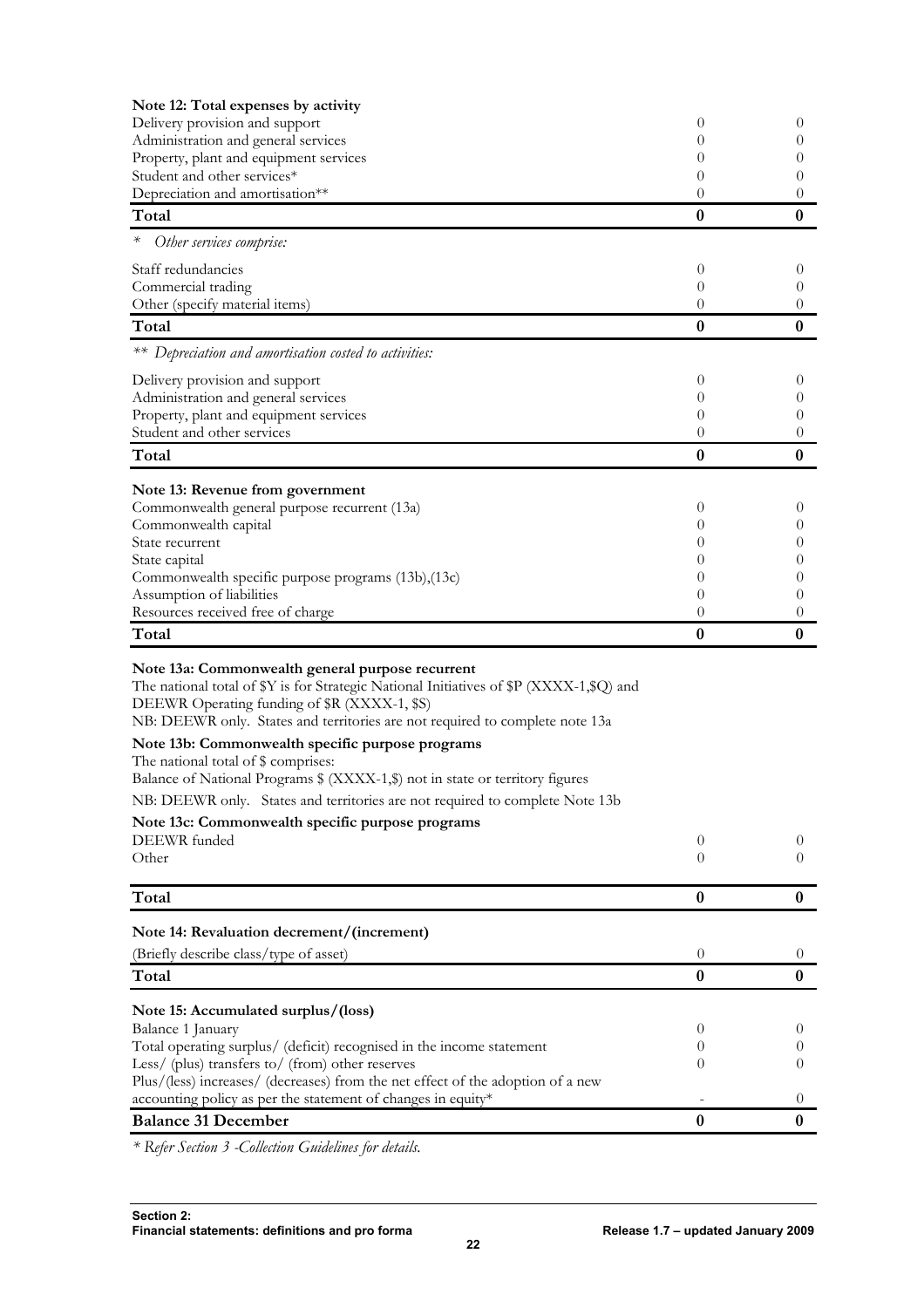| Note 16: Reserves*                                                                                                                             |                              |                      |
|------------------------------------------------------------------------------------------------------------------------------------------------|------------------------------|----------------------|
| Balance 1 January                                                                                                                              | 0                            | $\theta$             |
| Increase/ (decrease) in asset revaluation reserve recognised                                                                                   |                              |                      |
| in the statement of changes in equity**<br>Gains/losses on revaluation of assets available for sale recognised                                 | 0                            | $\theta$             |
| in the statement of changes in equity**                                                                                                        | $\theta$                     | $\left($             |
| Transfer (to)/from accumulated surplus                                                                                                         | $\theta$                     | $\theta$             |
| <b>Balance 31 December</b>                                                                                                                     | $\boldsymbol{0}$             | $\bf{0}$             |
| $*$ A separate note is required for each type of reserve                                                                                       |                              |                      |
| ** Please provide brief descriptions of reason and type of transaction(s)                                                                      |                              |                      |
| Note 17: Contributed capital                                                                                                                   |                              |                      |
| Balance 1 January                                                                                                                              | $\theta$                     | $\theta$             |
| Capital contributed increase/(decrease)due to administrative restructuring                                                                     |                              |                      |
| /machinery of government recognised in the statement of changes in equity*<br>Capital charge recognised in the statement of changes in equity* | 0<br>$\theta$                | $\theta$<br>0        |
| <b>Balance 31 December</b>                                                                                                                     | $\bf{0}$                     | 0                    |
| * Please provide brief descriptions of reason and type of transaction(s)                                                                       |                              |                      |
| Note 18: Assets held for sale                                                                                                                  |                              |                      |
| (Specify classes of asset held for sale)                                                                                                       | $\overline{0}$               | $\theta$             |
| Total                                                                                                                                          | $\bf{0}$                     | $\boldsymbol{0}$     |
|                                                                                                                                                |                              |                      |
| Note 19: Property, plant and equipment*<br>Land                                                                                                | 0                            | $\theta$             |
| <b>Buildings</b>                                                                                                                               | $\theta$                     | $\theta$             |
| Plant and equipment                                                                                                                            | $\theta$                     | $\theta$             |
| Motor vehicles                                                                                                                                 | 0                            | $\theta$             |
| Other<br>Total                                                                                                                                 | $\theta$<br>$\boldsymbol{0}$ | $\left($<br>0        |
| * Values are depreciated values                                                                                                                |                              |                      |
|                                                                                                                                                |                              |                      |
| <b>Note 20: Contingency</b><br>(Briefly describe - CL - Contingent liability)                                                                  | $\theta$                     | $\theta$             |
| (Briefly describe - CA - Contingent asset)                                                                                                     | $\theta$                     | $\theta$             |
| Total                                                                                                                                          | $\bf{0}$                     | 0                    |
| Note 21: Commitments for expenditure                                                                                                           |                              |                      |
| Finance lease commitments recognised in the balance sheet as assets and liabilities                                                            |                              |                      |
| Current                                                                                                                                        | 0                            | $\theta$             |
| Non-current                                                                                                                                    | $\theta$                     | $\theta$             |
| Operating lease commitments not recognised in the balance sheet as liabilities                                                                 |                              |                      |
| Current                                                                                                                                        | 0<br>$\theta$                | $\theta$<br>$\Omega$ |
| Non-current                                                                                                                                    |                              |                      |
| Capital expenditure contracted for at 31 December but not recognised in the balance sheet as liabilities<br>(Briefly describe)                 | 0                            | $\theta$             |
| Others not recognised - (briefly describe)                                                                                                     | 0                            | $\theta$             |
| Total                                                                                                                                          | $\bf{0}$                     | 0                    |
| Note 22: Other cash flows from government                                                                                                      |                              |                      |
| (Briefly describe - e.g. government restructure)                                                                                               | $\boldsymbol{0}$             | $\theta$             |
| (Briefly describe - e.g. balance transfers)                                                                                                    | 0                            | $\overline{0}$       |
| Total                                                                                                                                          | $\bf{0}$                     | 0                    |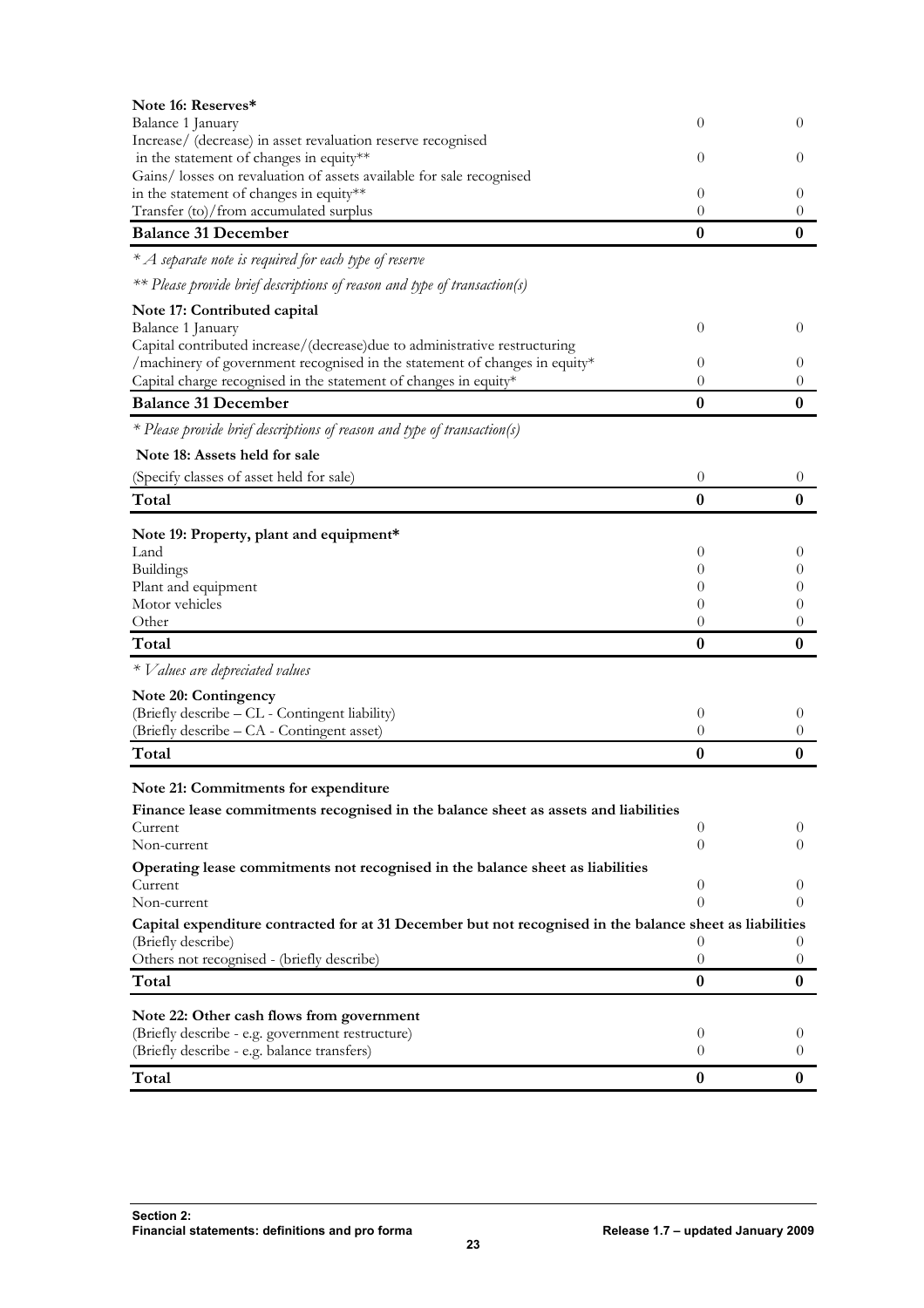| Note 23: Reconciliation of surplus/(deficit) to net cash flows from operating activities |          |  |
|------------------------------------------------------------------------------------------|----------|--|
| Surplus/ (deficit)                                                                       |          |  |
| Items not involving cash:                                                                |          |  |
| Depreciation and amortisation                                                            | $\theta$ |  |
| Impairment losses                                                                        | $\theta$ |  |
| Loss (gain) on sale of property, plant & equipment                                       |          |  |
| Provision for doubtful debts                                                             |          |  |
| Provision for employee entitlements                                                      |          |  |
| Liabilities and expenses assumed                                                         |          |  |
| Other                                                                                    |          |  |
| Change in operating assets and liabilities                                               |          |  |
| (Increase)/decrease in receivables                                                       |          |  |
| (Increase)/decrease in other operating assets                                            |          |  |
| Increase/ (decrease) in creditors                                                        |          |  |
| Increase/ (decrease) in other provisions                                                 |          |  |
| Increase/ (decrease) in other current liabilities                                        |          |  |
| Other                                                                                    |          |  |
| Net cash flows from operating activities                                                 |          |  |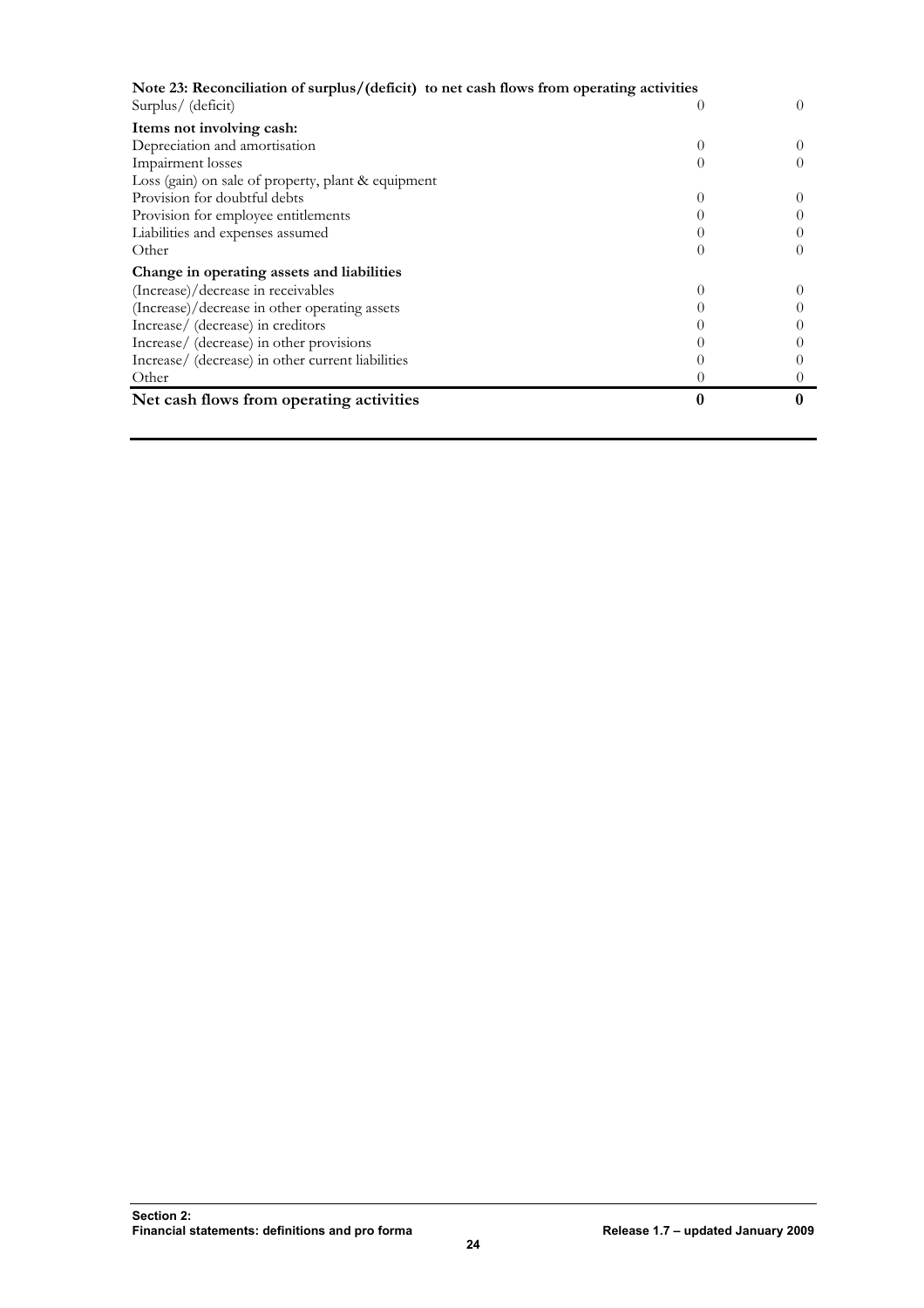# <span id="page-26-0"></span>**Summary Analytical Data**

|                                                                                         | <b>XXXX</b>   | XXXX-1        |
|-----------------------------------------------------------------------------------------|---------------|---------------|
|                                                                                         | \$'000        | \$'000        |
| % Fee-for-service to total income                                                       | $\frac{0}{0}$ | $\frac{0}{0}$ |
| % Ancillary trading to total income                                                     | $\frac{0}{0}$ | $\frac{0}{0}$ |
| % Student fees to total income                                                          | $\frac{0}{0}$ | $\frac{0}{0}$ |
| % Other to total income                                                                 | $\frac{0}{0}$ | $\frac{0}{0}$ |
| % Gain on sale of property, plant & equipment to total income                           | $\frac{0}{0}$ | $\frac{0}{0}$ |
| % Total income to total income plus operating revenue from government                   | $\frac{0}{0}$ | $\frac{0}{0}$ |
| % State/territory funds to income plus operating revenue from government                | $\frac{0}{0}$ | $\frac{0}{0}$ |
| % Commonwealth to total income plus operating revenue from government                   | $\frac{0}{0}$ | $\frac{0}{0}$ |
| % Commonwealth general purpose to total income plus operating revenue from government%  |               | $\frac{0}{0}$ |
| % Commonwealth special purpose to total income plus operating revenue from government % |               | $\frac{0}{0}$ |
| % Employee expenses to total expenses                                                   | $\frac{0}{0}$ | $\frac{0}{0}$ |
| % Supplies and services to total expenses                                               | $\frac{0}{0}$ | $\frac{0}{0}$ |
| % Grants/subsidies to total expenses                                                    | $\frac{0}{0}$ | $\frac{0}{0}$ |
| % Payments to non-TAFE providers for VET delivery to total expenses                     | $\frac{0}{0}$ | $\frac{0}{0}$ |
| % Depreciation and amortisation to total expenses                                       | $\frac{0}{0}$ | $\frac{0}{0}$ |
| % Impairment losses to total expenses                                                   | $\frac{0}{0}$ | $\frac{0}{0}$ |
| % Loss on sale of property, plant & equipment to total expenses                         | $^{0}/_{0}$   | $\frac{0}{0}$ |
| % Borrowing costs to total expenses                                                     | $\frac{0}{0}$ | $\frac{0}{0}$ |
| % Other to total expenses                                                               | $\frac{0}{0}$ | $\frac{0}{0}$ |
| % Delivery provision and support to total activity                                      | $\frac{0}{0}$ | $\frac{0}{0}$ |
| % Administration and general services to total activity                                 | $\frac{0}{0}$ | $\frac{0}{0}$ |
| % Property, plant and equipment services to total activity                              | $\frac{0}{0}$ | $\frac{0}{0}$ |
| % Student and other services to total activity                                          | $\frac{0}{0}$ | $\frac{0}{0}$ |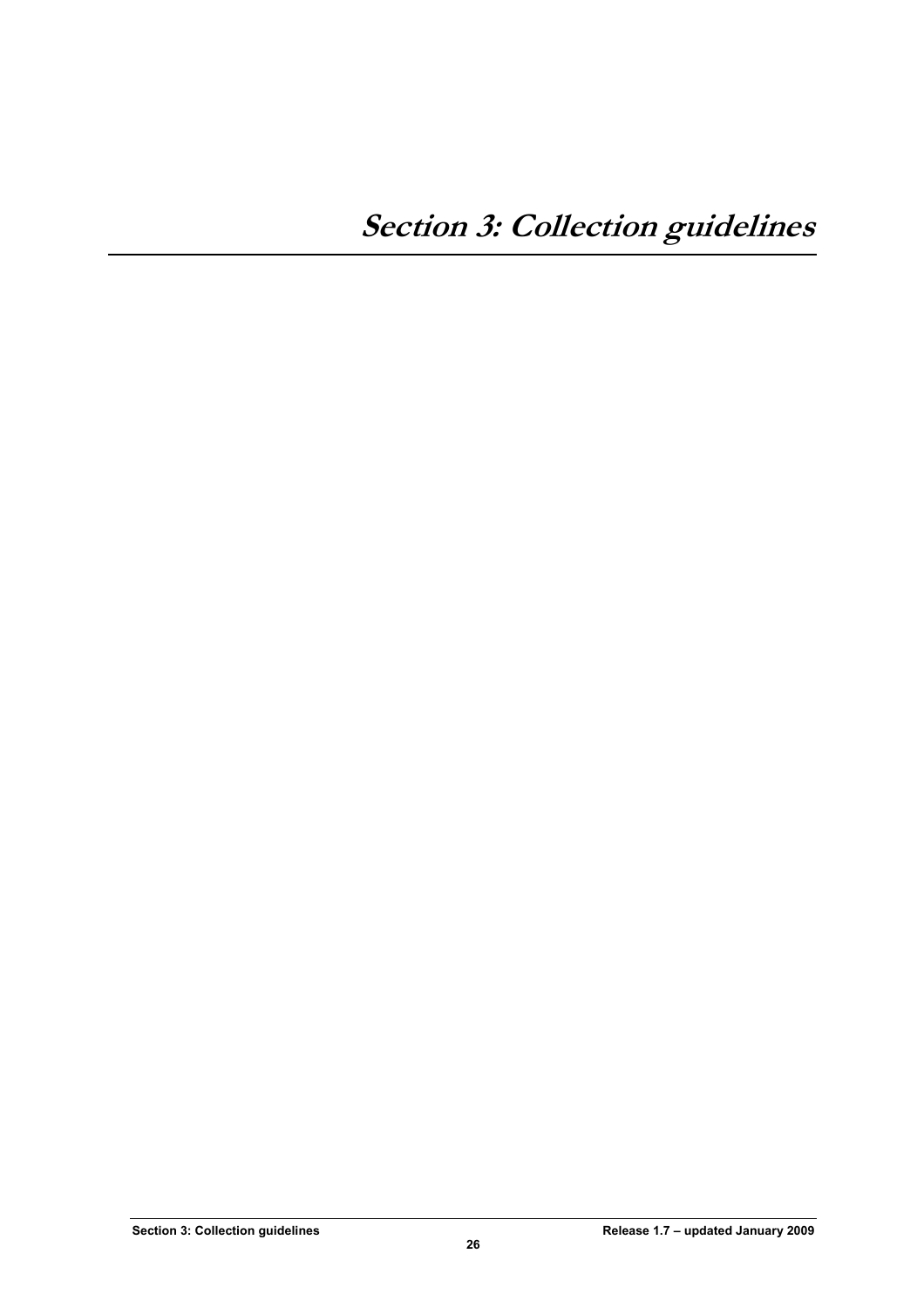<span id="page-28-0"></span>The guidelines provide details and supporting examples for the items defined in Section 2: Financial Statements—Definitions & Pro Forma.

| General                                    | 28 |
|--------------------------------------------|----|
| Income                                     | 29 |
| Expenses                                   | 31 |
| Activities                                 | 33 |
| Surplus/(deficit) from ordinary activities | 36 |
| Revenue from government                    | 36 |
| Revaluation decrement/increment            | 38 |
| Current assets                             | 38 |
| Non-current assets                         | 39 |
| Current liabilities                        | 40 |
| Non-current liabilities                    | 40 |
| Equity                                     | 41 |
| Other cash flows from government           | 41 |
| Contingency                                | 41 |
| Commitments for expenditure                | 42 |
| Accounting policies—states and territories | 42 |
|                                            |    |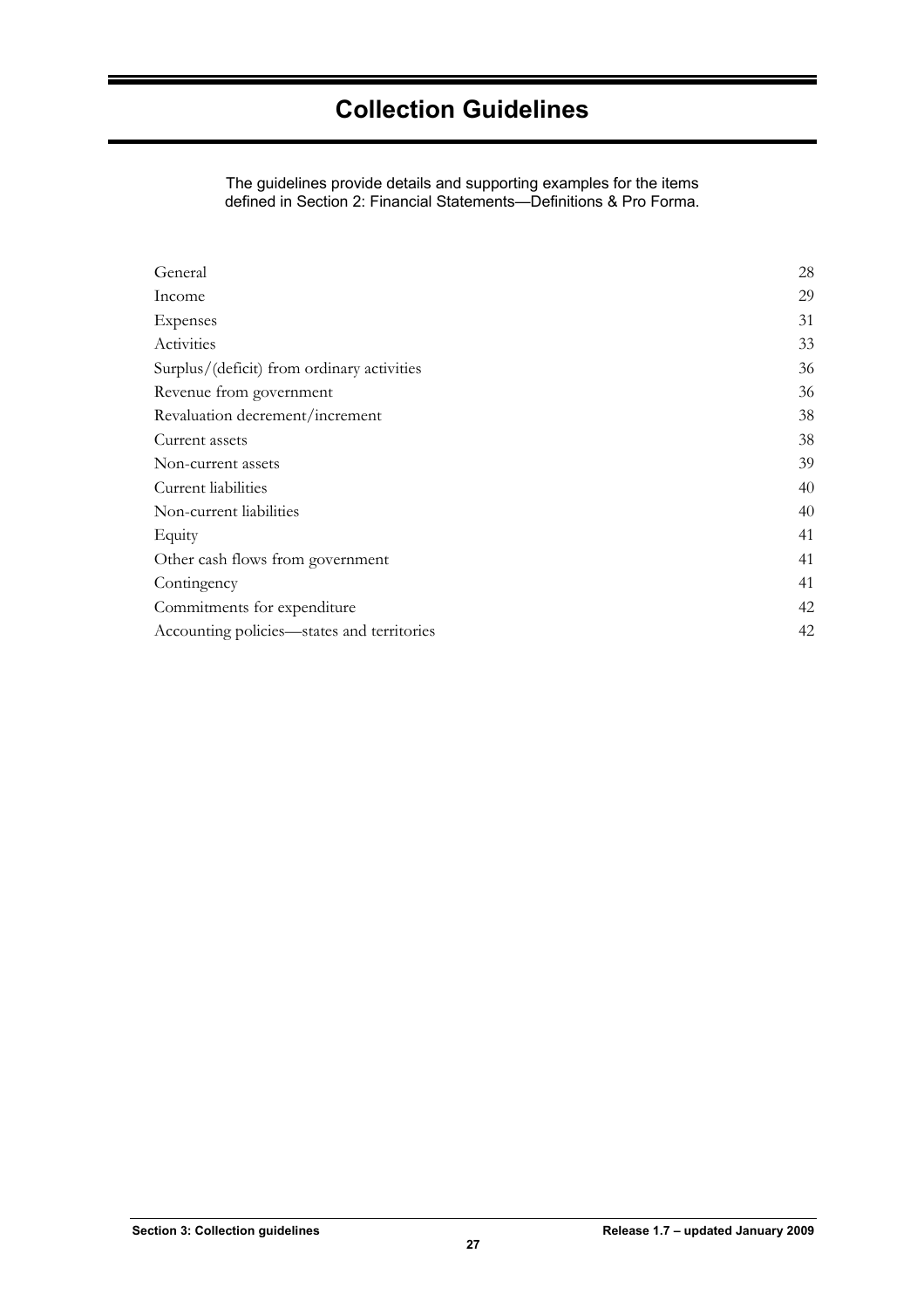# <span id="page-29-0"></span>**General**

This collection is the primary financial statistical collection for Australia's public vocational education and training system. As a result there is a significant amount of analysis and consequent reporting of data sourced from this collection. This includes work undertaken by the Centre for the Economics of Education and Training at Monash University, the Productivity Commission, the Commonwealth Grants Commission and for the DEEWR Annual National Report, and other NCVER statistical publications. This standard contains a requirement for an external audit of certain key elements in the context of this work.

It is therefore incumbent on preparers of the data to ensure that their data is fully compliant with the agreed definitions, can stand-up to scrutiny and, where possible, be supported by working papers and be reconcilable to other documents such as annual reports, budget papers and infrastructure plans.

Working papers need to be available for items that make up totals in the financial statements where there is not a supporting note to the statements. NCVER may require working papers from states/territories in respect of any data item during its review of data quality and consistency.

Comparative figures for the previous year are also required. These will be the figures as published for that year. Unless there are material errors, omissions or changed circumstances, policies or accounting standards, re-casting of previously published data is not permitted. A supporting note must explain any changes that are necessary in these exceptional circumstances.

To assist states/territories in identifying and agreeing with DEEWR payments to them, DEEWR will provide details of VET recurrent, capital and National Programs payments. These should be available immediately following the end of the calendar year. NCVER will liaise with DEEWR to arrange for the distribution of this information to states and territories. If states/territories cannot agree with the DEEWR amounts they should resolve the issues with the DEEWR contact officer. It is important that these figures are agreed between DEEWR and states/territories as some of them are used for calculating the VET Key Performance Measure (KPM) of efficiency. Refer Section 4 of this standard.

DEEWR will also provide details of Strategic National Initiatives (SNI's) and Flexible Learning Framework (FLAG) to states/territories as these details need to be eliminated from state/territory figures and reported by DEEWR (refer further comments below).

Caution needs to be exercised by compilers of the data to ensure that consolidated data have eliminated double counts. These could arise where central training authorities originally receive appropriations and revenues and then transfer or expend them to training organisations which are included in the collection (TAFE institutes or colleges, rural colleges etc.) and would also record an appropriation or receipt and expenditure for the same item. Examples could include funds for tendered courses paid by the state training authorities to public TAFE colleges and block grants of Commonwealth funding paid to the training authorities and subsequently transferred/paid to TAFE colleges. States/territories also need to liaise on cross-border VET initiatives to ensure that double counts are eliminated.

DEEWR is required to eliminate from its gross data, both revenues (appropriations) and payments, for the VET recurrent, capital, National Program and any other program funding to state/territory training authorities and the public training providers as these amounts will be reported by states and territories. **Alternatively DEEWR has responsibility for reporting all DEEWR funded Strategic National Initiatives (SNI's) and Flexible Learning Framework (FLAG) revenues (appropriations) and payments and these are to be eliminated by states and territories.**

In accordance with Australian Accounting Standards, goods and services tax (GST) transactions are to be reported on a gross basis in the statement of cash flows, i.e. both cash inflows and cash outflows are to be reported in cash flows from operating activities. Netting-off of GST receivables and creditors is permitted in the balance sheet.

Any GST paid for which an input tax credit is not recoverable from the taxation authority must be included in the item of expense in the income statement when purchasing consumable/trading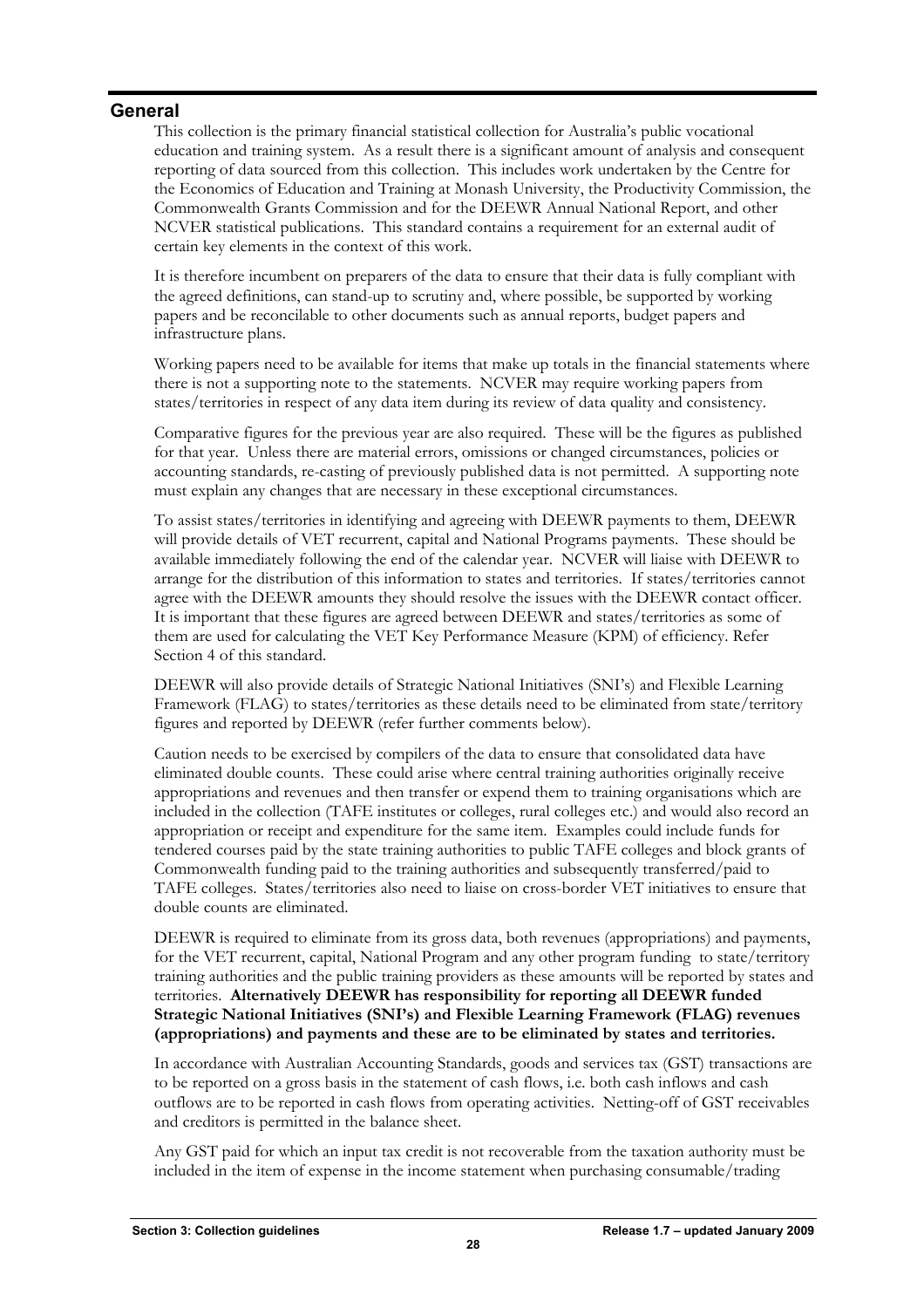<span id="page-30-0"></span>items. Similarly, it is to be included as part of the capital cost of the asset as reported in the balance sheet where the payment relates to the purchase of a capital item.

The financial statements pro forma include some percentage ratios of operating and recurrent revenues and expenditures. This information is provided not only to assist you in assessing the validity of your data but also to provide additional analytical data for possible inclusion in NCVER's VET financial information publication.

# **Income**

# **FEE-FOR-SERVICE—GOVERNMENT AGENCIES REVENUE**

Revenues received directly from Australian and state and territory government departments generally on a tendering/bidding basis. Tendering/bidding would generally involve shorter term, individual project/course specific contracts, arrangements and payments.

Fee-for-service revenue received from the Australian Government includes the following DEEWR programs:

- Language, Literacy and Numeracy Program (LLNP);
- Workplace English Language and Literacy (WELL);
- Australian Apprenticeships Access Program (NAAP);
- CONNECTIONS (ex Partnership Outreach Education Model-POEM);
- Skilling Australia for the Future-Productivity Places Program;
- Indigenous Education Strategic Initiative Program (IESIP) and
- Other programs for VET training negotiated on a tendering basis from Australian government departments such as the Department of Immigration and Citizenship, which administers the Adult Migrant English program (AMEP).

State and territory government departments' Fee-for-service revenue includes tendered VET courses/programs paid for by state and territory government departments and agencies, e.g. from corrective services, agriculture etc.

*Note*: Please ensure that there is no double counting of government revenues by including the same revenue in Fee-for-service revenues and revenues from government. Also states/territories may have to liaise where there are cross-border VET initiatives to eliminate double counts. This is particularly relevant to non-DEEWR funded National Projects where a state/territory acts as an intermediary/agent and on-forwards the funds to another state/territory for application. The intermediary state/territory should eliminate both revenues received and payments made to other states/territories from its financial statements.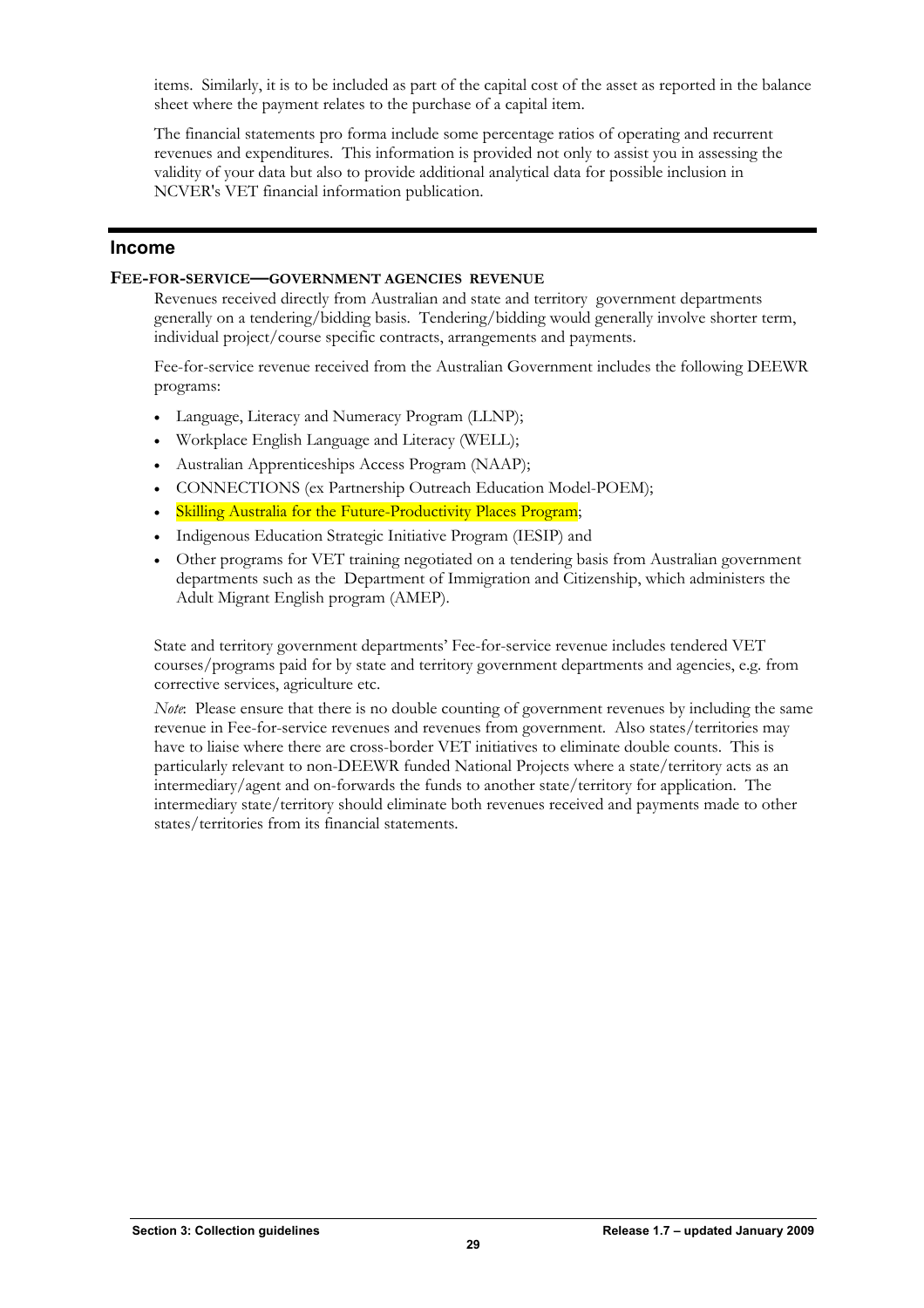# **FEE-FOR-SERVICE -OTHER REVENUE**

This item includes:

- fees ("prices") paid by individuals, industries and firms for specific, tendered-for course/training provision
- fees ("prices") paid by statutory authorities, instrumentalities and entities whose funding is substantially provided outside of the normal parliamentary budget appropriation processes of the Commonwealth and states/territories and
- contracting and consulting fees for training purposes excluding contract revenue from contracted overseas training (Refer Heading below).

*Note:* This category potentially includes funds received from non-government entities but paid to them by government sources. These funds are categorised as Fee-for-service-other revenues as this data collection recognises revenues according to the client status. Tracing funds back to their original source is beyond the scope of this collection.

# **FEE-FOR-SERVICE—OVERSEAS STUDENTS FEES REVENUE**

This item is for fees received from overseas students who come to Australia to undertake VET studies on a full fee-paying basis.

## **FEE-FOR-SERVICE—CONTRACTED OVERSEAS TRAINING REVENUE**

This item is for revenues received from training delivery and training services initiatives undertaken offshore by public VET entities on a fee for service basis.

## **FEE-FOR-SERVICE—ADULT AND COMMUNITY EDUCATION REVENUE**

This item includes, where identifiable, Fee-for-service revenue for adult and community education (including recreation, leisure and personal enrichment courses) passing through the accounts of the publicly funded training provider(s).

# **ANCILLARY TRADING REVENUE**

This item includes:

- sale of books, handbooks and promotion material
- sale of course projects and materials
- commercial contracting and consulting excluding those for training purposes included in Feefor-service categories above
- canteen and cafeteria with a trading rather than training focus
- joint ventures (venturer's share)
- bookshops
- live work (hairdressing, restaurants etc.), and
- printing for external clients.

#### **STUDENT FEES AND CHARGES REVENUE**

This item includes:

- administration charges
- tuition fees (enrolment fees)
- materials fees etc. and
- student services fees passing through the accounts of the publicly funded training provider(s).

It excludes:

• student association fees maintained in internal/non-public bank accounts.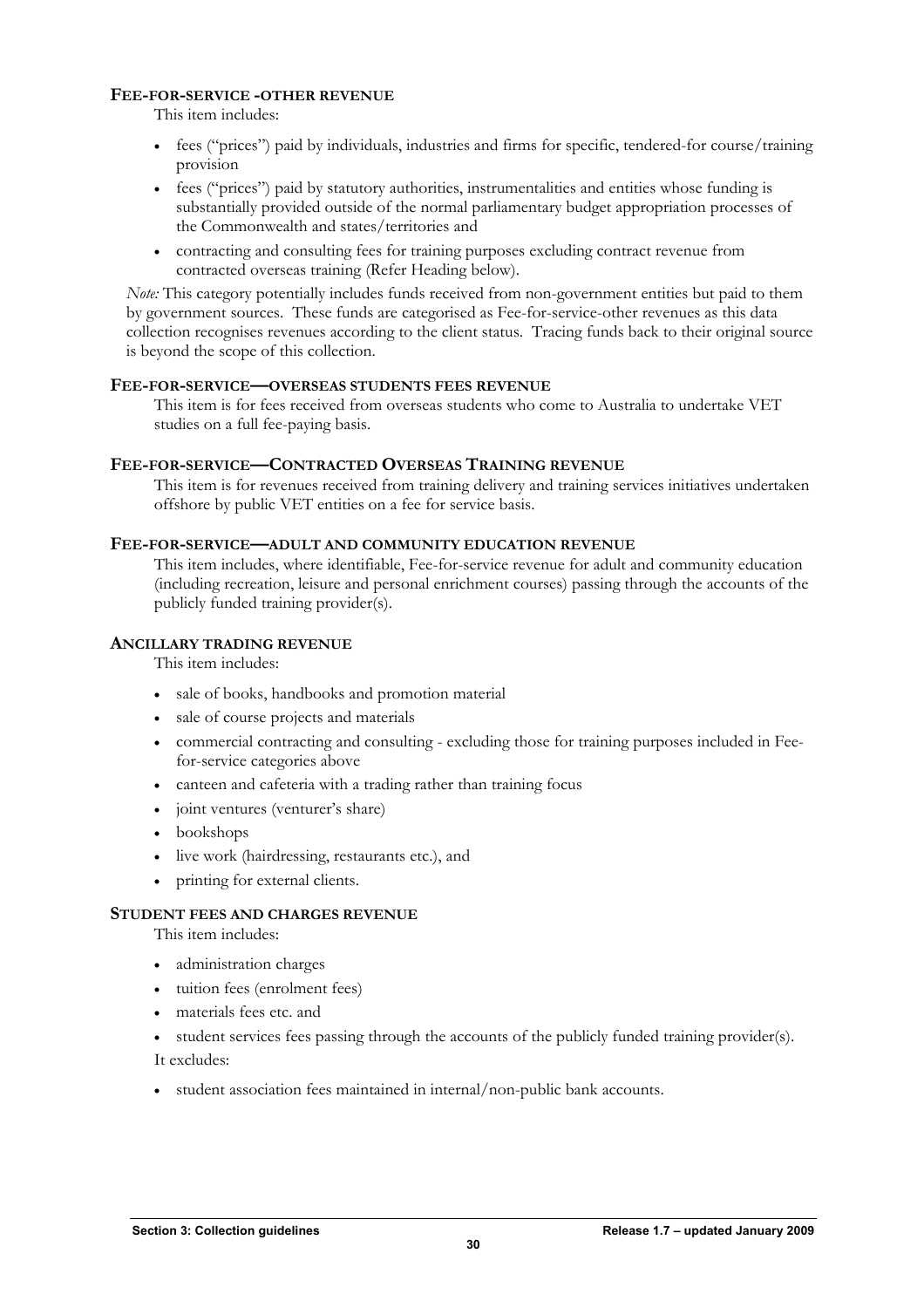# <span id="page-32-0"></span>**OTHER REVENUES**

This item includes:

- interest earned/accrued
- car parking revenue including fees and fines
- insurance recovery
- residences, occupancy and rental income
- expenditure recoveries classified as revenue
- donations and contributions
- child care (parent fees) and
- miscellaneous revenue.

# **GAIN ON SALE OF PROPERTY, PLANT AND EQUIPMENT**

• This item is recognised when the proceeds of the sale of the asset exceed it's written down (depreciated) value at the time of sale.

# **Expenses**

# **EMPLOYEE EXPENSES—SALARIES, WAGES, OVERTIME AND ALLOWANCES EXPENSES**

Expenses for:

- normal salaries, wages, overtime and allowances for full-time, part-time, temporary and casual staff including separately contracted or engaged teaching/training personnel
- recreation and long service leave payments including lump sum payments on retirement/resignation, and
- performance bonuses and increments.

# **EMPLOYEE EXPENSES—SUPERANNUATION EXPENSES**

Expenses for employer's superannuation contributions including productivity component.

# **EMPLOYEE EXPENSES—PAYROLL TAX EXPENSES**

State/territory payroll tax expenses, where applicable.

# **EMPLOYEE EXPENSES—OTHER SALARY AND WAGE RELATED EXPENSES**

Includes expenses for fringe benefits tax, workcare (workers' compensation) and other employee related expenses not in the above.

# **SUPPLIES AND SERVICES—CONSUMABLES EXPENSES**

Includes expenses for expendable materials including plant and equipment and furniture and fittings that cost less than the capitalisation threshold.

# **SUPPLIES AND SERVICES—COMMUNICATIONS AND UTILITIES EXPENSES**

Includes expenses for postage, telephones, faxes, communication network charges and couriers, electricity, gas, fuel, oil and water and property rates.

# **SUPPLIES AND SERVICES—RENT AND LEASING EXPENSES**

Includes expenses for renting, operating lease costs and for hiring assets (except hiring motor vehicles for travel purposes).

# **SUPPLIES AND SERVICES—CONTRACTED SERVICES EXPENSES**

Includes expenses for all contracted services such as outsourced property and computer systems maintenance, marketing and promotional contractors and consultants/contractors providing specialist advice and services but excluding contracted services with individuals for teaching and training which are to be included under employee expenses. Would also include expenses incurred within shared services agreements with other agencies where these expenses cannot be classified according to individual expense categories above.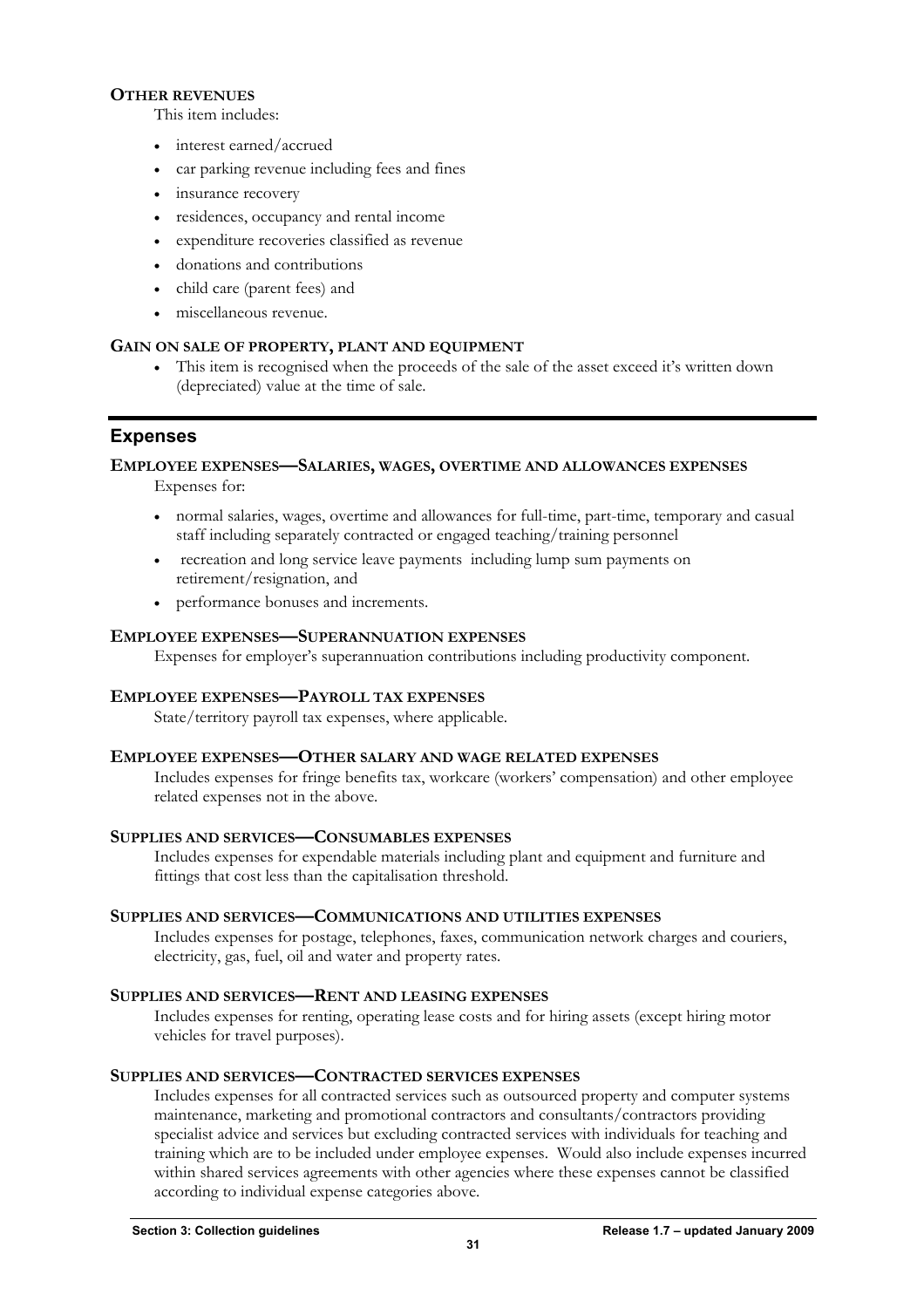# **SUPPLIES AND SERVICES—REPAIRS AND MAINTENANCE EXPENSES**

Includes expenses for the repairs and upkeep of property, plant and equipment, including building repairs and uncapitalised minor works but excluding work outsourced/contracted to private/nongovernment contractors which would be included within contracted services expenses above.

# **SUPPLIES AND SERVICES—TRAVEL AND TRANSFER EXPENSES**

Includes expenses for travel, both domestic and overseas, transfers and relocations, travelling expenses and allowances incurred in attending meetings and hiring motor vehicles and taxis for travel purposes.

# **SUPPLIES AND SERVICES—MARKETING AND PROMOTIONS EXPENSES**

Includes expenses for marketing and information materials such as brochures, pamphlets, videos, discs, promotional activities and services and course (not staff) advertising but not including payments to contractors for marketing and promotional activities which would be included within contracted services expenses above.

# **SUPPLIES AND SERVICES—FEES AND CHARGES EXPENSES**

Includes expenses for fees and charges relating to management, legal, regulatory (excluding workcare which is included in other salary and wage related expenses) and audit functions. Items include agency fees, copyright, licence fees (including software), bureau fees for processing payroll etc., permits, examination fees, membership fees, legal fees to external lawyers, and audit fees.

# **SUPPLIES AND SERVICES—OTHER EXPENSES**

Includes expenses for staff advertising and recruitment, insurance, personnel development including costs of training seminars and conferences etc.; library and other text and reference books, production of annual report and other non-promotional materials, committee expenses, entertainment and bank and other administration charges.

# **GRANTS AND SUBSIDIES EXPENSES**

Includes expenses in relation to:

- apprentices and trainees for training related travel and accommodation and other off the job training assistance;
- various program initiatives such as group training schemes, aboriginal program assistance but excluding initiatives directly linked (e.g. by contracted delivery) to specific delivery hours which are disclosed below;
- VET in Schools (unless specifically linked to training profile hours—see below);
- skill centres (unless specifically linked to training profile hours—see below); and
- generic grants and subsidies to adult and community education organisations substantially for administration and infrastructure support.

# **PAYMENTS TO NON-TAFE PROVIDERS FOR VET DELIVERY**

Note this category only reports payments to non-TAFE providers. The payments may include training hours purchased from non-TAFE providers under targeted initiatives through competitive tendering mechanisms or through user choice or VET in Schools arrangements.

The expending of these funds would generally be based on formal contracted training agreements and/or tendering arrangements. They would normally be out of funding set aside by state/territory training organisations from funds that would have been otherwise allocated to their own TAFE institute/college networks to produce state/territory training profile hours.

Note also that any successful tendering funds paid to TAFE providers are not recorded as a payment (i.e. by the state/territory training authority) and a revenue item (i.e. by the TAFE entity) in these financial statements. The revenue remains within the revenue from government category while the expenditures are reported within the expenditures of the TAFE entity that have been included in the financial statements.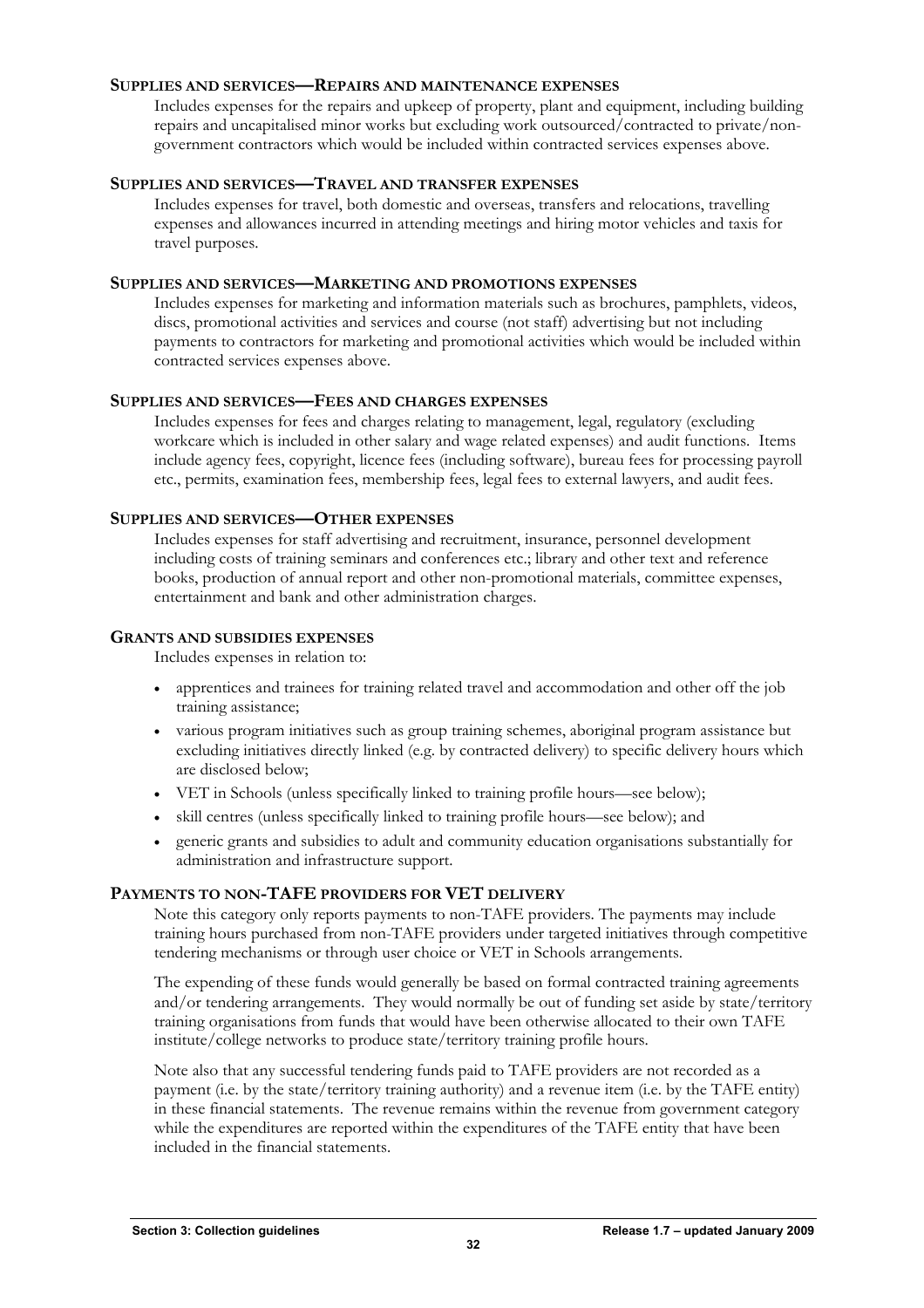# <span id="page-34-0"></span>**DEPRECIATION AND AMORTISATION EXPENSES**

Depreciation is the systematic allocation of the depreciable amount (cost of the asset, or other amount substituted for cost, less its residual value) of an asset over its useful life. Further information on depreciation can be obtained from AASB116 43–62. Amortisation is the equivalent of depreciation for intangible assets-refer AASB138 97–99. Guidelines on costing depreciation and amortisation to activities categories are included in the activity expenses section below.

# **IMPAIRMENT LOSSES**

Impairment losses are recognised when an assets carrying value in the accounts is reduced to ensure that its adjusted value is its recoverable value. That is, the value that would be recovered through use or sale of the asset (AASB136 [1]).

# **LOSS ON SALE OF PROPERTY, PLANT AND EQUIPMENT**

This item is recognised when the proceeds of the sale of the asset are less than its written down (depreciated) value at the time of sale.

# **BORROWING COSTS EXPENSES**

These expenses include interest, including finance lease interest charges and overdraft interest incurred in connection with the borrowing of funds.

# **OTHER EXPENSES**

Expenses not considered being recurrent supplies and services. Expenses would include research and development costs not capitalised, bad debts write offs, losses and special payments such as exgratia gifts, extra-contractual expenditure, damages, out of court settlements and services received free of charge. **DEEWR** specific purpose program payments including payments for Work Skills Vouchers and Productivity Places under this heading. Note the DEEWR payments should be only those paid to non-public payees. Payments to the public (state/territory departments and TAFE's) VET system should, be eliminated by DEEWR as these funds will be reported as a payment within the state/territory figures when expended by them.

# **Activities**

# **ACTIVITY EXPENSES - GENERAL**

In accordance with AVETMISS, the total expenses are to be dissected according to a number of activity categories. This requirement reflects modern financial reporting and best practice financial management initiatives by describing financial transactions in terms of the activities and processes that reflect the "business of VET". This provides useful managerial and external user information in assisting, for example, the evaluation of the efficiency and effectiveness of these processes and activities in producing VET outputs

The most fundamental element of the "business of VET" is the delivery of education and training. To do this, the system requires administrative, student and infrastructure support. The AVETMISS requirements for reporting expenditures by activities are aligned to these elements.

It is recognised that, in practice, it may be difficult to clearly map some expenditure directly to activities. In these instances, apportionment of expenditures to categories would be appropriate provided the apportionment is soundly based, generally consistent from year to year and the rationale for apportionment is maintained in working papers.

As a general guide to assist in costing expenses to activities the following list is provided:

- Employee expenses are applicable to all activity categories depending on the employee's function e.g. teacher, administration, ancillary maintenance, counselling etc.
- Consumables more than likely relate to most activities but particularly delivery provision and support and administration and general services
- Communications and utilities are mostly administration and general services for the communication elements and property, plant and equipment services for the utilities costs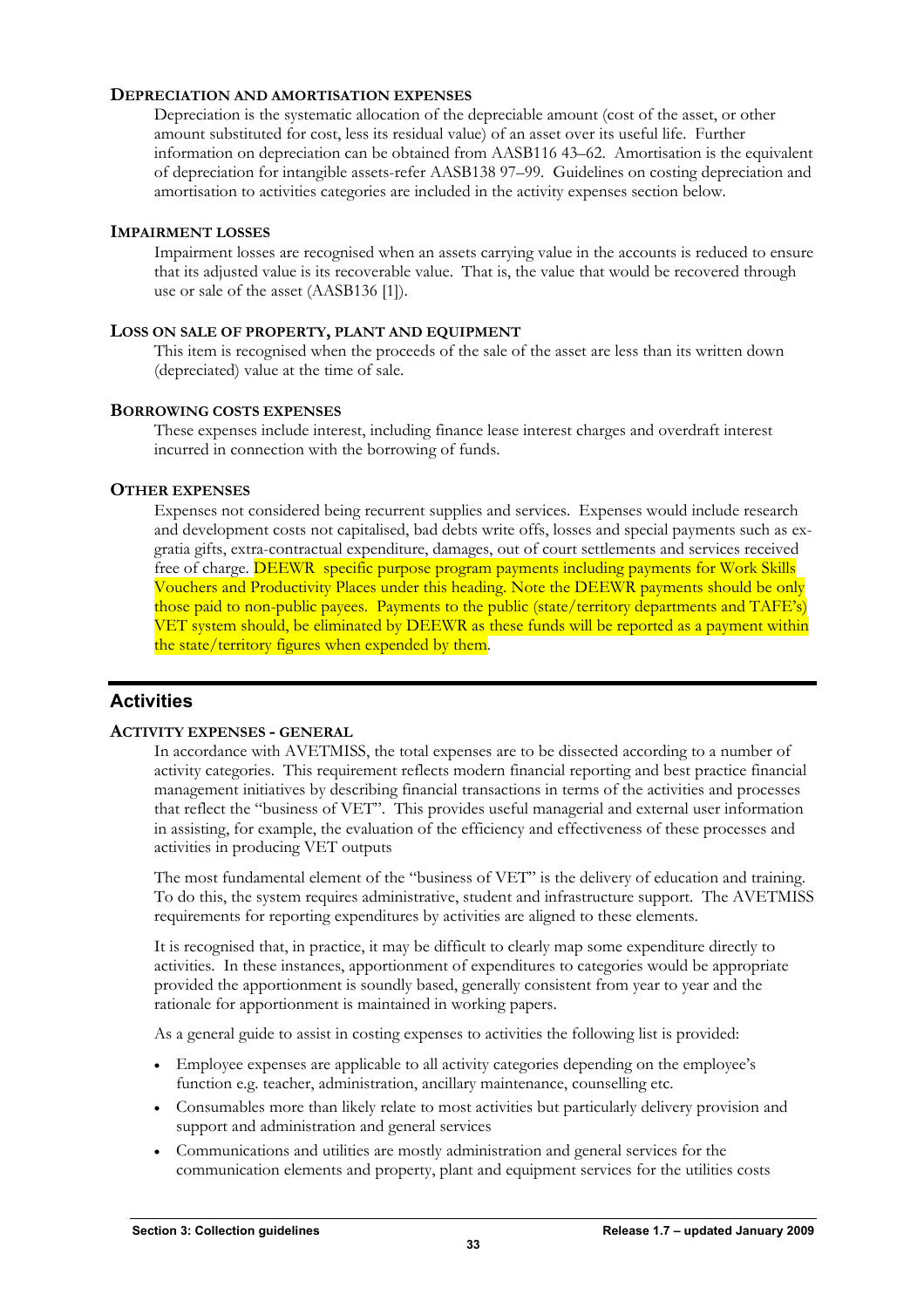- Rent and leasing are mainly delivery provision and support and administration and general services activities except for lease costs of leases for maintaining property, plant and equipment which is costed to that services activity
- Contracted services, which excludes contracted teachers, are mainly property plant and equipment services for contracted costs for cleaning, security, repairs and maintenance of buildings, grounds and equipment, including repairs and maintenance of computer software and hardware. However, there may be some contracted personnel for administration and delivery provision and support—e.g. curriculum work—and for student and other services
- Repairs and maintenance are mainly property, plant and equipment services
- Travel and transfer are delivery provision and support for teachers and administration and general services for others
- Marketing and promotions are mainly administration and general services activities
- Fees and charges are mainly administration and general services activities
- Other supplies and services expenses are mainly administration and general services although professional development for teachers, library and text books would be delivery provision and support
- Grants and subsidies are mainly student services activity for travel and accommodation expenses, delivery provision and support for VET program expenses depending on the details of the expense and administration and general services for adult and community education administrative infrastructure expenses
- Payments to non-TAFE providers for VET delivery are delivery provision and support expenses
- Depreciation expenses reflect an annual decrease in the service potential of non-current assets in providing their service or producing revenues. Amortisation applies the same principle to intangible assets such as research and development costs, software development costs, patents, intellectual property, etc. These assets primarily include the educational and administrative buildings and equipment and other delivery and administrative cost investment. Therefore, depreciation and amortisation costs should be mostly attributable to delivery provision and support and administration and general services activity categories, with a minor relationship to student and other services activity. Where individual asset usage bases are available for educational and administrative assets, these could be applied to distribute expenses to these activity categories. In the absence of this information, the expenses should be apportioned to these categories on their relative total operating expenses. States and territories are required to provide details of their depreciation expenses costed to activities for further review and consultation
- Impairment losses would be costed to deliveries on the basis of the type and use of the asset e.g. asset used for training delivery, administration, or student services
- Loss on sale of property, plant and equipment-as per impairment losses above
- Borrowing costs expenses are mainly delivery provision and support and administration and general services activities, and
- Other expenses are mainly administration and general services and other services activities.

# **DELIVERY PROVISION AND SUPPORT ACTIVITY**

Expenses included are:

- salaries, wages and oncosts for teachers and tutors including supervisory teaching staff, heads of departments and schools
- salaries, wages and oncosts for learning area, classroom and teaching support roles e.g. librarians, program coordinators and technical and educational assistants
- materials, equipment and consumables specifically for the delivery of training
- curriculum development for major curriculum projects
- course accreditation
- library expenses including all library resource material such as textbooks, periodicals, audio visuals, day to day operating expenses of libraries and the purchasing and distribution function
- rental, leasing and depreciation expenses (refer to comments on depreciation above), and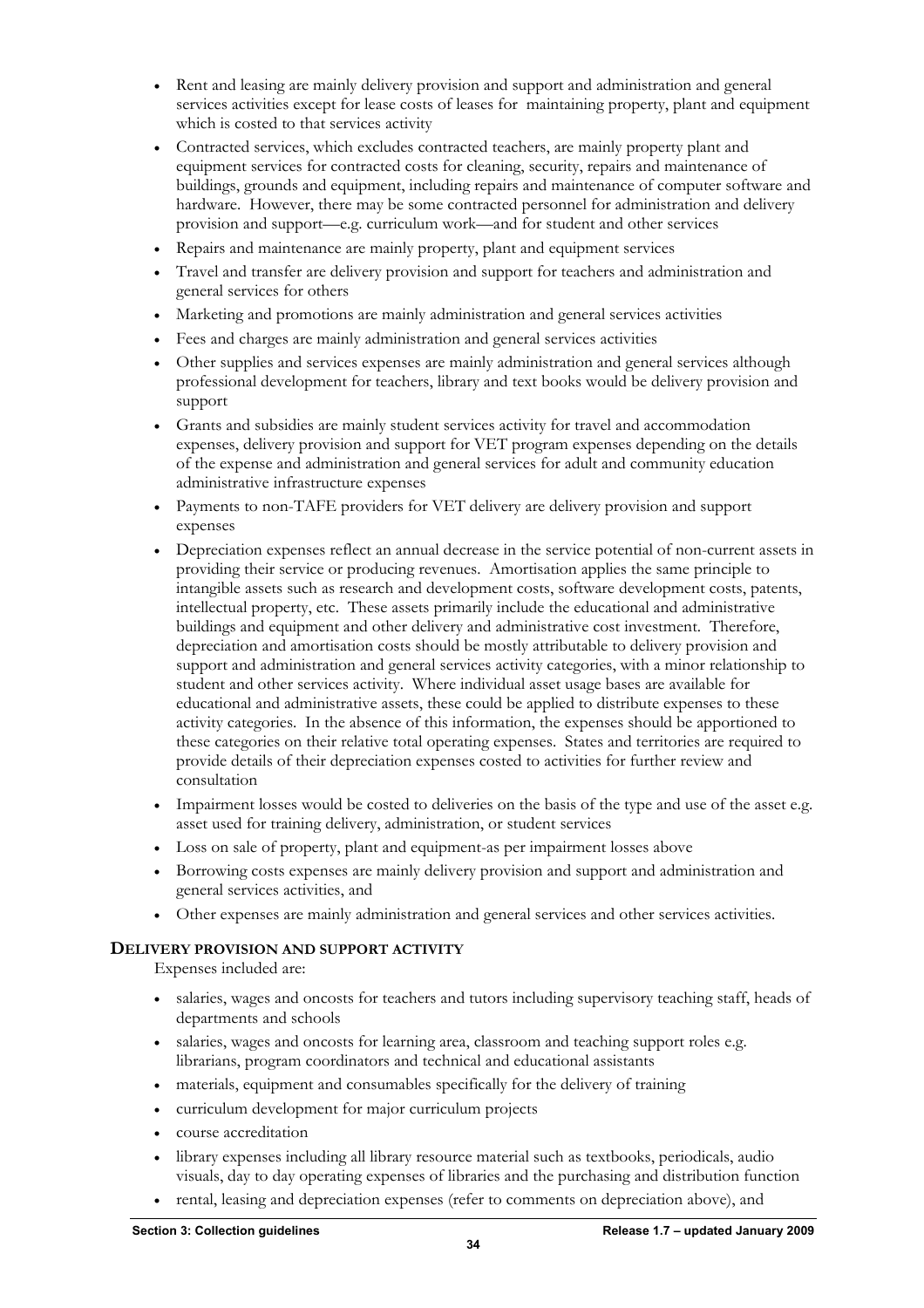• borrowing costs expenses.

# **ADMINISTRATION AND GENERAL SERVICES ACTIVITY**

Expenses include:

- corporate services expenses for accounting, financial and clerical functions, policy and planning, information technology, internal audit, human resource management, staff development, marketing and promotions, secretariat and central communication services
- prizes and awards
- examination supervision
- student administration
- expenses of recognition of training and training providers, regulatory activities and advisory and consultative arrangements which are mainly incurred within state/territory training authorities
- rental, leasing and depreciation expenses (refer to comments on depreciation above)
- motor vehicle insurance
- fees and charges and
- borrowing costs expenses.

*Note:* Where administration staff are employed to directly support teaching or learning areas their expenses should be allocated to the delivery provision and support activity.

# **PROPERTY, PLANT AND EQUIPMENT SERVICES ACTIVITY**

Expenses include:

- wages etc., of ancillary grounds and building services staff
- costs of contracted maintenance, cleaning and security personnel
- repairs and maintenance of equipment and facilities including repairs and maintenance of computer software and hardware excluding leasing costs for equipment
- utilities costs of facilities
- expenses for asset management, project planning and project management of major capital works, and
- insurance of property, plant and equipment (except motor vehicles).

# **STUDENT AND OTHER SERVICES ACTIVITY**

Student services expenses include:

- expenses of services provided for students such as counselling, disabilities, health services, employment services, child care, accommodation services, student amenities and student associations, and
- depreciation expenses (refer to comments on depreciation above).

Other services expenses include:

• as a general rule this activity might be used where funds are expended on an activity that has no immediate or perceived outcome benefits to the training organisation incurring the expense e.g., redundancies, research and development expenses, commercial operations, specialist consulting and paid staff released to industry.

*Note:* A supporting note detailing material items for the other services component is included in the notes to the financial statements.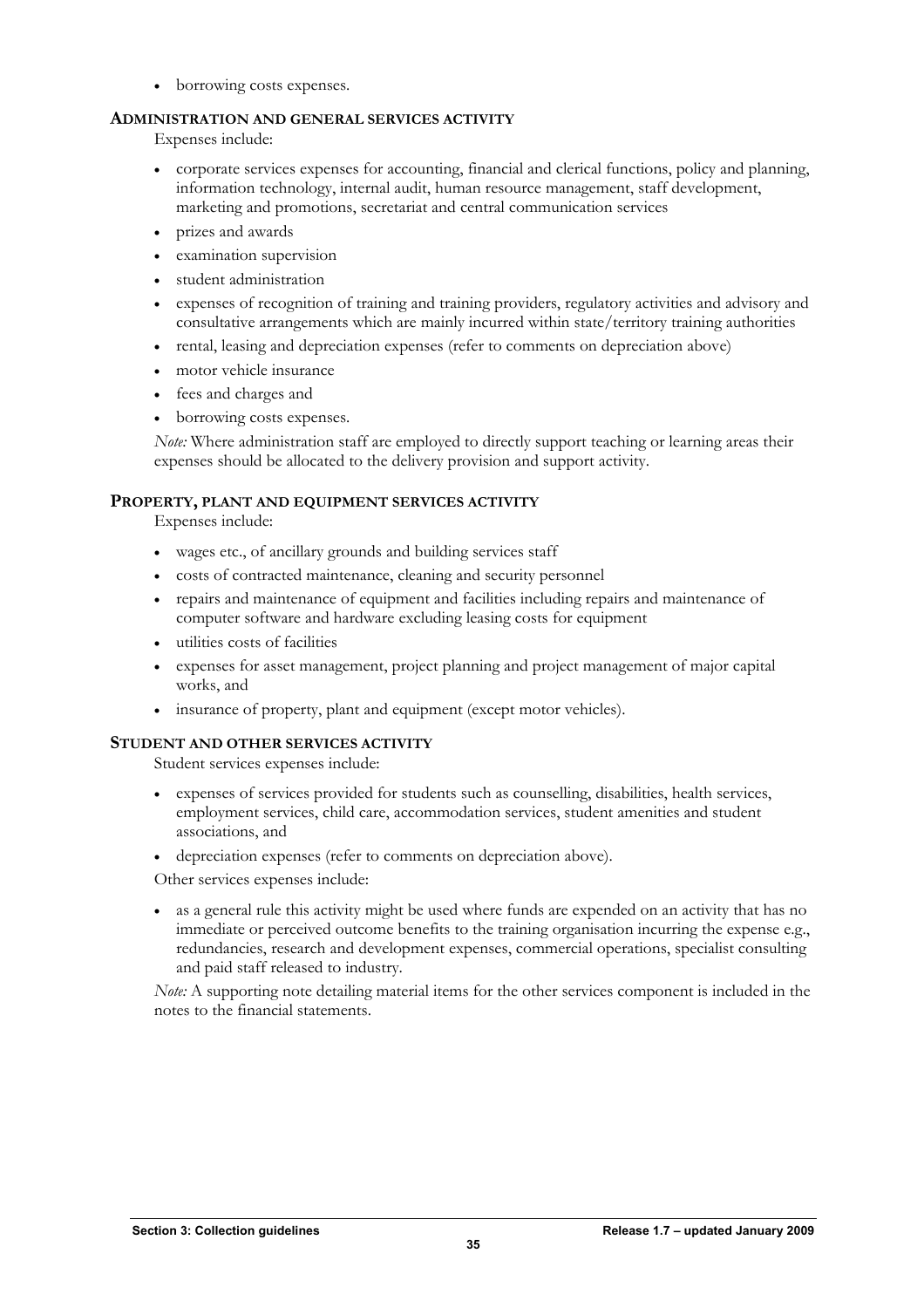# <span id="page-37-0"></span>**Surplus/ (deficit) from ordinary activities**

# **RECONCILIATION OF SURPLUS (DEFICIT) FROM ORDINARY ACTIVITIES TO NET CASH FLOWS FROM OPERATING ACTIVITIES**

There is a note to the statement of cash flows which provides for the reconciliation of operating surplus (deficit) to net cash flows from operating activities, as required by AAS29 [6.3] and AASB107 [20.1]).

# **Revenue from government**

# **REVENUE FROM GOVERNMENT—COMMONWEALTH GENERAL PURPOSE RECURRENT REVENUE**

These are revenues from DEEWR of a general recurrent nature paid under the Commonwealth– State Agreement for Skilling Australia's Workforce 2005–2008 and DEEWR's own operating revenue.

This category includes:

- recurrent revenue for base and matched growth funds
- Strategic National Initiatives (reporting by DEEWR only);
- VET in Schools revenue;
- indexation revenue, including indexation for VET in Schools; and
- DEEWR's recurrent operating funding

# It excludes:

• DEEWR funded National Programs

*Note:* Transactions (both revenues and expenses) for Strategic National Initiatives which have been funded by **DEEWR** only are to be excluded by states/territories from their financial statements. Although often devolved to states/territories for progressing, DEEWR is ultimately accountable for the management of these projects and as such they will be reported within DEEWR's financial information under this heading.

The states and territories reported figure for Commonwealth general purpose recurrent revenue is to agree with the scheduled amount provided by DEEWR (refer to comments under section 'General' above).

# **REVENUE FROM GOVERNMENT—COMMONWEALTH CAPITAL REVENUE**

Revenues from DEEWR paid under the Commonwealth–State Agreement for Skilling Australia's Workforce 2005–2008 for capital purposes. These include major capital projects, equipment acquisition and state/territory-based new technologies projects under the Infrastructure Program, the Infrastructure Program sub-components of industry-based and school students skill centres, and VET Infrastructure for Indigenous People.

DEEWR is to report the funding of the flexible delivery (FLAG) initiatives funded from capital funds under this heading.

The states and territories reported figure for Commonwealth capital revenue is to agree with the scheduled amount provided by DEEWR (refer to comments under section "General" above).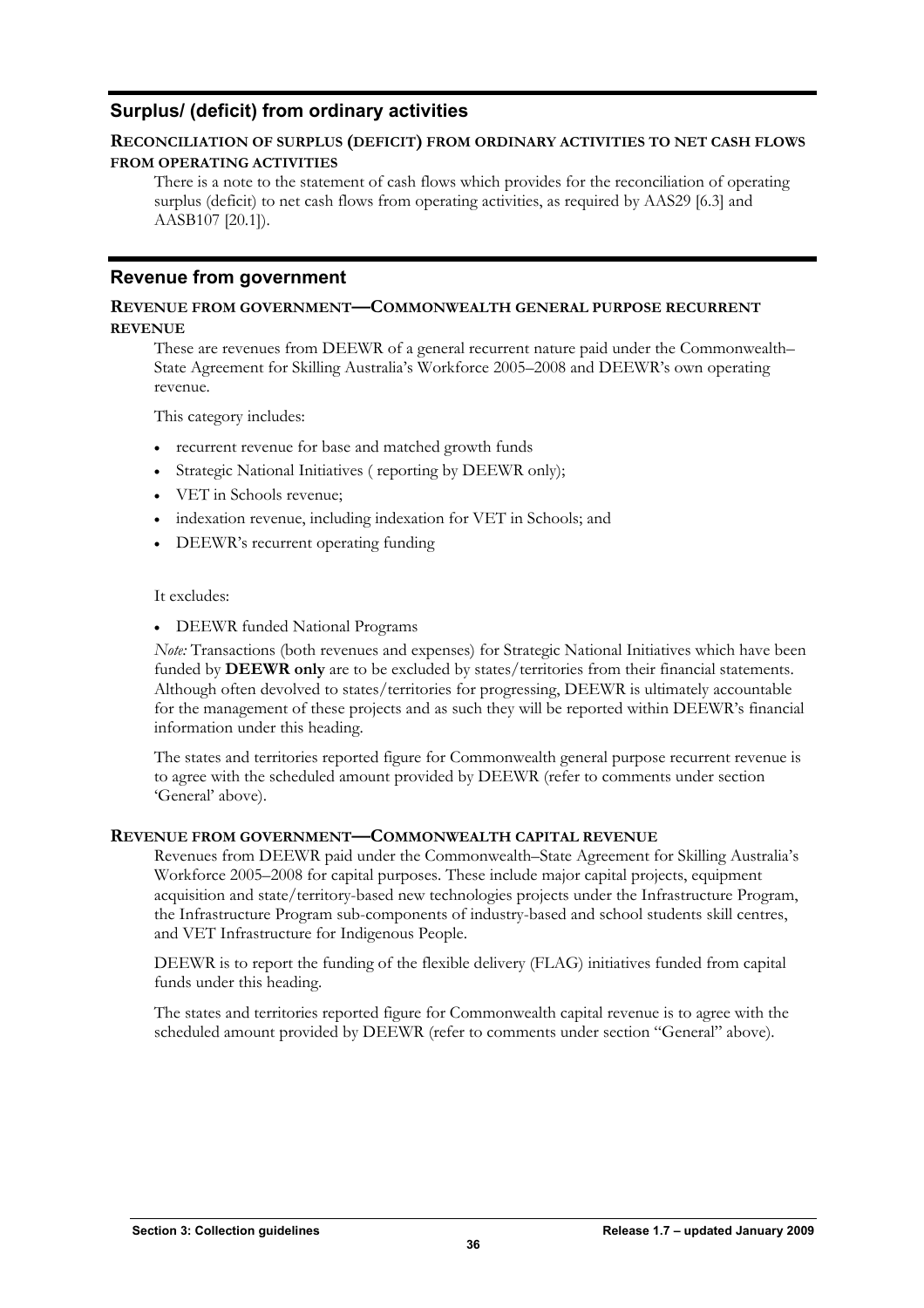# **REVENUE FROM GOVERNMENT— STATE RECURRENT REVENUE**

Revenues appropriated by the state/territory out of its own funds for recurrent purposes where the entity controls amounts appropriated to it including appropriations for state/territory taxes and charges (e.g. payroll tax). Refer to AAS29 10.5. Some other examples which may impact on reported state or territory recurrent revenues and other items would be:

• the requirement of AAS29 10.6 for transferee/transferor entities to recognise revenues, assets liabilities and expenses resulting from a restructuring of administrative arrangements where control of the items is transferred.

*Note:* Where the transfer is in the nature of a contribution by owners it does not affect revenues but is a direct adjustment to equity. Refer to AAS29 10.5 and 11 and the category contributed capital

• items which may be appropriated to entities but over which they do not have control. These may be transfer payment items in terms of AAS29 10.5.11-10.5.17 and would not be reported as revenues.

# **REVENUE FROM GOVERNMENT—STATE CAPITAL REVENUE**

Revenues appropriated by the state/territory out of its own funds for capital purposes including construction of buildings, child care, skill centres (infrastructure), industry based and school student skill centres.

# **REVENUE FROM GOVERNMENT—COMMONWEALTH SPECIFIC PURPOSE PROGRAMS REVENUE**

These are revenues received by a training organisation generally in the form of block grants funded under a Commonwealth Specific Purpose Program (SPP). Block grants generally involve longerterm policy arrangements, e.g. triennium/calendar year agreements, in which revenue is received in large tranches in accordance with scheduled funding arrangements, e.g. quarterly or half-yearly.

Commonwealth Specific Purpose Programs—DEEWR funded National Programs. These include:

- Group Training Schemes; and
- Equity Development and Training Innovation

The reported figure for Commonwealth Specific Purpose Programs revenue—DEEWR funded is to agree with the scheduled amount provided by DEEWR (refer to comments under section "General" above).

• Commonwealth Specific Purpose Programs—Other

Comprise other block grant funds received from Commonwealth government departments.

Note: DEEWR is to include funding for VET specific purpose programs (refer fee for servicegovernment agencies revenue heading above for program descriptions) under this heading. Note the DEEWR revenue should be only the revenues which funded payments to non-public payees. Revenues which funded payments to the public (state/territory departments and TAFE's) VET system should, be eliminated by DEEWR as these funds will be reported as revenues within the state/territory figures when received by them from DEEWR. Refer also offset note under Other Expenses for elimination of related expenditures to public providers.

# **REVENUE FROM GOVERNMENT—ASSUMPTION OF LIABILITIES**

This revenue category discloses the revenue equivalents of expenses incurred and settled by another government agency but reported in the VET entity's financial statements according to AAS29 8.2. Examples would include revenue equivalents of employer superannuation contributions and property service charges paid by another government agency.

# **REVENUE FROM GOVERNMENT—RESOURCES RECEIVED FREE OF CHARGE**

These are for any other inflows of service potential or future economic benefits such as grants and gifts that increase net assets. Contributions of services are recognized only if the services would have been purchased if they had not been donated and their fair value can be measured reliably (AAS29 7.3).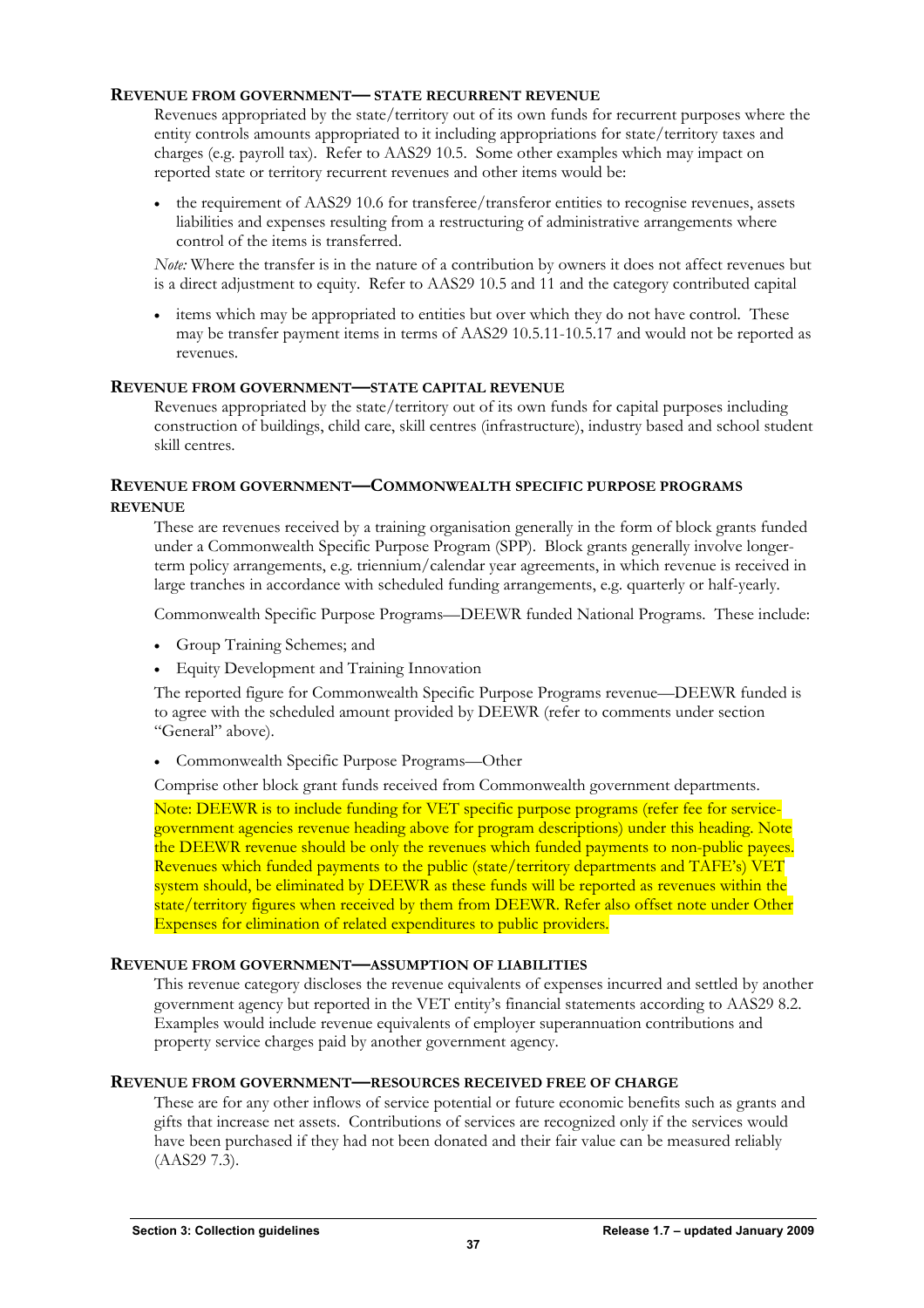# <span id="page-39-0"></span>**Revaluation decrement/increment**

A revaluation decrement arising from a devaluation or write down of assets during the reporting period is recognised as an expense in the Income Statement, except to the extent that the decrement reverses a revaluation increment previously credited to and still included in the balance of an Asset Revaluation Reserve for the same class of asset. In this instance, the decrement is charged to the Asset Revaluation Reserve. Any revaluation increment as a result of a revaluation that reverses a revaluation decrement of the same asset class previously recognised as an expense in the Income Statement should be recognised as revenue in the Income Statement (AASB116 [39- 40]). Note: write down of assets excludes written down value on disposal of assets, which is recorded under notes 4 and 10.

# **Current assets**

# **CURRENT ASSETS—CASH**

Cash includes:

- cash on hand-cash, cheques and cash advances
- cash at bank bank balances adjusted for unpresented/unmatched drawings and outstanding deposits and
- cash equivalents i.e. highly liquid investments which are readily convertible to cash on hand at the investor's option and which are used in the cash management function on a day to day basis.

Where another government entity is holding any cash of the VET entity for the purpose of investing those funds, the VET entity's financial statements should disclose those funds as investments.

As finance officers have agreed not to disclose the make-up of this item in a note to the accounts, officers are to keep working papers of this information.

# **CURRENT ASSETS—RECEIVABLES**

Receivables (debtors) are amounts owing to the VET entity at the end of the reporting period, for goods the entity sold or services the entity rendered prior to the end of the reporting period. Receivables could arise through normal invoicing, contracts not involving normal billing, bills of exchange and outstanding loans, and advances and goods and services tax (GST) input tax credits owing by the Australian Taxation Office.

*Note:* For the purpose of disclosure in the balance sheet GST receivables can be netted off against GST creditors. Refer to comments on current payables below and also to comments in the section "General" above for disclosure of GST transactions in the statement of cash flows.

Any debtors that are unlikely to be collectable should be provided for as doubtful debts whilst those that will not be collected should be written off as bad debts. As finance officers have agreed not to disclose the make-up of the receivables total in a note to the accounts, officers are to keep working papers of amounts for current debtors, provision for doubtful debts, loans and advances, bills of exchange, and other current debtors.

# **CURRENT ASSETS—INVESTMENTS**

Classes of investments include term deposits, short term securities, government fixed interest bonds, shares and equities, property investments, and interests in business undertakings.

*Note:* For the purposes of disclosure of investments in the statement of cash flows, accounting standards provide for the disclosure of net investment movements where the volume of transactions is large and the turnover is rapid (AASB107 22[b], 23[b]).

As the make-up of this item does not need to be disclosed in a note to the accounts, finance officers are to keep working papers of amounts for each investment class above.

# **CURRENT ASSETS—ASSETS HELD FOR SALE**

Any non-current assets classified as held for sale are to be disclosed separately in the balance sheet (AASB5 38; 41). The assets are to be measured at the lower of carrying amount and fair value less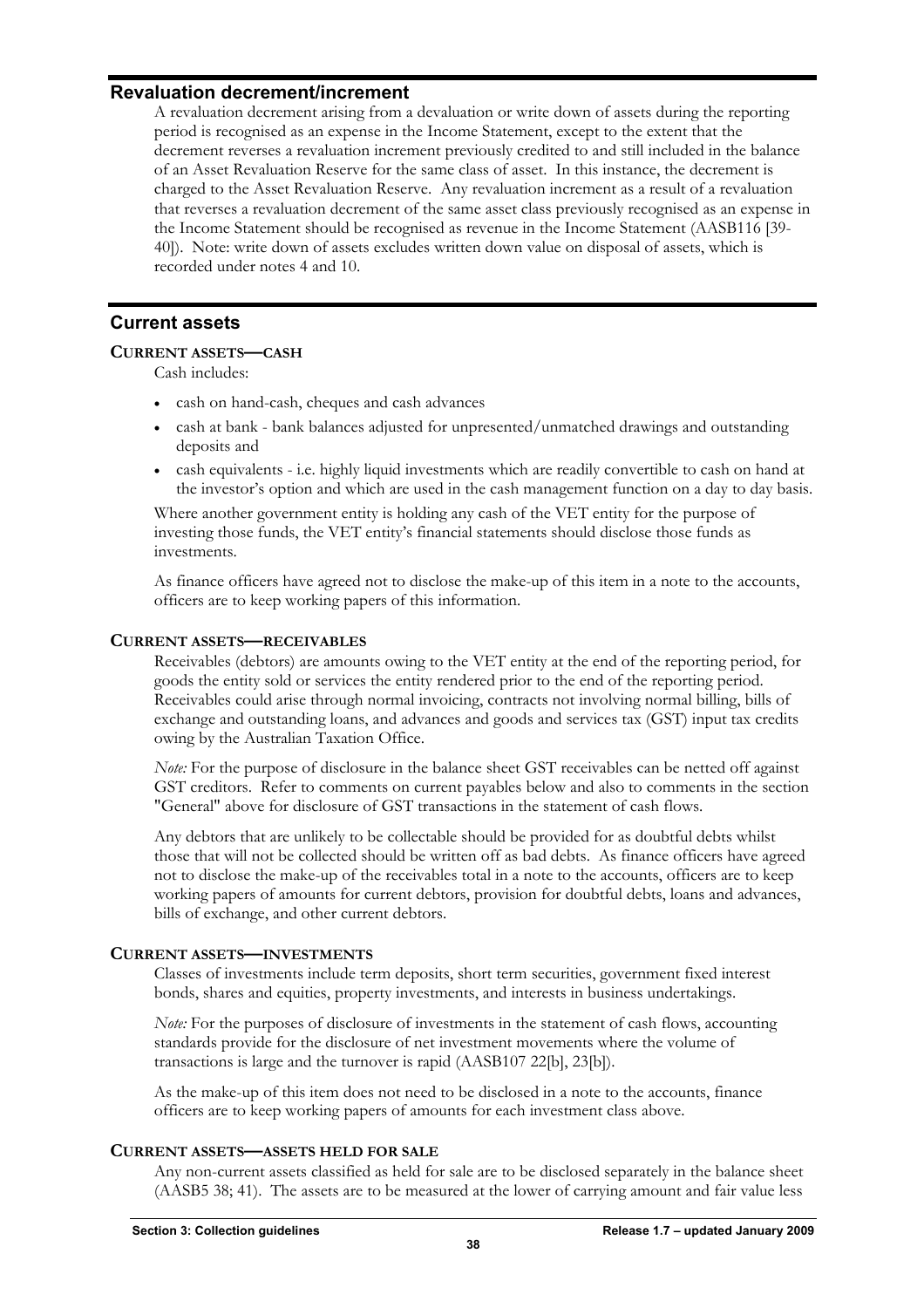<span id="page-40-0"></span>costs to sell, and depreciation on such assets to cease (AASB5 1). The supporting notes describing the assets classes/groups and the facts and circumstances of the sale, or leading to the expected disposal, and the expected manner and timing of that disposal should be held in jurisdictional working papers.

# **CURRENT ASSETS—OTHER**

Other current assets mainly comprise inventories and prepayments.

Inventories are defined as:

- goods, other than property and services, which are:
- held for sale in the ordinary course of operations;
- in the process of production for such sale; or
- to be used up in the production of goods; and
- other property or services for sale, including consumable stores and supplies, raw materials, work-in-progress, finished goods and land held for resale.

Prepayments are payments made in one reporting period in respect of goods or services that the entity expects to receive or consume in future periods. Examples include rent, telephone, electricity and subscriptions. As the make-up of this item does not need to be disclosed in a note to the accounts, finance officers are to keep working papers of amounts for inventories and prepayments.

# **Non-current assets**

# **NON-CURRENT ASSETS—RECEIVABLES**

Would include bills of exchange, debts owing on long-term contracts and outstanding loans and advances. As the make-up of this item does not need to be disclosed in a note to the accounts, finance officers are to keep working papers of amounts for each class above.

## **NON-CURRENT ASSETS—INVESTMENTS**

These include longer term fixed interest bonds and deposits. As the make-up of this item does not need to be disclosed in a note to the accounts, finance officers are to keep working papers of amounts for each investment class above.

# **NON-CURRENT ASSETS—PROPERTY, PLANT AND EQUIPMENT**

This category includes land, unimproved and improved, buildings, plant and equipment, motor vehicles, livestock, libraries, capitalised furniture and fittings, capital work-in-progress and including goods and services taxation (GST) costs on acquisition which are not recoverable from the taxation authority. It includes both owned (i.e. purchased/constructed) property and property subject to finance leases. A note to the financial statements provides for the disclosure of the net values of these assets. (Net value refers to depreciated values and after accounting for any revaluations, acquisitions, disposals, transfers etc. as at 31 December).

As the make-up of the accumulated depreciation, revaluation adjustments, additions and disposals, transfers etc., does not need to be disclosed in a note to the accounts, finance officers are to keep working papers of details for each class of asset e.g. land, buildings, plant and equipment etc.

# **NON-CURRENT ASSETS—OTHER, INCLUDING INTANGIBLES**

This item includes, as examples, purchased goodwill, computer software (purchased and internally developed), patents, licenses, rights, brand names and intellectual property. Working papers need to be kept of the calculations of the net values of these items as disclosed in the note to the financial statements.

*Note:* Assets acquired at no cost or for nominal consideration should, where material, be recognised at their fair value at date of acquisition.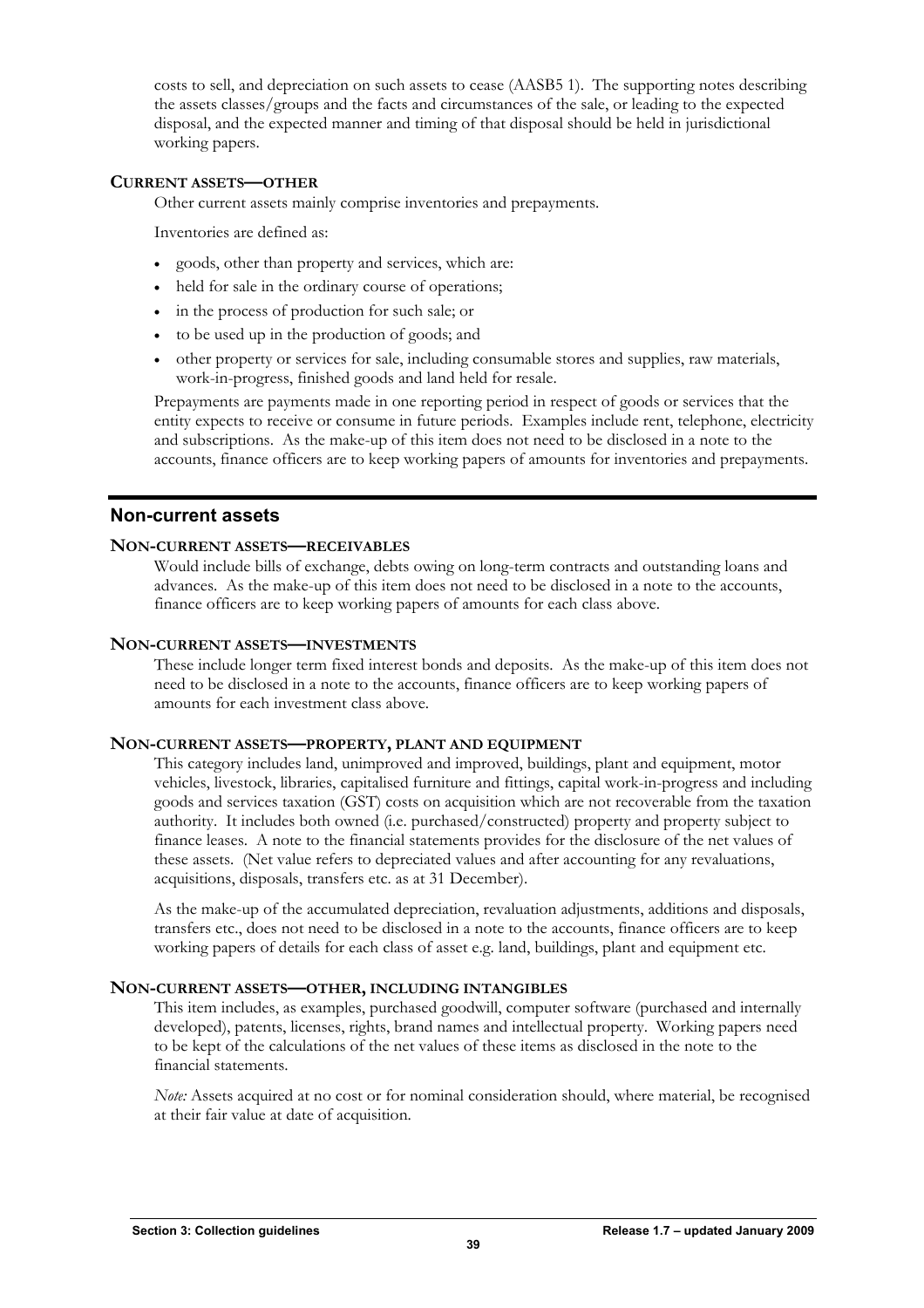# <span id="page-41-0"></span>**Current liabilities**

# **CURRENT LIABILITIES—PAYABLES**

Includes trade creditors, accrued expenses for rent, telephones, electricity etc, revenue in advance, unpaid salaries, wages etc. and GST collected from sales but not yet paid to the Australian Taxation Office. (Refer to comments above under current assets - receivables for netting off of GST balances in the statement of financial position). Also included are any non-interest bearing liabilities including non-interest-bearing borrowings.

As the make-up of this item does not need to be disclosed in a note to the accounts, finance officers are to keep working papers of amounts for each type.

# **CURRENT LIABILITIES—INTEREST-BEARING LIABILITIES**

Includes bank overdrafts, short-term bank and other loans, bills payable and short-term finance lease liability based on the fair value of the leased property or , if lower, the present value of the lease payments, both at the inception of the lease (AASB117, 20).

As the make-up of this item does not need to be disclosed in a note to the accounts, finance officers are to keep working papers of amounts for each type.

# **CURRENT LIABILITIES—PROVISIONS**

The main provision is for employee entitlements. These are benefit entitlements which employees accumulate as a result of the rendering of their services to an employer up to the reporting date and include, but are not limited to, wages and salaries (including fringe benefits and non-monetary benefits), annual leave, sick leave, long service leave, superannuation, termination and other postemployment benefits.

AASB101-Presentation of Financial Statements covers the disclosure requirements of liability reporting

AASB119 - Employee Benefits covers in detail the accounting measurement of employee benefits.

AASB137 - Provisions, Contingent Liabilities and Contingent Assets covers recognition and reporting requirements for other provisions.

As the make-up of this item does not need to be disclosed in a note to the accounts, finance officers are to keep working papers of amounts for each type.

# **CURRENT LIABILITIES—OTHER**

Includes any obligations, other than obligations for payables, interest-bearing items or provisions, to other parties that must be met either on demand or within a period not exceeding 12 months from the end of the current reporting period. In general this item would be used for non-routine obligations in relation to contractual or legal matters, as examples.

As the make-up of this item does not need to be disclosed in a note to the accounts, finance officers are to keep working papers of amounts for each type of item.

# **Non-current liabilities**

The main types of non-current liabilities are in relation to borrowings, finance lease obligations and employee entitlements that are expected to be met in a period exceeding 12 months from the end of the reporting period. Descriptions of these are as per their descriptions in the current liabilities' guidelines.

As the make-up of this item does not need to be disclosed in a note to the accounts, finance officers are to keep working papers of amounts for each type.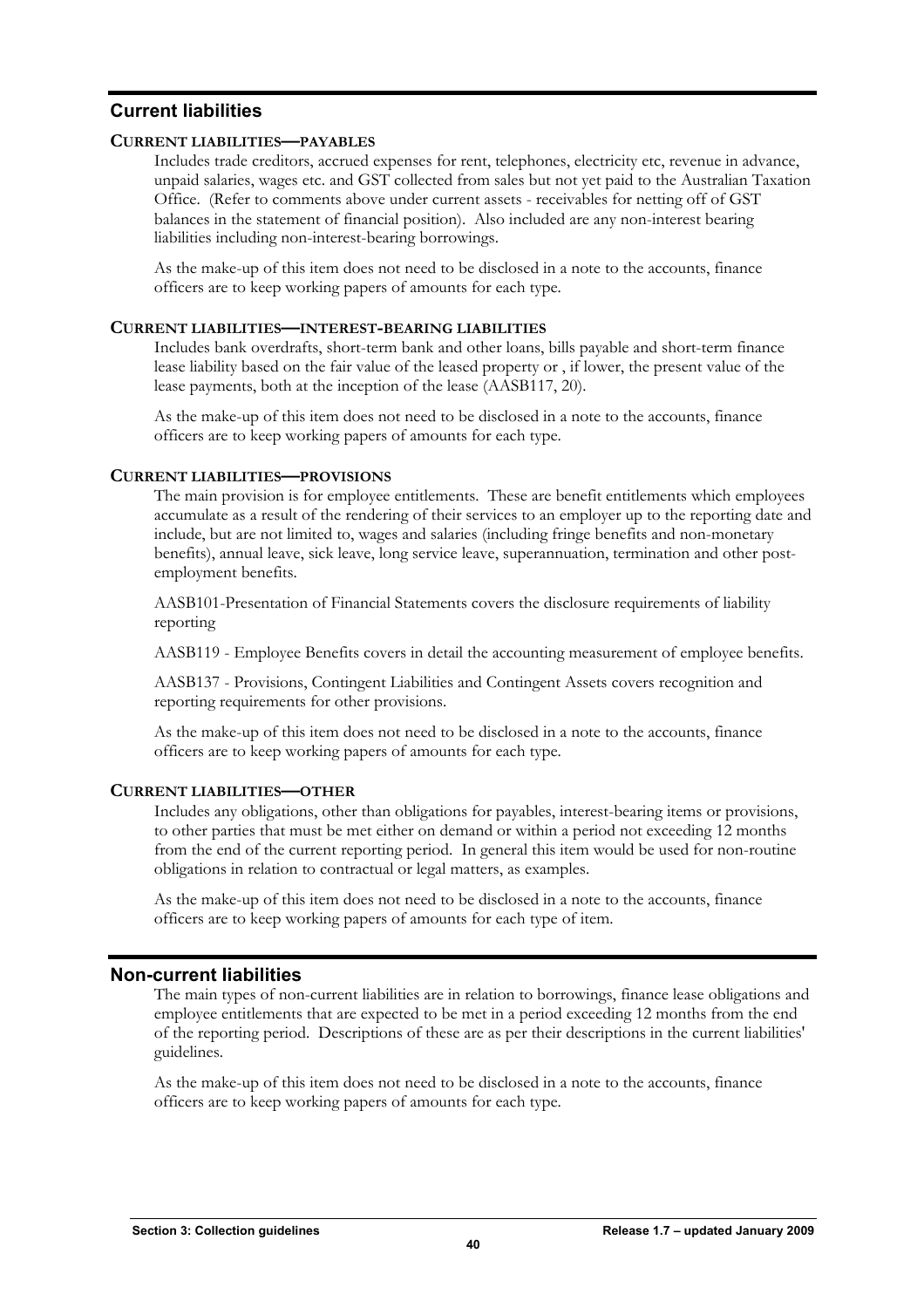# <span id="page-42-0"></span>**Equity**

# **CAPITAL CHARGE**

A capital charge is a charge that the government levies on an entity's capital funds. The capital funds represent government's investment in the entity and equate to the net assets (or net worth) of the entity. A capital charge is reported as a direct adjustment to equity in the statement of changes in equity.

# **EQUITY—ACCUMULATED SURPLUSES/ (LOSSES)**

There is a note to the financial statements disclosing the progressive balance of accumulated surpluses/ (losses) resulting from surpluses/deficits from operations, transfers to and from reserves and other direct adjustments to accumulated surpluses resulting from the introduction of a new/amended accounting policy or other adjustments. The latter adjustments are to be briefly described in a supporting explanatory note.

# **EQUITY—RESERVES**

There is a note to the financial statements that discloses the progressive balance of reserves resulting, for example, from transfers to and from accumulated funds for specific purposes and from adjustments to the carrying values of fixed assets particularly in accordance with AASB116.

# **EQUITY—CONTRIBUTED CAPITAL**

There is a note to the financial statements which discloses the progressive balance of contributed capital resulting from non-reciprocal capital transfers between a government department or entity and the government acting in its capacity as owner of the government department/entity. These transfers can occur upon establishment of the entity or at subsequent stages of the entity's existence (e.g. restructure), providing that the contributions establish a financial interest in the net assets of the entity. The financial interests convey entitlements to both dividend-type distributions and to distributions of any excess assets over liabilities in the event of the entity being wound up. Contributions and distributions can take the form of cash, non-monetary assets such as property, plant and equipment or the provision of services. These transactions are a direct adjustment against equity and do not appear in the income statement.

# **Other cash flows from government**

There is a note to the statement of cash flows which shows material cash flows resulting from organisational restructures, cash balance transfers and adjustments that occur during the reporting period and are considered to be separate from normal appropriated cash flows.

# **Contingency**

There is a note to the balance sheet that provides for a description and amount of any assets/liabilities which are uncertain because of unfinalised events such as current claims/legal action and which may have material impact on future financial statements. Recognition criteria are prescribed in AASB137.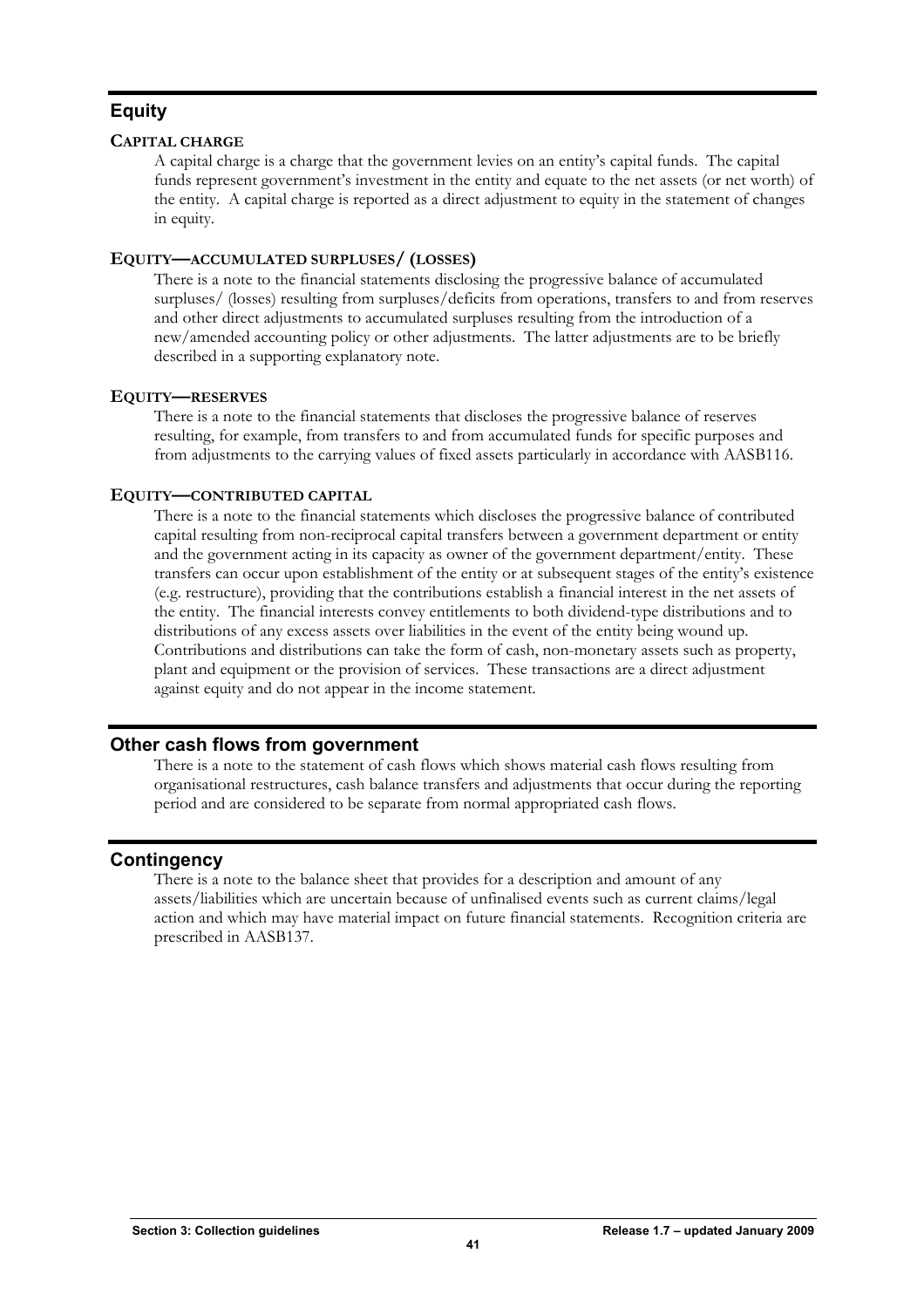# <span id="page-43-0"></span>**Commitments for expenditure**

There is a note to the balance sheet that provides for the disclosure of material commitments for expenditure. Commitments arise where there is a future obligation to make a payment whereas liabilities represent current obligations to make a payment. These commitments principally arise from lease contracts (AASB117 31, 35) and contracts for future capital expenditures (AASB116 74).

The accounting standards require the disclosure of commitments dissected as follows:

- not later than 1 year
- later than 1 year and not later than 5 years, and
- later than 5 years.

Although the summary format as shown in the note is acceptable, finance officers are requested to keep working papers containing the above dissections.

# **Accounting policies—states and territories**

# **ACCRUAL ACCOUNTING**

Financial statements are prepared on an accrual basis in accordance with the requirements of Australian Equivalents to International Financial Reporting Standards, current Australian Accounting Standards Board (AASB) interpretations from its Interpretations Agenda Committee and Advisory Panels and relevant state and territory audit acts, public finance standards and financial reporting directions of states and territories. Current Exposure Drafts released by the AASB also provide a useful reference to future directions.

# **NON-CURRENT PHYSICAL ASSET VALUATIONS**

# **New South Wales:**

Physical non-current assets are valued in accordance with the "Valuation of Physical Non-Current Assets at Fair Value" Policy and Guidelines Paper (TPP05-03). This policy adopts fair value in accordance with AASB 116 Property, Plant and Equipment and AASB 140 Investment Property.

Property, plant and equipment is measured on an existing use basis, where there are no feasible alternative uses in the existing natural, legal, financial and socio-political environment. However, in the limited circumstances where there are feasible alternative uses, assets are valued at their highest and best use.

The Commission revalues each class of property, plant and equipment at least every five years or with sufficient regularity to ensure that the carrying amount of each asset in the class does not differ materially from its fair value at reporting date.

A notional revaluation of land and buildings is reflected in the Balance Sheet as at 30 June 2006 based on valuation factors supplied by the Department of Commerce, Property Valuation Services. These factors are based on written down replacement costs on an existing use basis with appropriate allowances for regional considerations. A full revaluation of land and buildings was completed prior to 30 June 2007.

# **Victoria:**

Revaluation of non-current assets relates to only land and building assets in Victoria. The Department of Treasury and Finance together with the Victorian Auditor General's Office coordinates the revaluation process on a sector by sector basis on a five year cycle. However, revaluation of a class of assets may still be undertaken if there had been material movement (greater than 10%) from the last revaluation to the reporting date.

All other non current assets are subject to impairment and useful life tests on a yearly basis.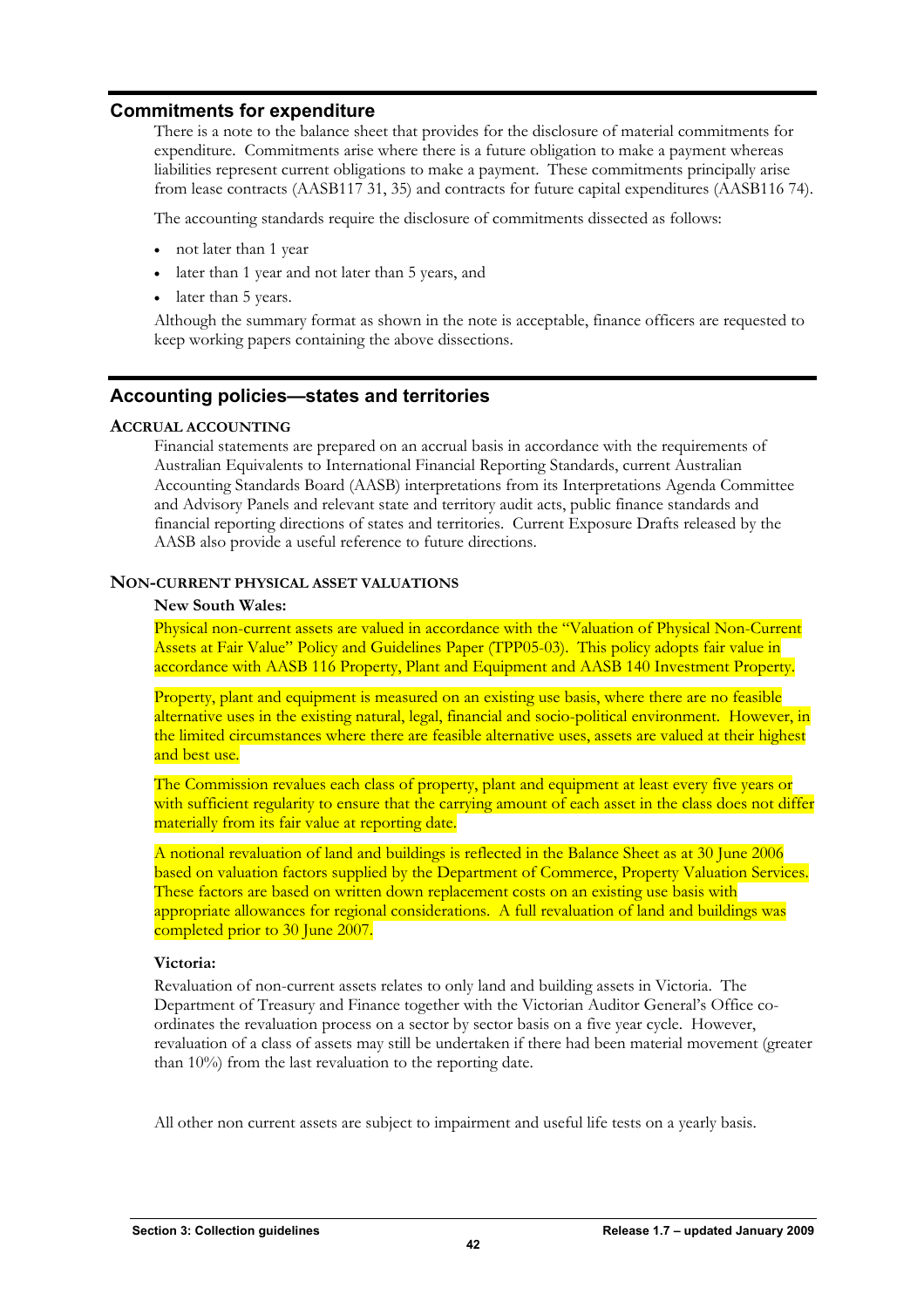# **Queensland:**

Land, buildings, infrastructure, major plant and equipment and heritage and cultural assets are measured at fair value in accordance with AASB 116 Property, Plant and Equipment and Queensland Treasury's Non-Current Asset Policies for the Queensland Public Sector.

Where intangible assets have an active market, they are measured at fair value; otherwise they are measured at cost.

Non-current physical assets measured at fair value are comprehensively revalued at least once every five years with interim valuations, using appropriate indices, being otherwise performed on an annual basis where there has been a material variation in the index.

# **Western Australia:**

Land and buildings valuations are being progressively revalued to fair value under a program of valuations which will be completed in 2008. General plant and equipment is valued at cost. VTEC in Kalgoorlie which forms part of Curtin University carries values in the asset register at deemed cost only.

## **South Australia:**

Non-Current assets are initially recorded at cost or at the value of any liabilities assumed, plus any incidental cost involved with the acquisition. Non-Current assets are subsequently measured at fair value less accumulated depreciation. Where assets are acquired for no consideration, or minimal value, they are recorded at their fair value in the Balance Sheet.

All non-current assets are valued at written down current cost (a proxy for fair value); and revaluation of non-current assets or group of assets is only performed when its fair value at the time of acquisition is greater than \$1 million and estimated useful life is greater than three years.

The valuation methodology applied to specific classes of non-current assets under revaluations is as follows:

#### **Land**

Land is recorded on the basis of best use market value obtained from the South Australian Valuer-General. The most recent valuation was conducted as at 30 June 2007.

#### **Buildings and Improvements**

Buildings and improvements are valued at current replacement cost. Replacement costs have been established by reference to Quantity Surveyors estimates. The building data provided in the statements relates specifically to buildings and paved areas. The most recent valuations for buildings and paved areas were conducted as at 30 June 2007.

Buildings under construction are recorded as work in progress and are valued at cost.

#### **Library Collection**

The library collection is recorded at replacement value. The most recent valuation was carried out as at 30 June 2008 by Rushton Valuers Pty Ltd, an independent valuer, on the basis of replacement value.

# **Plant and Equipment**

Items of plant and equipment are recorded at fair value less accumulated depreciation.

All Plant and Equipment assets with a value of \$10,000 or greater are capitalised.

Items under \$10,000 are recorded in the Income Statement as an expense in the accounting period in which they are acquired.

# **Tasmania:**

Land and Buildings: Land is valued at current market value. Buildings (including sundry structures and infrastructure assets) are valued on a fair value basis, being market value or where a market does not exist on a Written Down Current Cost (WDCC) basis.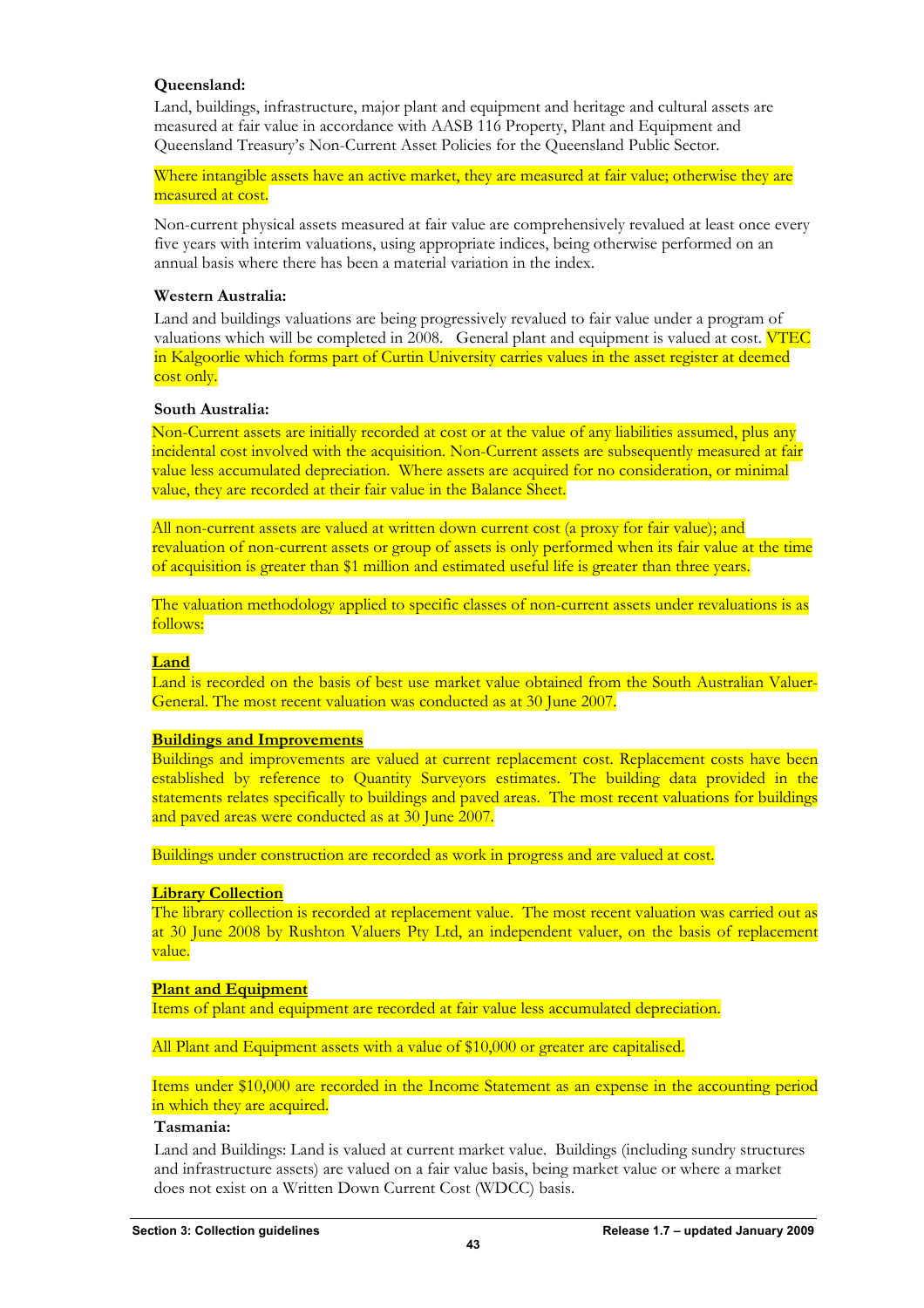Plant and Equipment: This is valued at cost less accumulated depreciation, with the carrying amount of the assets being deemed at historic cost at 31 December 2002. All assets added to this class in future reporting periods will be added based on the cost of the asset and this class will no longer be subject to revaluation.

# **Northern Territory**:

Department of Education and Training (DET) and Batchelor Institute of Indigenous and Tertiary Education (BIITE):

Buildings and improvements (excluding land) valuations are based on the estimated written down replacement cost of the most appropriate modern equivalent replacement facility having a service potential of the existing asset. Land is valued on an existing use basis subject to any restrictions or enhancements since acquisition.

A significant portion of the land and building assets included are not under the direct control of the NT Government Agencies but belong to the NT Government.

Charles Darwin University (CDU):

Land and Buildings are valued at fair value.

BIITE:

The art and library collections are valued every three years by direct appraisal and annually by electronic means.

# **Australian Capital Territory:**

Property, plant and equipment and leased assets are measured at cost in accordance with AASB116, as these asset class values are not utilised for management decisions. CIT is moving to valuing Land and buildings greater than \$1,000,000 at fair value as per General Government Sector (GGS) reporting requirements. Assets less than \$1,000,000 will also be valued at fair value as per GGS reporting requirements.

#### **CURRENT DEPRECIATION METHODS FOR NON-CURRENT PHYSICAL ASSETS**

#### **New South Wales:**

The depreciable amount of assets is allocated on a systematic basis over their useful life. Depreciation is provided for on a straight-line basis for all depreciable assets with a review undertaken at the time of each revaluation to adjust the written down values in accordance with the Commission's depreciation model. Land is not a depreciable asset.

# **Victoria:**

Depreciation is calculated on a straight-line basis to write off the cost or revalued amount for each fixed asset, less its estimated residual value, over its expected useful life. The expected useful life of each asset is reviewed on a regular basis.

# **Queensland:**

Property, plant and equipment is depreciated on a straight-line basis so as to allocate the net cost or revalued amount of each asset, less its estimated residual value, progressively over its estimated useful life.

# **Western Australia:**

Depreciation is calculated on a straight-line basis to write off the cost or revalued amount for each fixed asset, less its estimated residual value, over its expected useful life. The expected useful life of each asset is reviewed on a regular basis.

#### **South Australia:**

Non-current assets are depreciated using the straight-line method of depreciation over their useful lives. This method is considered to reflect the consumption of their service potential. The Department reviews useful lives of assets annually.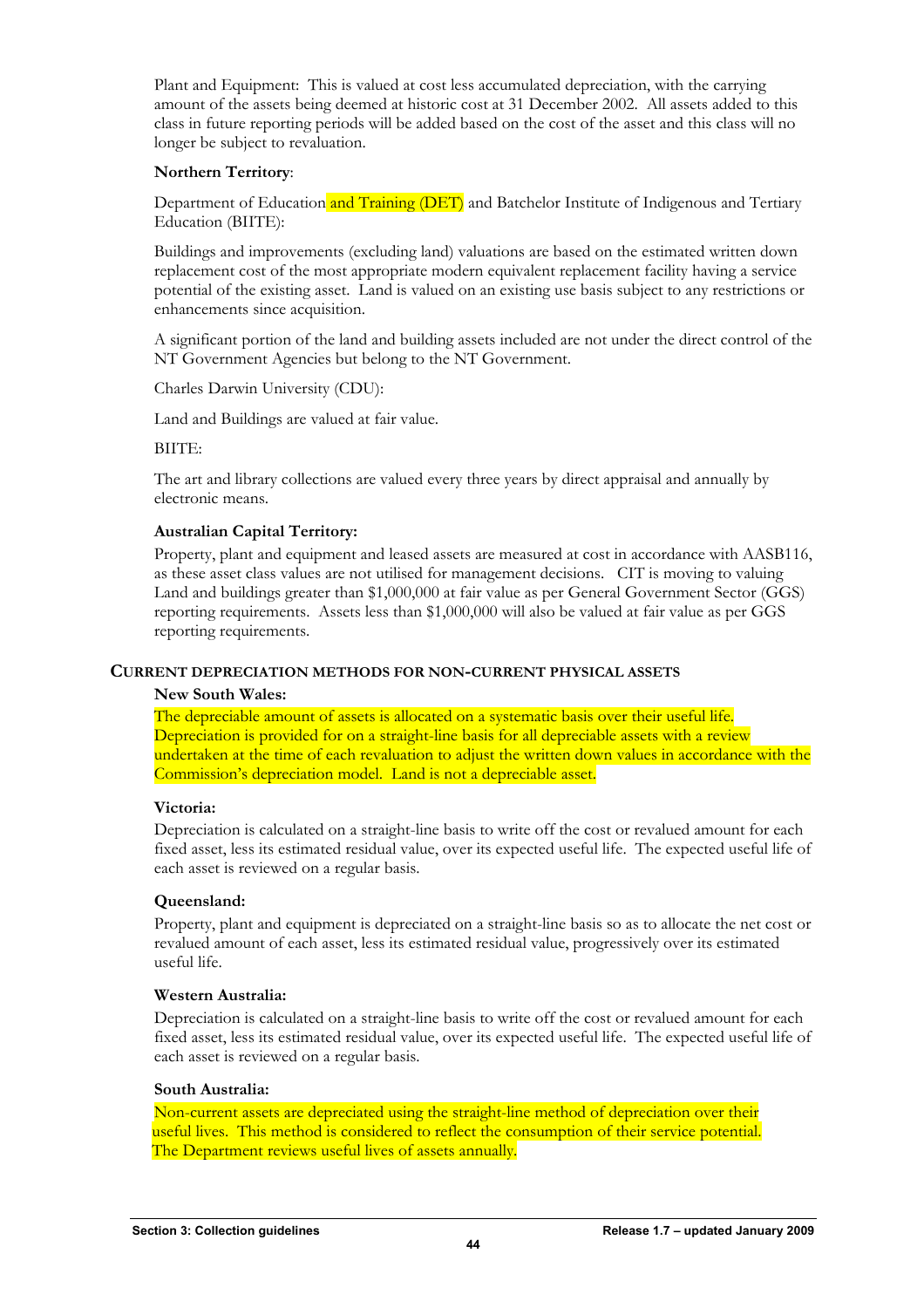Depreciation/amortisation is calculated on a straight line basis over the estimated useful life of the following classes of assets as follows:

|                                       | <b>Useful life (Years)</b> |
|---------------------------------------|----------------------------|
| <b>Transportable Buildings</b>        | $40 - 60$                  |
| <b>Fixed construction Buildings</b>   | $10 - 30$                  |
| Improvements                          | $10 - 40$                  |
| Paved areas                           | $10 - 48$                  |
| Computing and communication equipment | $1 - 20$                   |
| Other plant and equipment             | - 47                       |
| Library collection                    | $12 - 15$                  |

# **Tasmania:**

Depreciation is calculated on a straight-line basis to write off the cost or revalued amount for each fixed asset, less its estimated residual value, in a manner that reflects the consumption of its service potential and over its expected useful life.

## **Northern Territory:**

Department of Education and Training (DET) and Batchelor Institute of Indigenous and Tertiary Education (BIITE) and Charles Darwin University (CDU):

Property, plant and equipment are depreciated on a straight-line basis over their estimated useful lives. Land is not a depreciable asset.

## **Australian Capital Territory:**

Depreciation and amortisation is determined on a straight line basis on all fixed assets with a physical substance (excluding land) at a rate to allocate the depreciable amounts over the useful life of the assets. The useful lives of all major assets of the Canberra Institute of Technology are reassessed on an annual basis.

# **CURRENT LIABILITIES AND PROVISIONS FOR EMPLOYEE ENTITLEMENTS—RECOGNITION AND VALUATION**

*General:* No liability is recognised for accrued superannuation benefits to employees. Most employees are members of state/territory superannuation schemes. The liabilities are recognised by the state/territory departments of treasury or superannuation authorities. Annual superannuation expenses are recognised for the employer's contribution for all schemes. For those states and territories that are appropriated superannuation contributions funding, the expense is the actual payments made, including accrual adjustments. Where superannuation funds are totally administered elsewhere the expense is obtained from the administering party.

#### **New South Wales:**

Liabilities for wages and salaries (including non-monetary benefits), annual leave and paid sick leave that fall due wholly within 12 months of the reporting date are recognised and measured in respect of employees' services up to the reporting data at undiscounted amounts based on the amounts expected to be paid when the liabilities are settled.

Unused non-vesting sick leave does not give rise to a liability, as it is not considered probable that sick leave taken in the future will be greater than benefits accrued in the future. The outstanding amounts of payroll tax, workers' compensation insurance premiums and fringe benefits tax, which are consequential to employment, are recognised as liabilities and expenses where the employee benefits to which they relate have been recognised.

The Commission's liabilities for long service leave and defined benefit superannuation are assumed by the Crown Entity. The Commission accounts for the liability as having been extinguished resulting in the amount assumed being shown as part of the non-monetary revenue item described as "Acceptance by the Crown Entity of Employee Benefits and other Liabilities".

#### **Victoria:**

Liabilities for salaries and wages, executive performance, accrued days off and annual leave are recognised and are measured as the amount unpaid at current pay rates or employment contract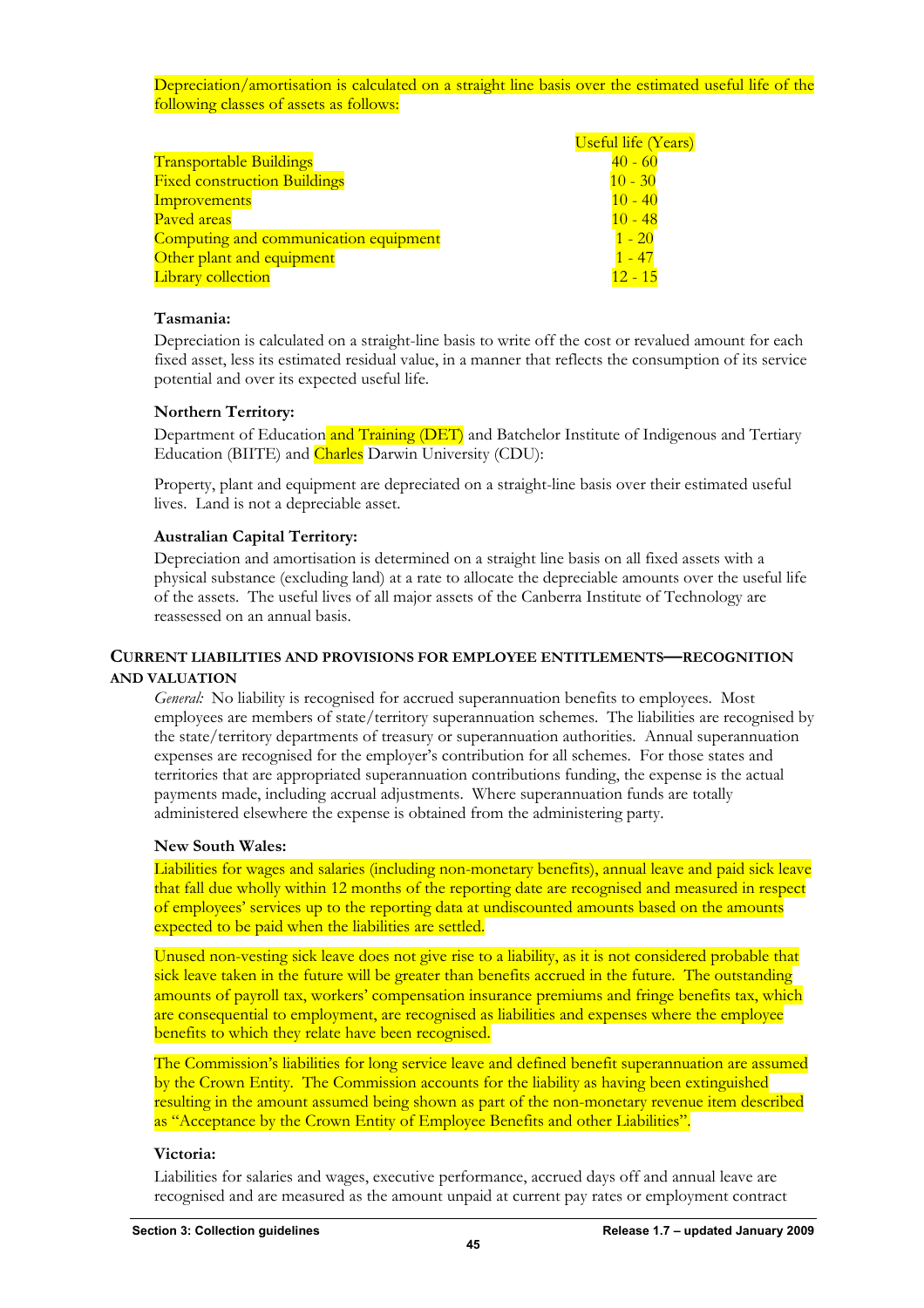conditions in respect of employees' services up to that date. Sick leave is non-vesting and is therefore not generally recognised. A liability for long service leave is recognised and measured as the present value of expected future payments to be made, based on expected future salary and wage levels, experience of employee departures and periods of service. The present value of obligations is calculated by discounting future payments by the national government bond rates. The liability is split between current for the estimated payment in the next year and non-current for the balance.

# **Queensland:**

Wages and salaries due but unpaid at the reporting date are recognised in the balance sheet and include related on-costs such as payroll tax, workcover premiums and employer superannuation contributions. Sick leave is non-vesting and an expense is recognised for this leave as it is taken.

The liabilities for annual leave (AL) and long service leave (LSL) have been assumed by a central agency of the Queensland state government. As a result, the accounts of Queensland government departments no longer contain a provision for annual leave and long service leave. The liability for AL is reported under the category of "Payable" instead of "Provision and Employee Entitlements". For the purposes of AVETMISS reporting, an approximation of the Queensland government's overall liability on LSL is reported. This approximation is obtained by applying a shorthand method derived by the Queensland state actuary which reflects the present value of expected future payments to be made, based on expected future salary and wage levels, experience of employee departures and periods of service and national government bond rates.

# **Western Australia:**

Liabilities for salaries and wages and annual leave are recognised and are measured as the amount unpaid at current pay rates in respect of employees' services up to that date. Sick leave is nonvesting and is therefore not generally recognised. A liability for long service leave is recognised and measured as the present value of expected future payments to be made, based on expected future salary and wage levels, experience of employee departures and periods of service. The present value of obligations is calculated by discounting future payments by the national government bond rates. The liability for superannuation charges under the Superannuation and Family Benefits Act 1938 pension scheme is recognised under Revenues from Government in the income statement as the WA Treasurer assumes the unfunded liability.

# **South Australia:**

Liabilities have been established for various employee benefits arising from services rendered by employees to balance date. Employee benefits include entitlements to wages and salaries, long service leave, annual leave and non-attendance days.

Non-attendance days are accrued annually for employees engaged under the Technical and Further Education Act 1975 but are non-cumulative.

# **Salaries, wages, annual leave and non-attendance days**

Liabilities for salaries, wages, annual leave, non-attendance days and leave loading are measured and recognised at their nominal amount in respect of employees' services up to the reporting date.

The annual leave liability is expected to be payable within twelve months and is measured at the undiscounted amount expected to be paid. In the unusual event where salary and wages and annual leave are payable later than 12 months, the liability will be measured at present value.

# **Long service leave**

The liability for long service leave is recognised after an employee has completed seven and a half years of service. An actuarial assessment of long service leave undertaken by the Department of Treasury and Finance based on a significant sample of employees throughout the South Australian public sector determined that the liability measured using the short hand method was not materially different from the liability measured using the present value of expected future payments. This calculation is consistent with the Department's experience of employee retention and leave taken.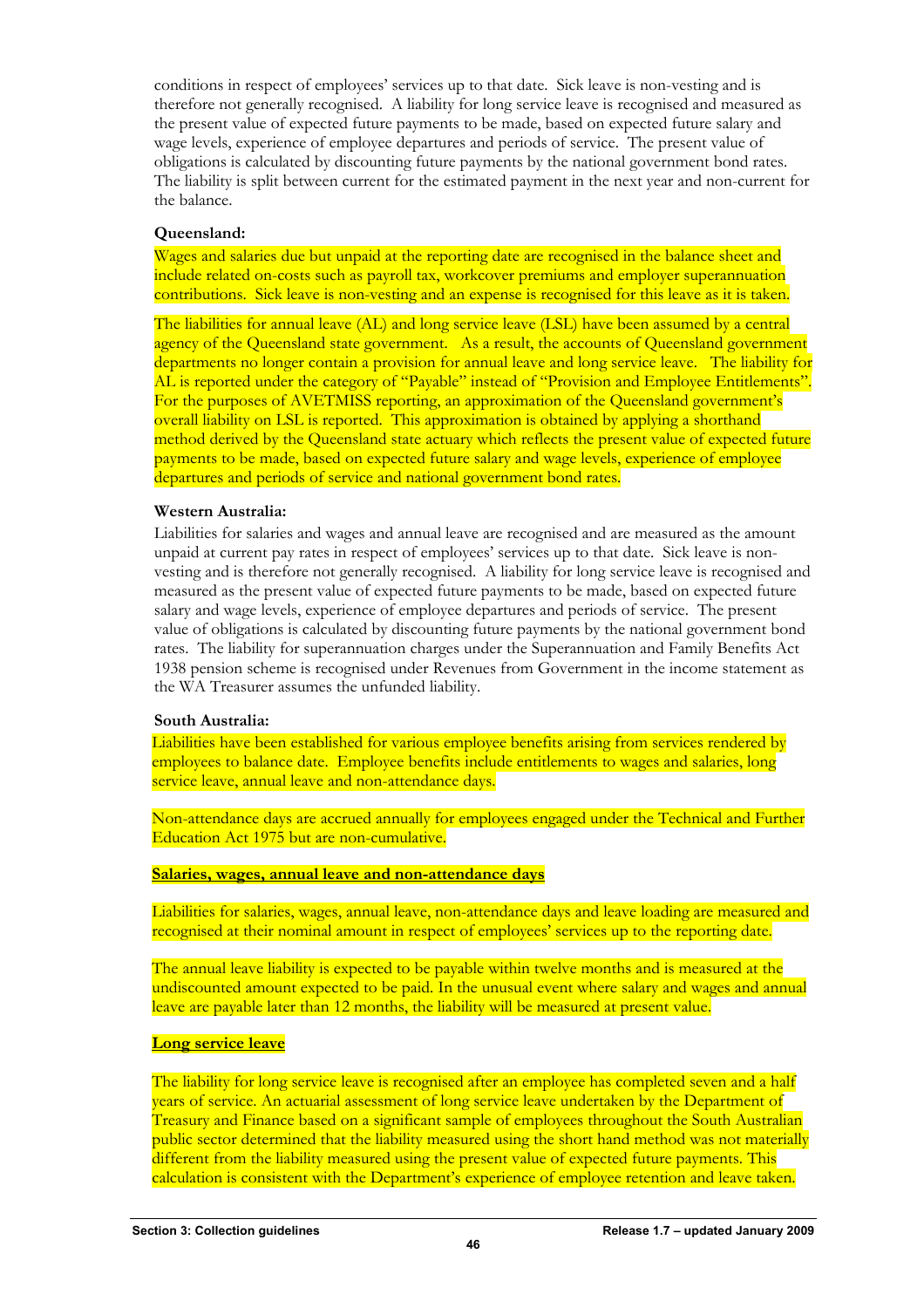## **Sick leave**

Sick leave is not provided for in the financial report, as it is non-vesting. However, entitlements are accumulated and any sick leave is considered to be taken from the employees' current entitlement.

## **Tasmania:**

Liabilities for salaries and wages and annual leave are recognised and are measured as the amount unpaid at current pay rates in respect of employees' services up to that date. Sick leave is nonvesting and is therefore not generally recognised. A liability for long service leave is recognised and measured as the present value of expected future payments to be made, based on expected future salary and wage levels, experience of employee departures and periods of service. The present value of obligations is calculated by discounting future payments by the national government bond rates.

# **Northern Territory:**

Department of Education and Training (DET) and Batchelor Institute of Indigenous and Tertiary Education (BIITE):

Provision is made for employee benefits accumulated as a result of employees rendering services up to the reporting date. These benefits include salaries, wages and recreation leave. Liabilities arising in respect of these which are expected to be settled within twelve months of the reporting date are measured at their nominal amounts based on remuneration rates at the time of expected settlement. Non-current employee benefits are recorded at present value as required by AASB119, using the government's long term bond rate.

No provision is made for sick leave, which is non-vesting, as the anticipated pattern of future sick leave indicates that accumulated sick leave is unlikely to be paid.

Employee benefits expenses are recognised on a net basis in respect of the following:

- salaries and wages, non-monetary benefits, recreation leave, sick leave and other leave entitlements; and
- other types of employee benefits.

The liability for long service leave has been assumed by a nominated central agency. For the purposes of AVETMISS reporting, an approximation, obtained from the central agency, of that portion of the liability attributable to VET, is reported.

Employees' Superannuation entitlements are provided through the NT Government and Public Authorities Superannuation Scheme (NTGPASS), Commonwealth Superannuation Scheme (CSS) and non-government employee nominated schemes for those employees commencing on or after 10 August 1999.

The agency makes superannuation contributions on behalf of its employees to their nominated scheme and these are reported in the AVETMISS financial statements. Any liability for government superannuation is met directly by the schemes and is thus not reportable by DEET and BIITE.

Charles Darwin University (CDU):

Provisions made in respect of long service leave entitlements (1-9 years of service) which are not expected to be settled within twelve months are measured as the present value of the estimated future cash outflows to be made by the employee up to the reporting date.

# **Australian Capital Territory:**

Provision is made for the liability for employee entitlements arising from services rendered by employees to balance date. Employee entitlements expected to be settled within the ensuing twelve months, comprising wages and salaries, annual leave and long service leave have been measured based on the amount of remuneration anticipated to be paid when the leave is taken. Other employee entitlements payable later than one year after balance date, e.g. LSL, have been measured at the present value. To simplify the present value calculation, CIT uses a shorthand approach whereby a net factor of 0.95 is applied to the Institute's amount of long service leave liability in order to calculate the present value. Present value is also calculated with reference to the length of qualifying service. For employees with less than ten years of required qualifying service, the liability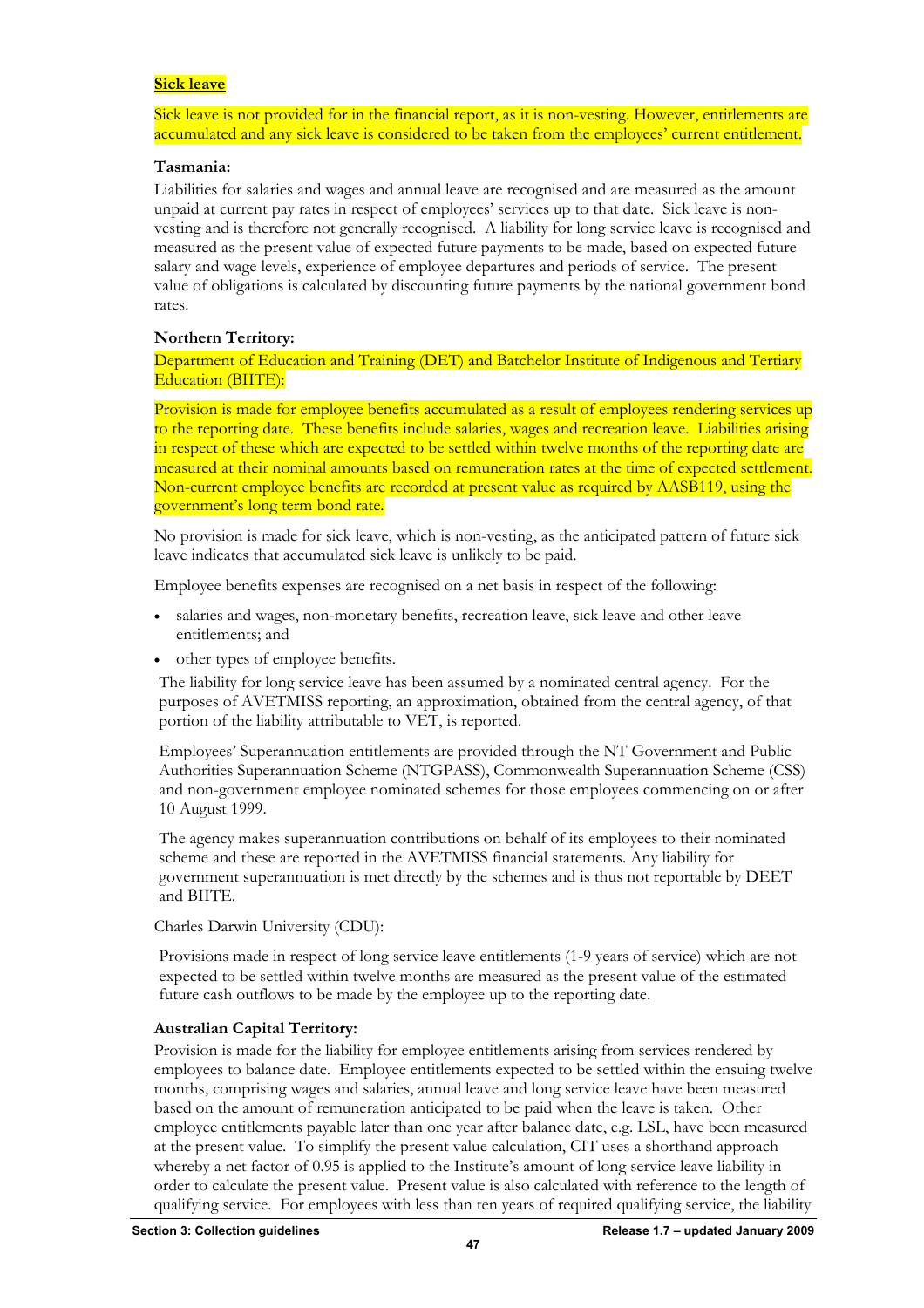is calculated using another shorthand approach where a 100% liability is recorded for employees with five or more years of service and 0% for employees with less than five years of service. This approach is an approximation process to recognise the probable liability that will eventuate for officers with less than ten years of service, when ten years of service is achieved.

# **CURRENT CAPITALISATION THRESHOLD FOR PLANT AND EQUIPMENT**

# **New South Wales:**

Property, plant and equipment costing \$5,000 and above individually (or forming part of a network costing more than \$5,000) are capitalised. Intangible assets (software) have a capitalisation threshold of \$50,000.

# **Victoria:**

TAFE Institutes have a capitalisation threshold of \$5,000 and except for land and cultural assets (libraries), all other public VET plant and equipment items with a cost in excess of \$5,000 are capitalised as non-current assets. All land and library acquisitions are capitalised and no threshold apply.

# **Queensland:**

In accordance with the "Non-Current Asset Policies for the Queensland Public Sector" the recognition threshold for plant and equipment (including computer equipment and leasehold equipment) is \$5,000.

# **Western Australia:**

The capitalisation threshold for plant and equipment, computer equipment, motor vehicles and other is \$5000.

# **South Australia:**

The capitalisation threshold for property, plant and equipment items is \$10,000.

# **Tasmania:**

TAFE Tasmania has a capitalisation threshold for property, plant and equipment items of \$5,000. The capitalisation threshold for Department of Education property, plant and equipment items is \$10,000.

# **Northern Territory:**

Department of Education and Training (DET) and Batchelor Institute of Indigenous and Tertiary Education (BIITE) and Charles Darwin University (CDU):

The capitalisation threshold for property, plant and equipment is \$5,000 with the exception of Charles Darwin University which is \$10,000.

# **Australian Capital Territory:**

Plant and equipment purchases with a cost or equivalent value of greater than or equal to \$2,000, exclusive of GST are capitalised (or \$50,000 exclusive of GST in the case of software for the Canberra Institute of Technology).

# **CURRENT INVESTMENT VALUATIONS**

# **New South Wales:**

Investments are initially recognised at fair value plus, in the case of investments not at fair value through profit or loss, transaction costs. NSW determines the classification of its financial assets after initial recognition and, when allowed, and appropriate, re-evaluates this at each financial year end.

# **Victoria:**

Investments are valued at cost and are classified between current and non-current assets based on the intention of the investor (mainly institutes' councils) at balance date in relation to the timing of the disposal.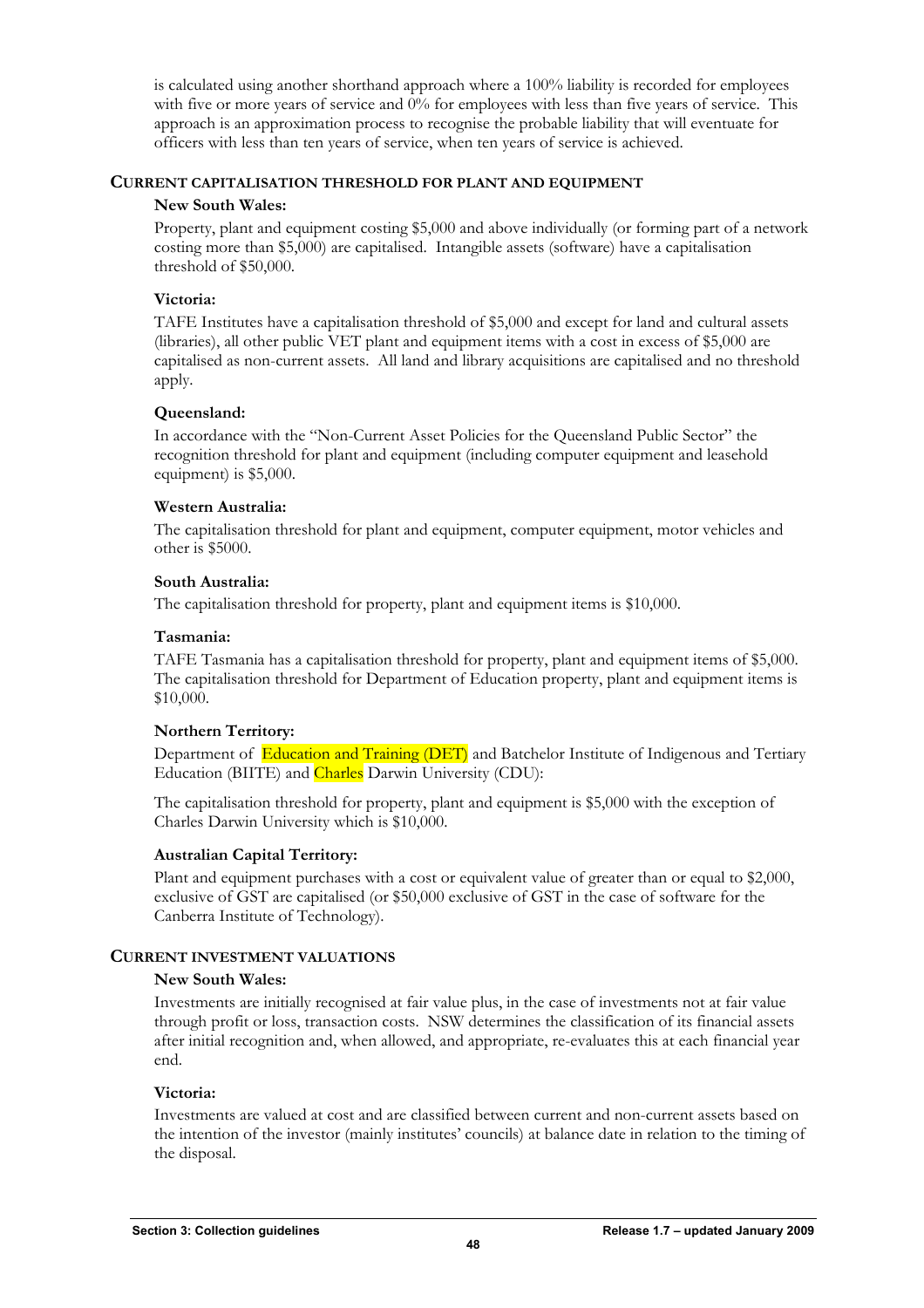# **Queensland:**

Investments are brought to account at the lower of cost and net realizable value.

# **Western Australia:**

Investments are brought to account at amortised cost less any impairment.

#### **South Australia:**

Investments are carried in the Balance Sheet at the lower of cost or recoverable amount. Investments at year end are predominately cash deposits.

# **Tasmania:**

Not applicable.

# **Northern Territory:**

Department of Education and Training (DET):

Not Applicable.

Batchelor Institute of Indigenous and Tertiary Education (BIITE):

Cash investments at end of year in bank bills are recorded as cash or cash equivalents.

Charles Darwin University (CDU):

Investments at year end are cash or cash equivalents.

# **Australian Capital Territory:**

Investments are valued at cost (or market value) and are classified between current and non-current assets based on the intended timing of maturity.

# **OTHER**

## **New South Wales:**

New South Wales holds inventories of teaching and resource materials that are consumed directly in the delivery of educational courses. Inventory is expensed as it is acquired. New South Wales does not capitalise inventories as holdings are high turnover items that are characterised by low stock levels that are not of a material nature.

# **Victoria:**

Inventories are recognised as current assets at the lower of cost or net realisable value.

# **Queensland:**

Inventories are valued at the lower of cost and net realisable value. In accordance with AASB 102—Inventories, those inventories held for distribution are measured at the lower of cost and current replacement cost.

# **Western Australia:**

Inventories are valued at the lower of cost and the net realisable value.

#### **South Australia:**

Inventories held for sale and/or distribution are measured at the lower of cost (as determined by the latest purchase price) or their net realisable value.

Inventories comprise of learning modules, food and wine, wine making equipment, books, stationery, hair and beauty products and timber supplies.

#### **Northern Territory:**

Department of Education and Training (DET):

Inventories comprise teaching and resource materials which are expensed on acquisition as they are high turnover items with immaterial levels of stock holdings.

Charles Darwin University (CDU):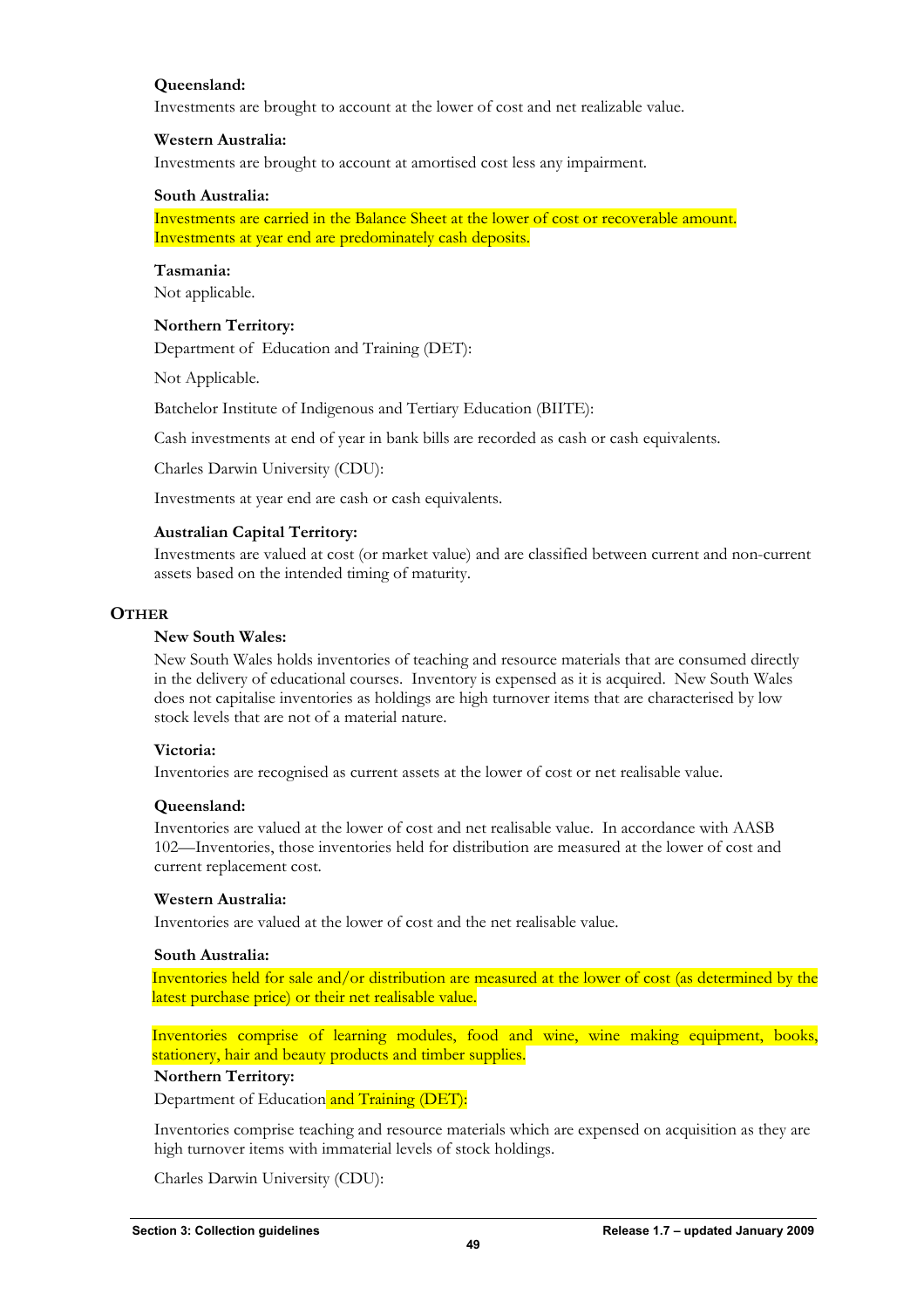Inventories are valued at the lower of cost and net realisable value, except for livestock-cattle and horses- which are measured at net market value.

Batchelor Institute of Indigenous and Tertiary Education (BIITE):

Inventories are valued at the lower of cost and net realisable value.

# **General:**

The Northern Territory Financial Statements for AVETMISS are consolidated financial statements prepared by DET from data provided by DET, Department of Justice, BIITE and CDU. DET does not control (as defined in AASB127) any of these entities but nevertheless they encapsulate the VET public providers for the NT.

The consolidated information has eliminated DET and other intra-group (1) debtors and creditors and (2) grants. Movements in the asset revaluation reserve are reported on a net basis in the balance sheet. No other consolidated eliminations are undertaken and the financial statements for NT are a collation of all other line items.

# **Tasmania and Australian Capital Territory:**

Nil.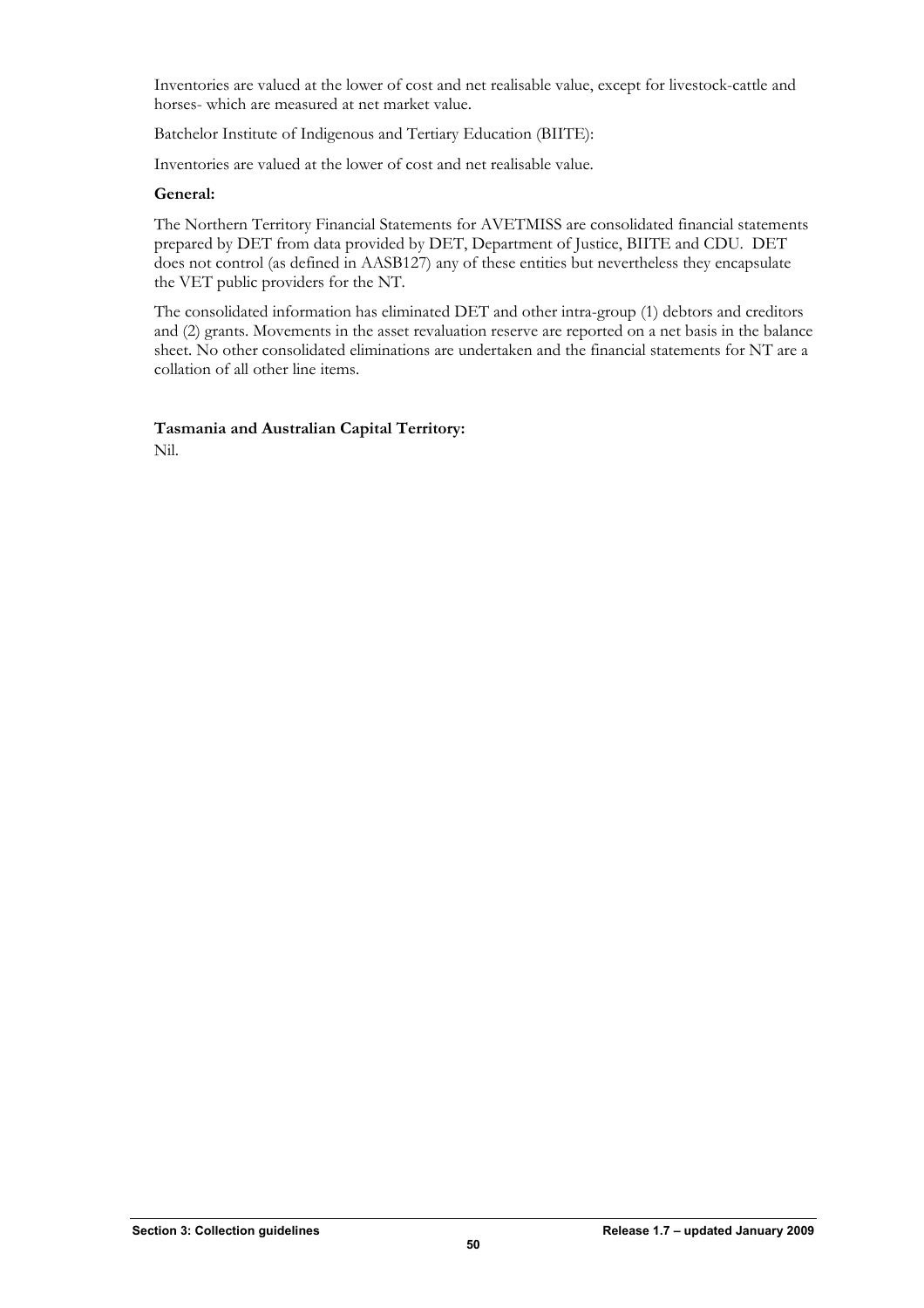<span id="page-52-0"></span>**Section 4: Audit of key data elements**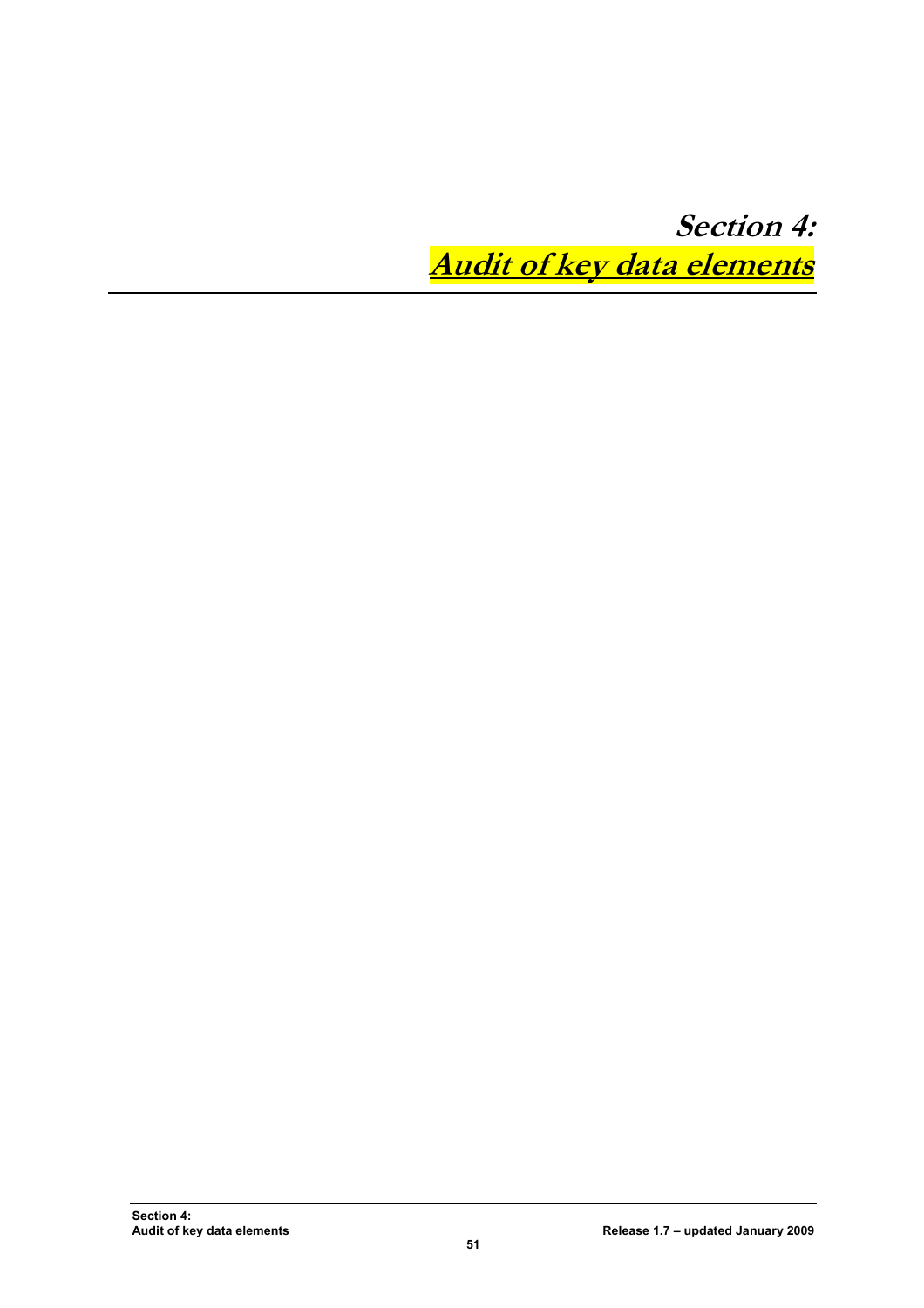# **Audit of key data elements**

# <span id="page-53-0"></span>**Background**

The AVETMISS financial data collection requires an external audit of key data elements within that collection. This provides independent confidence in the veracity of those elements. This is important as the information becomes publicly available principally through publications of the NCVER, the Australian Productivity Commission in its Report on Government Services and DEEWR in its Annual National Report of Australia's Vocational Education and Training System.

The information also is the source for one of the Key Performance Measures (KPMs) which have been adopted by the national VET system to measure progress towards the achievement of objectives of the MINCO endorsed National Strategy for VET 2004–2010-*Shaping our Future, Australia's National Strategy for VET 2004–2010*

The KPMs and their related components are reviewed annually by the National Training Statistics Committee (NTSC) to ensure that they remain relevant to national priorities and strategies.

One of the KPMs is a measure of the efficiency of producing publicly funded vocational education and training skill outputs from the recurrent government funding provided for VET. The unit cost per nominal hour of training activity for publicly funded VET is the current basis for measuring performance.

Government recurrent expenditure is divided by comparable nominal training hours' data collected by NCVER in its annual provider collection to calculate a unit cost of delivery (deflated to current prices). This unit cost is the efficiency measure reported in the key performance measures section of DEEWR's Annual National Report (ANR) of Australia's VET system.

# **Key Data Elements**

The key data elements that require an external audit are:

- total expenses from ordinary activities
- fee-for-service revenue
- ancillary trading revenue
- student fees and charges revenue
- other operating revenue
- gain on sale of property, plant and equipment
- state recurrent revenue
- revenue from specific purpose Commonwealth funds (DEEWR and other Commonwealth government agencies)
- assumption of liabilities revenue